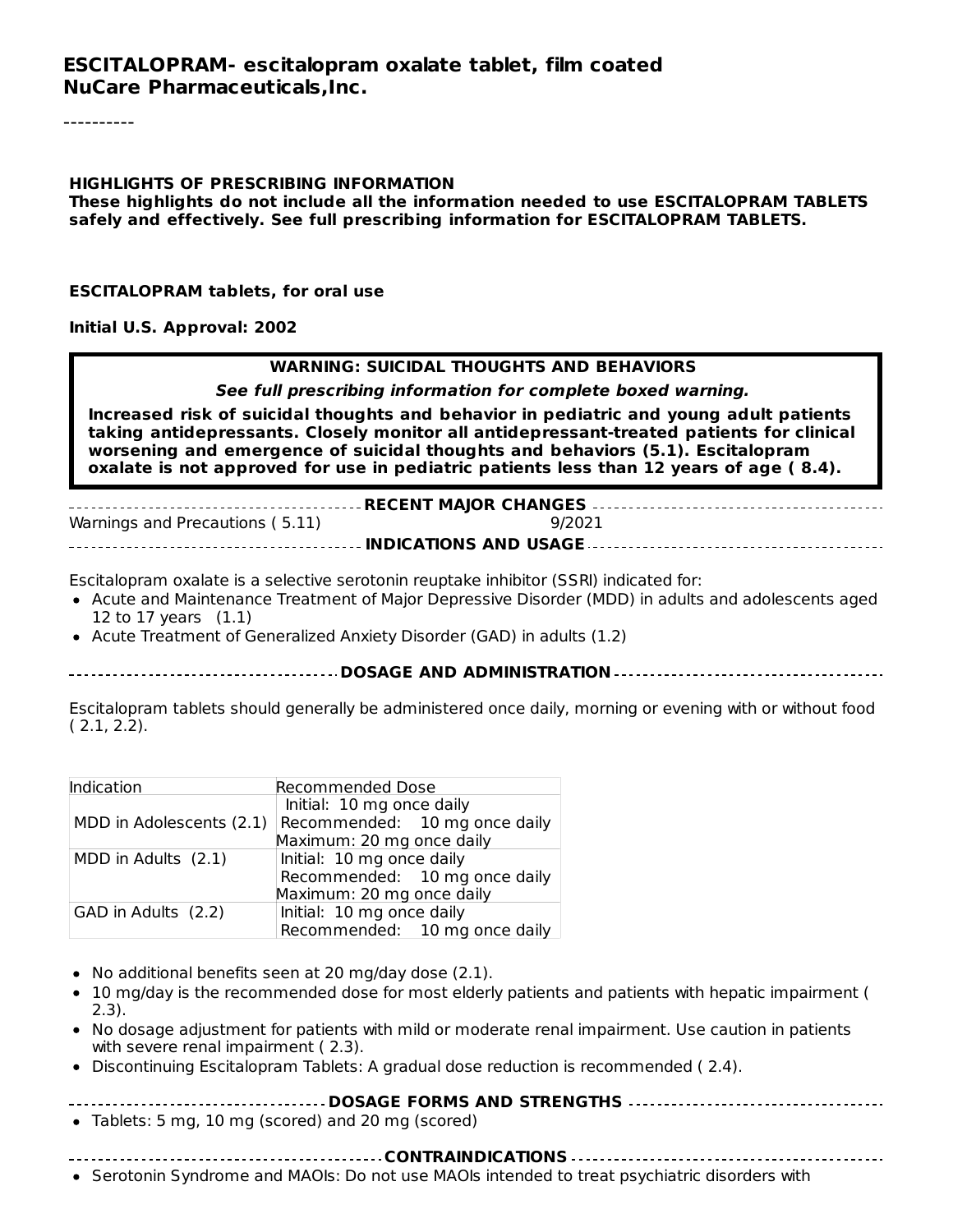Serotonin Syndrome and MAOIs: Do not use MAOIs intended to treat psychiatric disorders with escitalopram tablets or within 14 days of stopping treatment with escitalopram tablets. Do not use escitalopram tablets within 14 days of stopping an MAOI intended to treat psychiatric disorders. In addition, do not start escitalopram tablets in a patient who is being treated with linezolid or intravenous methylene blue (4.1).

- Pimozide: Do not use concomitantly ( 4.2).
- Known hypersensitivity to escitalopram or citalopram or any of the inactive ingredients (4.3).

#### **WARNINGS AND PRECAUTIONS**

- Serotonin Syndrome: Serotonin syndrome has been reported with SSRIs and SNRIs, including escitalopram oxalate, both when taken alone, but especially when co-administered with other serotonergic agents (including triptans, tricyclic antidepressants, fentanyl, lithium, tramadol, tryptophan, buspirone, amphetamines, and St. John's Wort). If such symptoms occur, discontinue escitalopram oxalate and initiate supportive treatment. If concomitant use of escitalopram oxalate with other serotonergic drugs is clinically warranted, patients should be made aware of a potential increased risk for serotonin syndrome, particularly during treatment initiation and dose increases ( 4, 5.2).
- Discontinuation of Treatment with Escitalopram Oxalate: A gradual reduction in dose rather than abrupt cessation is recommended whenever possible (5.3).
- $\bullet$  Seizures: Prescribe with care in patients with a history of seizure (5.4).
- Activation of Mania/Hypomania: Screen patients for bipolar disorder. (5.5).
- Hyponatremia: Can occur in association with SIADH (5.6).  $\bullet$
- Abnormal Bleeding: Use caution in concomitant use with NSAIDs, aspirin, warfarin or other drugs that affect coagulation (5.7).
- Interference with Cognitive and Motor Performance: Use caution when operating machinery (5.8).
- Angle Closure Glaucoma: Angle closure glaucoma has occurred in patients with untreated anatomically narrow angles treated with antidepressants (5.9).
- Use in Patients with Concomitant Illness: Use caution in patients with diseases or conditions that produce altered metabolism or hemodynamic responses ( 5.10).
- Sexual Dysfunction: Escitalopram oxalate may cause symptoms of sexual dysfunction ( 5.11).

**ADVERSE REACTIONS**

Most commonly observed adverse reactions (incidence ≥ 5% and at least twice the incidence of placebo patients) are: insomnia, ejaculation disorder (primarily ejaculatory delay), nausea, sweating increased, fatigue and somnolence, decreased libido, and anorgasmia (6.1).

**To report SUSPECTED ADVERSE REACTIONS, contact Aurobindo Pharma USA, Inc. at 1-866- 850-2876 or FDA at 1-800-FDA-1088 or www.fda.gov/medwatch.**

**DRUG INTERACTIONS**

Concomitant use with SSRIs, SNRIs or Tryptophan is not recommended ( 7.2). Use caution when concomitant use with drugs that affect Hemostasis (NSAIDs, Aspirin, Warfarin) (7.6).

#### **USE IN SPECIFIC POPULATIONS**

Pregnancy: SSRI use, particularly later in pregnancy, may increase the risk for persistent pulmonary hypertension and symptoms of poor adaptation (respiratory distress, temperature instability, feeding difficulties, hypotonia, tremor, irritability) in the neonate. ( 8.1).

#### **See 17 for PATIENT COUNSELING INFORMATION and Medication Guide.**

**Revised: 10/2021**

#### **FULL PRESCRIBING INFORMATION: CONTENTS\* WARNING: SUICIDAL THOUGHTS AND BEHAVIORS 1 INDICATIONS AND USAGE**

- 1.1 Major Depressive Disorder
- 1.2 Generalized Anxiety Disorder

#### **2 DOSAGE AND ADMINISTRATION**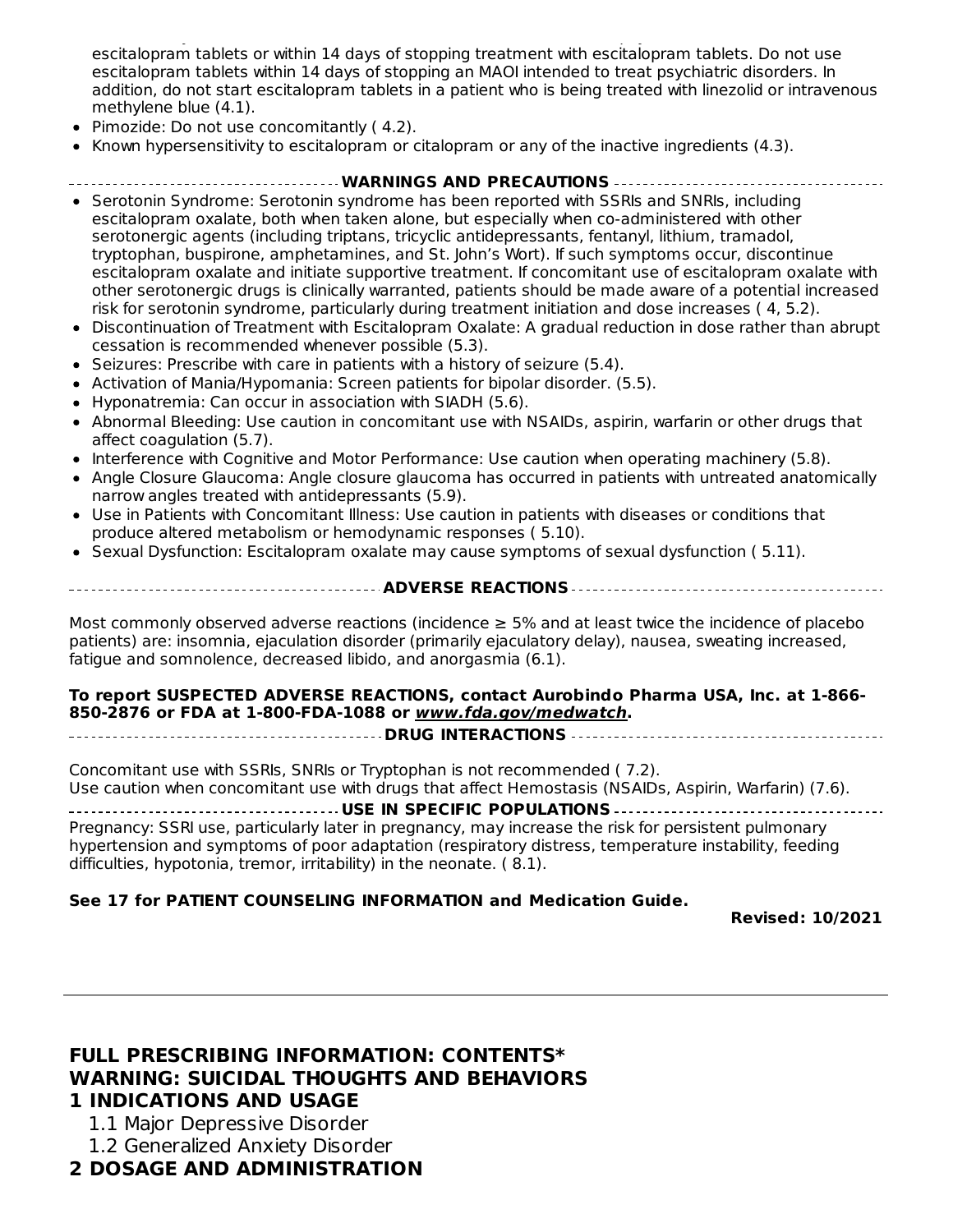- 2.1 Major Depressive Disorder
- 2.2 Generalized Anxiety Disorder
- 2.3 Screen for Bipolar Disorder Prior to Starting Escitalopram Tablets
- 2.4 Special Populations
- 2.5 Discontinuation of Treatment with Escitalopram Tablets

2.6 Switching a Patient to or from a Monoamine Oxidase Inhibitor (MAOI) Intended to Treat Psychiatric Disorders

2.7 Use of Escitalopram Tablets with Other MAOIs such as Linezolid or Methylene Blue

# **3 DOSAGE FORMS AND STRENGTHS**

# **4 CONTRAINDICATIONS**

- 4.1 Monoamine Oxidase Inhibitors (MAOIs)
- 4.2 Pimozide
- 4.3 Hypersensitivity to escitalopram or citalopram

# **5 WARNINGS AND PRECAUTIONS**

- 5.1 Suicidal Thoughts and Behaviors in Adolescents and Young Adults
- 5.2 Serotonin Syndrome
- 5.3 Discontinuation of Treatment with Escitalopram Oxalate
- 5.4 Seizures
- 5.5 Activation of Mania or Hypomania
- 5.6 Hyponatremia
- 5.7 Abnormal Bleeding
- 5.8 Interference with Cognitive and Motor Performance
- 5.9 Angle Closure Glaucoma
- 5.10 Use in Patients with Concomitant Illness
- 5.11 Sexual Dysfunction

# **6 ADVERSE REACTIONS**

- 6.1 Clinical Trials Experience
- 6.2 Post-Marketing Experience

# **7 DRUG INTERACTIONS**

- 7.1 Monoamine Oxidase Inhibitors (MAOIs)
- 7.2 Serotonergic Drugs
- 7.3 Triptans
- 7.4 CNS Drugs
- 7.5 Alcohol
- 7.6 Drugs That Interfere With Hemostasis (NSAIDs, Aspirin, Warfarin, etc.)
- 7.7 Cimetidine
- 7.8 Digoxin
- 7.9 Lithium
- 7.10 Pimozide and Celexa
- 7.11 Sumatriptan
- 7.12 Theophylline
- 7.13 Warfarin
- 7.14 Carbamazepine
- 7.15 Triazolam
- 7.16 Ketoconazole
- 7.17 Ritonavir
- 7.18 CYP3A4 and -2C19 Inhibitors
- 7.19 Drugs Metabolized by Cytochrome P4502D6
- 7.20 Metoprolol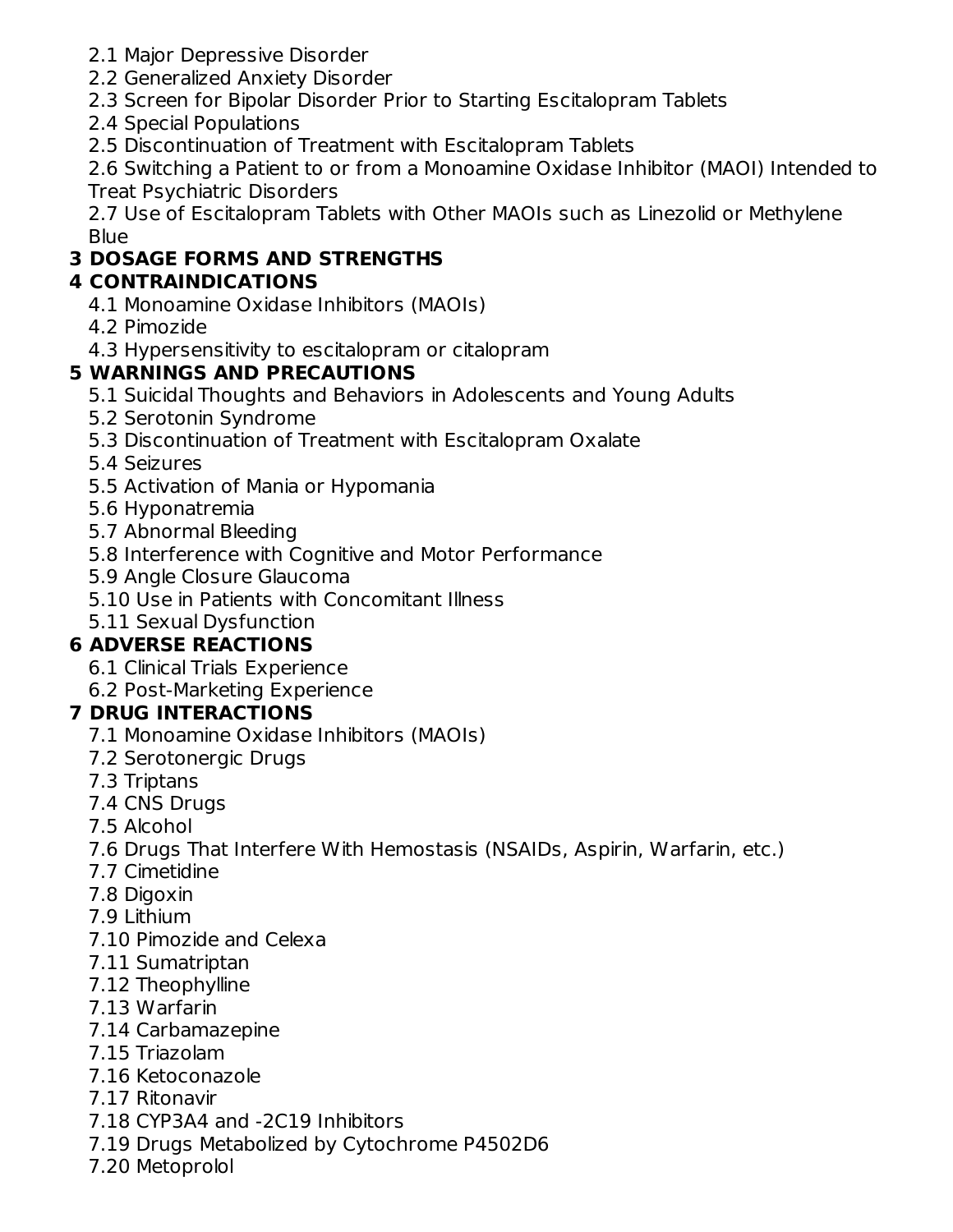7.21 Electroconvulsive Therapy (ECT)

#### **8 USE IN SPECIFIC POPULATIONS**

- 8.1 Pregnancy
- 8.2 Lactation
- 8.4 Pediatric Use
- 8.5 Geriatric Use

#### **9 DRUG ABUSE AND DEPENDENCE**

9.2 Abuse and Dependence

#### **10 OVERDOSAGE**

#### **11 DESCRIPTION**

#### **12 CLINICAL PHARMACOLOGY**

12.1 Mechanism of Action

- 12.2 Pharmacodynamics
- 12.3 Pharmacokinetics

## **13 NONCLINICAL TOXICOLOGY**

- 13.1 Carcinogenesis, Mutagenesis, Impairment of Fertility
- 13.2 Animal Toxicology and/or Pharmacology

#### **14 CLINICAL STUDIES**

- 14.1 Major Depressive Disorder
- 14.2 Generalized Anxiety Disorder

## **16 HOW SUPPLIED/STORAGE AND HANDLING**

#### **17 PATIENT COUNSELING INFORMATION**

\* Sections or subsections omitted from the full prescribing information are not listed.

## **FULL PRESCRIBING INFORMATION**

## **WARNING: SUICIDAL THOUGHTS AND BEHAVIORS**

**Antidepressants increased the risk of suicidal thoughts and behaviors in pediatric and young adult patients in short-term studies. Closely monitor all antidepressant-treated patients for clinical worsening, and for emergence of suicidal thoughts and behaviors [see Warnings and Precautions (5.1)] . Escitalopram oxalate is not approved for use in pediatric patients less than 12 years of age [see Use in Specific Populations (8.4)].**

## **1 INDICATIONS AND USAGE**

## **1.1 Major Depressive Disorder**

Escitalopram tablets are indicated for the acute and maintenance treatment of major depressive disorder in adults and in adolescents 12 to 17 years of age [see Clinical Studies (14.1)] .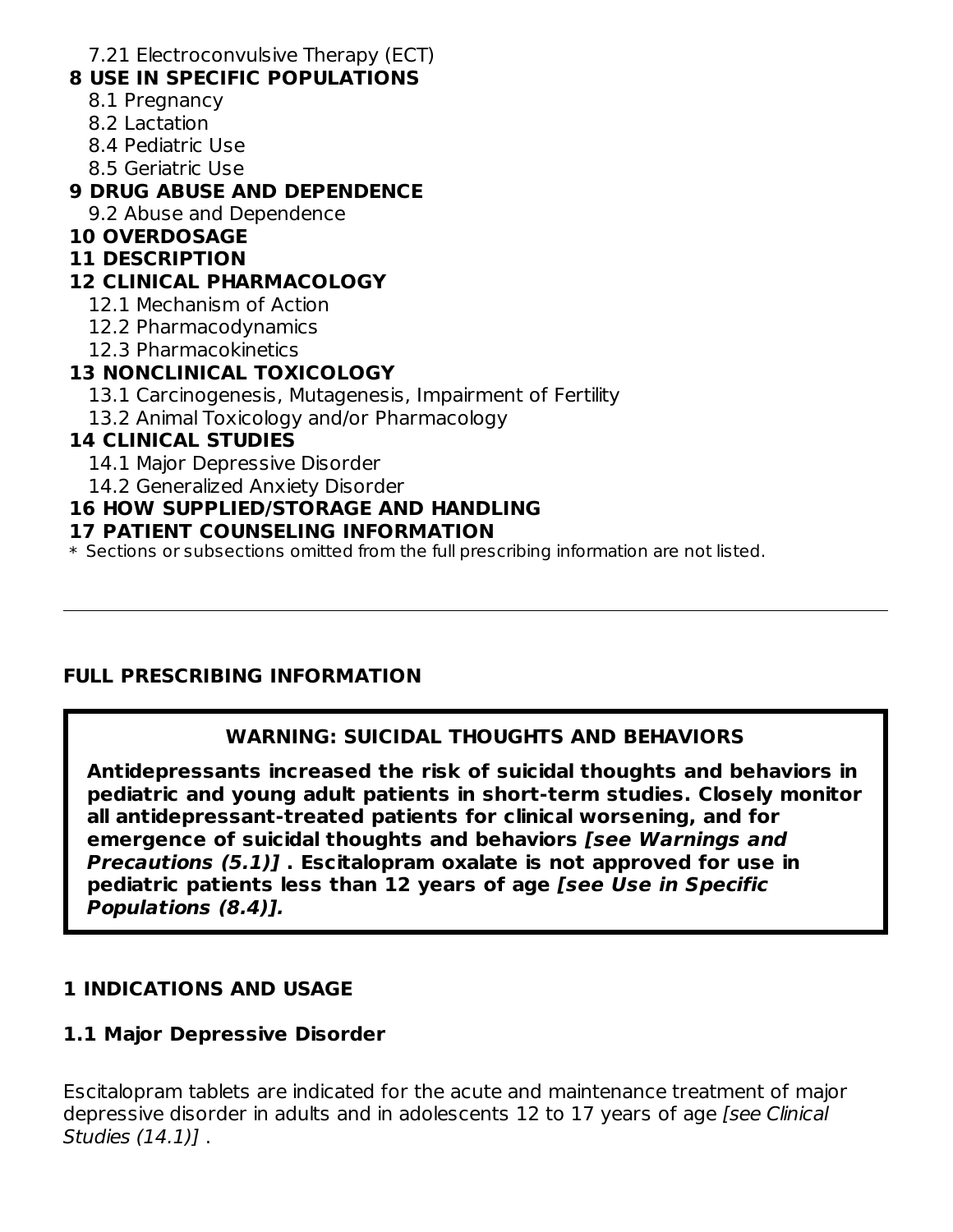A major depressive episode (DSM-IV) implies a prominent and relatively persistent (nearly every day for at least 2 weeks) depressed or dysphoric mood that usually interferes with daily functioning, and includes at least five of the following nine symptoms: depressed mood, loss of interest in usual activities, significant change in weight and/or appetite, insomnia or hypersomnia, psychomotor agitation or retardation, increased fatigue, feelings of guilt or worthlessness, slowed thinking or impaired concentration, a suicide attempt or suicidal ideation.

# **1.2 Generalized Anxiety Disorder**

Escitalopram tablets are indicated for the acute treatment of Generalized Anxiety Disorder (GAD) in adults [see Clinical Studies (14.2)].

Generalized Anxiety Disorder (DSM-IV) is characterized by excessive anxiety and worry (apprehensive expectation) that is persistent for at least 6 months and which the person finds difficult to control. It must be associated with at least 3 of the following symptoms: restlessness or feeling keyed up or on edge, being easily fatigued, difficulty concentrating or mind going blank, irritability, muscle tension, and sleep disturbance.

# **2 DOSAGE AND ADMINISTRATION**

Escitalopram tablets should be administered once daily, in the morning or evening, with or without food.

## **2.1 Major Depressive Disorder**

## **Initial Treatment**

#### **Adolescents**

The recommended dose of escitalopram tablets is 10 mg once daily. A flexible-dose trial of escitalopram tablets (10 to 20 mg/day) demonstrated the effectiveness of escitalopram tablets *[see Clinical Studies*  $(14.1)$ *]*. If the dose is increased to 20 mg, this should occur after a minimum of three weeks.

#### **Adults**

The recommended dose of escitalopram tablets is 10 mg once daily. A fixed-dose trial of escitalopram tablets demonstrated the effectiveness of both 10 mg and 20 mg of escitalopram tablets, but failed to demonstrate a greater benefit of 20 mg over 10 mg [see Clinical Studies  $(14.1)$ ]. If the dose is increased to 20 mg, this should occur after a minimum of one week.

#### **Maintenance Treatment**

It is generally agreed that acute episodes of major depressive disorder require several months or longer of sustained pharmacological therapy beyond response to the acute episode. Systematic evaluation of continuing escitalopram tablets 10 or 20 mg/day in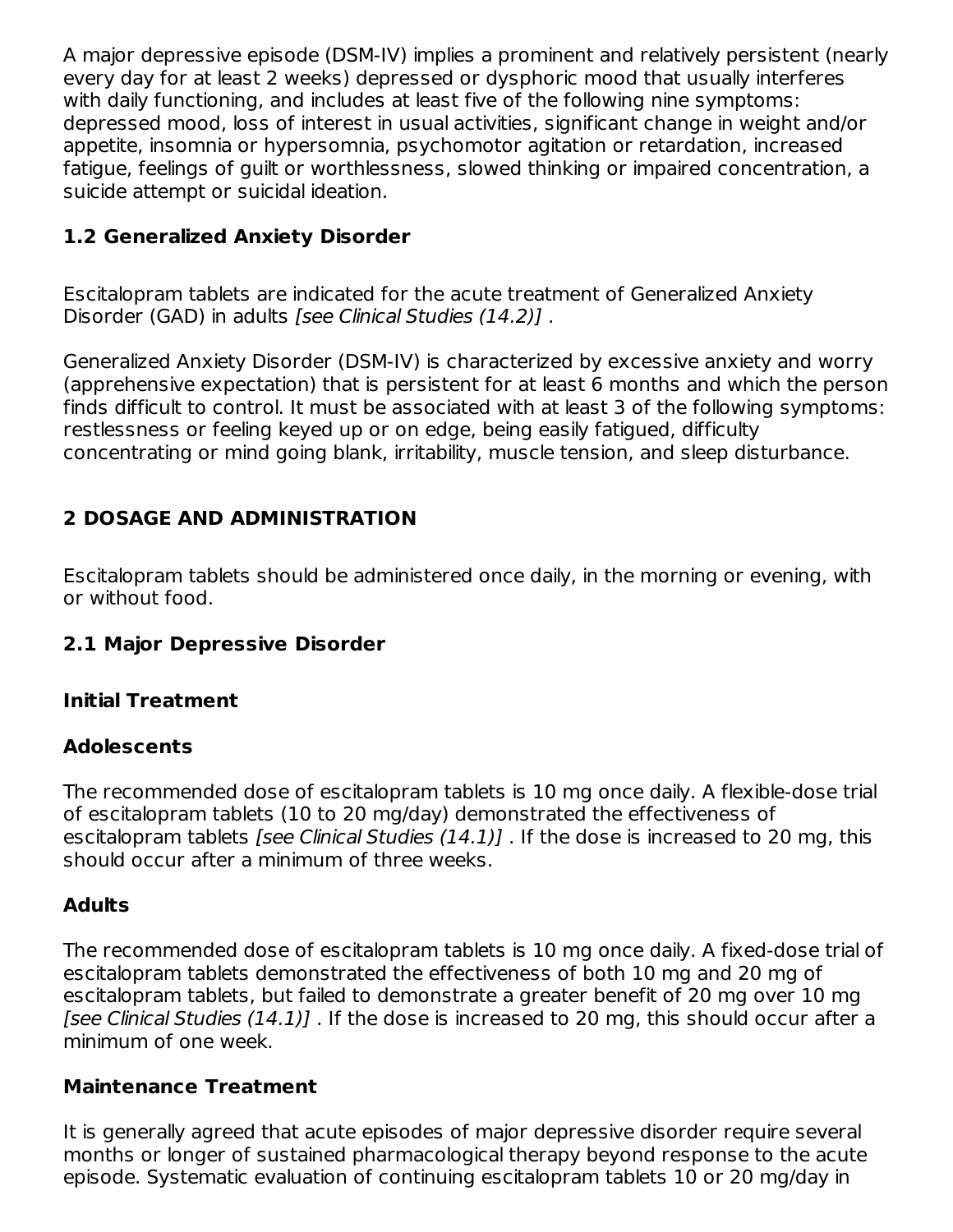adults patients with major depressive disorder who responded while taking escitalopram tablets during an 8-week, acute-treatment phase demonstrated a benefit of such maintenance treatment *[see Clinical Studies (14.1)]*. Nevertheless, the physician who elects to use escitalopram tablets for extended periods should periodically re-evaluate the long-term usefulness of the drug for the individual patient. Patients should be periodically reassessed to determine the need for maintenance treatment.

# **2.2 Generalized Anxiety Disorder**

# **Initial Treatment**

# **Adults**

The recommended starting dose of escitalopram tablets is 10 mg once daily. If the dose is increased to 20 mg, this should occur after a minimum of one week.

# **Maintenance Treatment**

Generalized anxiety disorder is recognized as a chronic condition. The efficacy of escitalopram tablets in the treatment of GAD beyond 8 weeks has not been systematically studied. The physician who elects to use escitalopram tablets for extended periods should periodically re-evaluate the long-term usefulness of the drug for the individual patient.

# **2.3 Screen for Bipolar Disorder Prior to Starting Escitalopram Tablets**

Prior to initiating treatment with escitalopram tablets or another antidepressant, screen patients for a personal family history of bipolar disorder, mania, or hypomania [see Warnings and Precautions (5.5)].

# **2.4 Special Populations**

10 mg/day is the recommended dose for most elderly patients and patients with hepatic impairment.

No dosage adjustment is necessary for patients with mild or moderate renal impairment. Escitalopram tablets should be used with caution in patients with severe renal impairment.

# **2.5 Discontinuation of Treatment with Escitalopram Tablets**

Symptoms associated with discontinuation of escitalopram tablets and other SSRIs and SNRIs have been reported [see Warnings and Precautions (5.3)] . Patients should be monitored for these symptoms when discontinuing treatment. A gradual reduction in the dose rather than abrupt cessation is recommended whenever possible. If intolerable symptoms occur following a decrease in the dose or upon discontinuation of treatment, then resuming the previously prescribed dose may be considered. Subsequently, the physician may continue decreasing the dose but at a more gradual rate.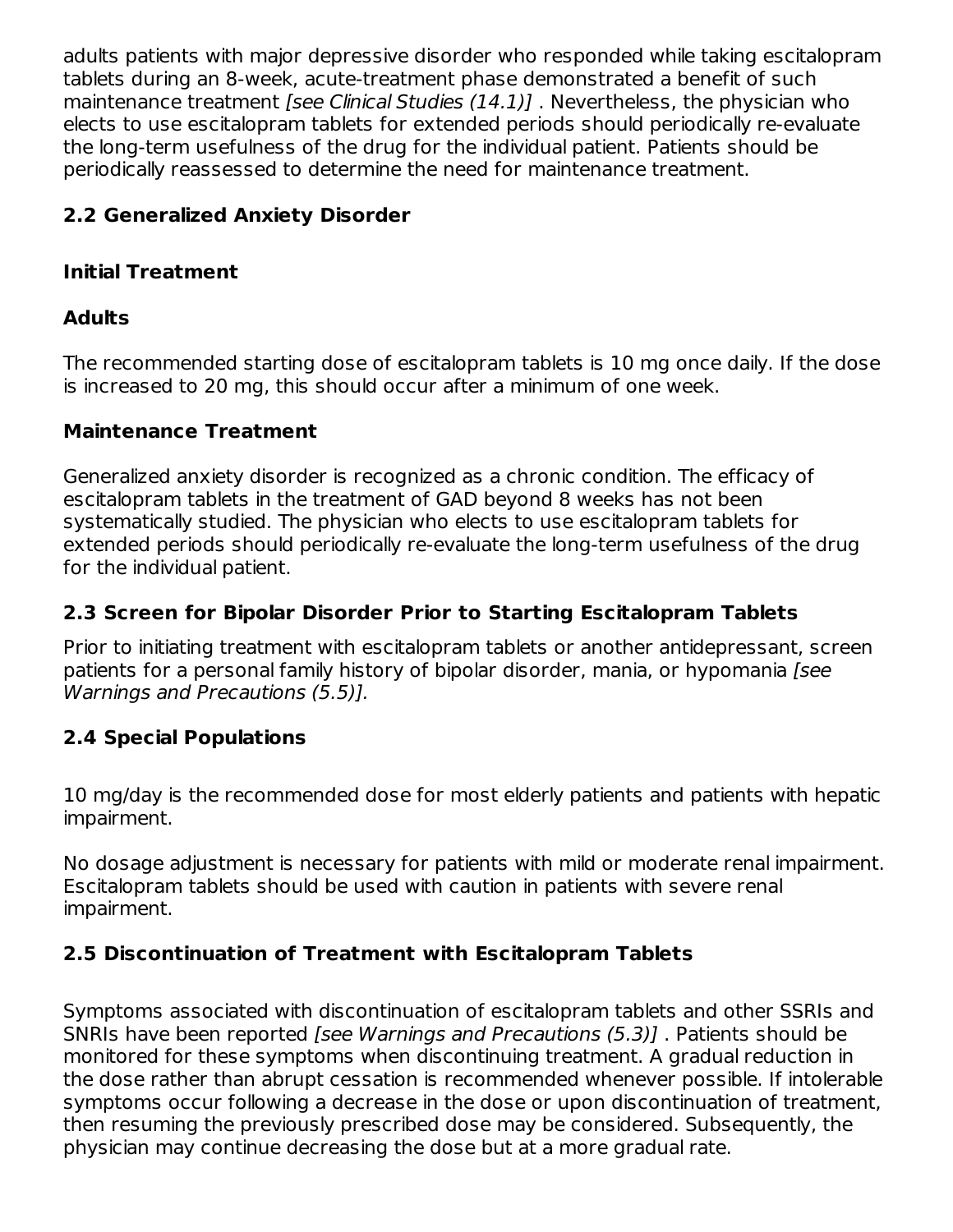#### **2.6 Switching a Patient to or from a Monoamine Oxidase Inhibitor (MAOI) Intended to Treat Psychiatric Disorders**

At least 14 days should elapse between discontinuation of an MAOI intended to treat psychiatric disorders and initiation of therapy with escitalopram tablets. Conversely, at least 14 days should be allowed after stopping escitalopram tablets before starting an MAOI intended to treat psychiatric disorders [see Contraindications (4.1)].

#### **2.7 Use of Escitalopram Tablets with Other MAOIs such as Linezolid or Methylene Blue**

Do not start escitalopram tablets in a patient who is being treated with linezolid or intravenous methylene blue because there is an increased risk of serotonin syndrome. In a patient who requires more urgent treatment of a psychiatric condition, other interventions, including hospitalization, should be considered [see Contraindications]  $(4.1)$ ].

In some cases, a patient already receiving escitalopram tablets therapy may require urgent treatment with linezolid or intravenous methylene blue. If acceptable alternatives to linezolid or intravenous methylene blue treatment are not available and the potential benefits of linezolid or intravenous methylene blue treatment are judged to outweigh the risks of serotonin syndrome in a particular patient, escitalopram tablets should be stopped promptly, and linezolid or intravenous methylene blue can be administered. The patient should be monitored for symptoms of serotonin syndrome for 2 weeks or until 24 hours after the last dose of linezolid or intravenous methylene blue, whichever comes first. Therapy with escitalopram tablets may be resumed 24 hours after the last dose of linezolid or intravenous methylene blue [see Warnings and Precautions (5.2)] .

The risk of administering methylene blue by non-intravenous routes (such as oral tablets or by local injection) or in intravenous doses much lower than 1 mg/kg with escitalopram tablets is unclear. The clinician should, nevertheless, be aware of the possibility of emergent symptoms of serotonin syndrome with such use *[see Warnings and* Precautions (5.2)] .

# **3 DOSAGE FORMS AND STRENGTHS**

**5 mg** are white to off-white, round, biconvex film-coated tablets debossed with 'F' on one side and '53' on the other side.

**10 mg** are white to off-white, oval shaped, biconvex film-coated tablets debossed with 'F' on one side and '54' on the other side with a deep scoreline between '5' and '4'.

**20 mg** are white to off-white, oval shaped, biconvex film-coated tablets debossed with 'F' on one side and '56' on the other side with a deep scoreline between '5' and '6'.

## **4 CONTRAINDICATIONS**

# **4.1 Monoamine Oxidase Inhibitors (MAOIs)**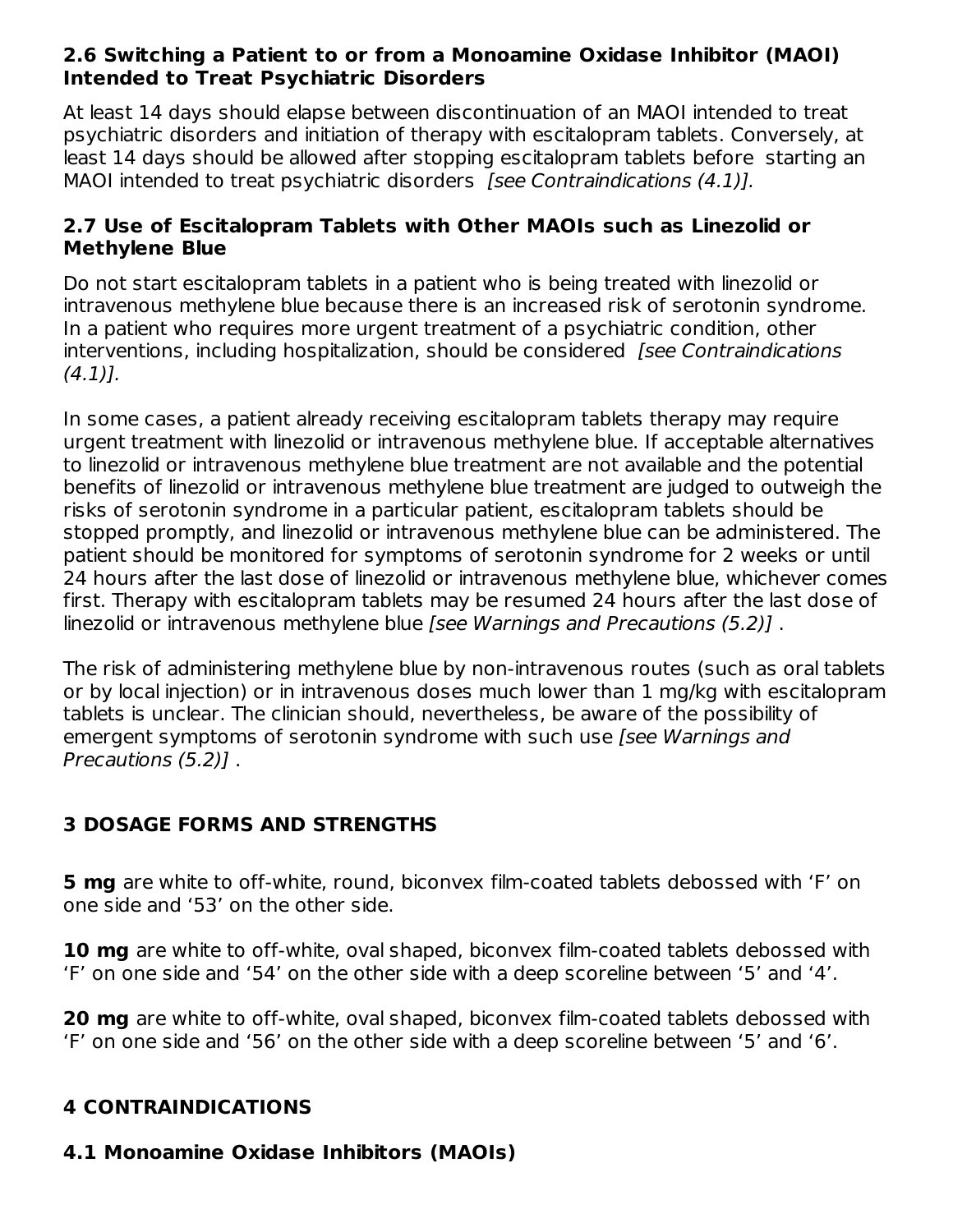The use of MAOIs intended to treat psychiatric disorders with escitalopram tablets or within 14 days of stopping treatment with escitalopram tablets are contraindicated because of an increased risk of serotonin syndrome. The use of escitalopram tablets within 14 days of stopping an MAOI intended to treat psychiatric disorders are also contraindicated [see Dosage and Administration (2.5), and Warnings and Precautions  $(5.2)$ ].

Starting escitalopram tablets in a patient who is being treated with MAOIs such as linezolid or intravenous methylene blue is also contraindicated because of an increased risk of serotonin syndrome [see Dosage and Administration (2.6), and Warnings and Precautions (5.2)] .

# **4.2 Pimozide**

Concomitant use in patients taking pimozide is contraindicated [see Drug Interactions  $(7.10)$ .

# **4.3 Hypersensitivity to escitalopram or citalopram**

Escitalopram tablets are contraindicated in patients with a hypersensitivity to escitalopram or citalopram or any of the inactive ingredients in escitalopram tablets.

## **5 WARNINGS AND PRECAUTIONS**

## **5.1 Suicidal Thoughts and Behaviors in Adolescents and Young Adults**

In pooled analyses of placebo-controlled trials of antidepressant drugs (SSRIs and other antidepressant classes) that included approximately 77,000 adult patients and 4,500 pediatric patients, the incidence of suicidal thoughts and behaviors in the antidepressant-treated patients age 24 years and younger was greater than in placebotreated patients. There was considerable variation in risk of suicidal thoughts and behaviors among drugs, but there was an increased risk identified in young patients for most drugs studied. There were differences in absolute risk of suicidal thoughts and behaviors across the different indications, with the highest incidence in patients with MDD. The drug-placebo differences in the number of cases of suicidal thoughts and behaviors per 1000 patients treated are provided in **Table 1**.

| Table 1: Risk Differences of the Number of Patients of Suicidal Thoughts and |  |                                     |  |  |
|------------------------------------------------------------------------------|--|-------------------------------------|--|--|
| Behaviors in the Pooled Placebo-Controlled Trials of Antidepressants in      |  |                                     |  |  |
|                                                                              |  | <b>Pediatric and Adult Patients</b> |  |  |

| <b>Age Range</b>   | Drug-Placebo Difference in Number of Patients of<br>Suicidal Thoughts and Behaviors per 1000 Patients<br><b>Treated</b> |  |
|--------------------|-------------------------------------------------------------------------------------------------------------------------|--|
|                    | <b>Increases Compared to Placebo</b>                                                                                    |  |
| $<$ 18 years old   | 14 additional patients                                                                                                  |  |
| 18 to 24 years old | 5 additional patients                                                                                                   |  |
|                    | <b>Decreases Compared to Placebo</b>                                                                                    |  |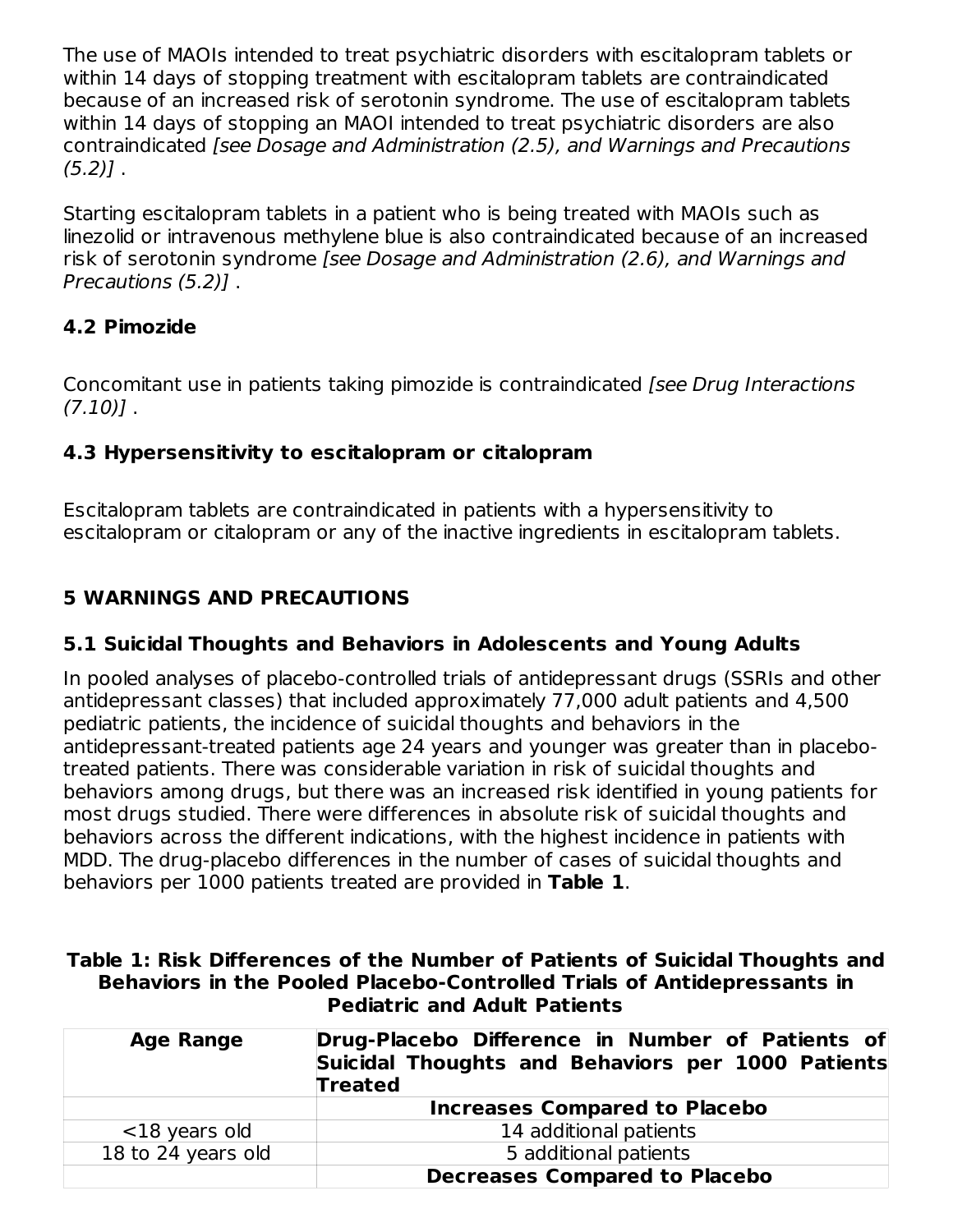| 25 to 64 years old  | 1 fewer patient  |
|---------------------|------------------|
| $\geq 65$ years old | 6 fewer patients |

It is unknown whether the risk of suicidal thoughts and behaviors in children, adolescents, and young adults extends to longer-term use, i.e., beyond four months. However, there is substantial evidence from placebo-controlled maintenance trials in adults with MDD that antidepressants delay the recurrence of depression and that depression itself is a risk factor for suicidal thoughts and behaviors.

Monitor all antidepressant-treated patients for any indication for clinical worsening and emergence of suicidal thoughts and behaviors, especially during the initial few months of drug therapy, and at times of dosage changes. Counsel family members or caregivers of patients to monitor for changes in behavior and to alert the healthcare provider. Consider changing the therapeutic regimen, including possibly discontinuing escitalopram oxalate, in patients whose depression is persistently worse, or who are experiencing emergent suicidal thoughts or behaviors.

#### **5.2 Serotonin Syndrome**

The development of a potentially life-threatening serotonin syndrome has been reported with SNRIs and SSRIs, including escitalopram oxalate, alone but particularly with concomitant use of other serotonergic drugs (including triptans, tricyclic antidepressants, fentanyl, lithium, tramadol, tryptophan, buspirone, amphetamines, and St. John's Wort) and with drugs that impair metabolism of serotonin (in particular, MAOIs, both those intended to treat psychiatric disorders and also others, such as linezolid and intravenous methylene blue).

Serotonin syndrome symptoms may include mental status changes (e.g., agitation, hallucinations, delirium, and coma), autonomic instability (e.g., tachycardia, labile blood pressure, dizziness, diaphoresis, flushing, hyperthermia), neuromuscular symptoms (e.g., tremor, rigidity, myoclonus, hyperreflexia, incoordination) seizures, and/or gastrointestinal symptoms (e.g., nausea, vomiting, diarrhea). Patients should be monitored for the emergence of serotonin syndrome.

The concomitant use of escitalopram oxalate with MAOIs intended to treat psychiatric disorders is contraindicated. Escitalopram oxalate should also not be started in a patient who is being treated with MAOIs such as linezolid or intravenous methylene blue. All reports with methylene blue that provided information on the route of administration involved intravenous administration in the dose range of 1 mg/kg to 8 mg/kg. No reports involved the administration of methylene blue by other routes (such as oral tablets or local tissue injection) or at lower doses. There may be circumstances when it is necessary to initiate treatment with an MAOI such as linezolid or intravenous methylene blue in a patient taking escitalopram oxalate. Escitalopram oxalate should be discontinued before initiating treatment with the MAOI [see Contraindications (4.1) and Dosage and Administration (2.5 and 2.6)] .

If concomitant use of escitalopram oxalate with other serotonergic drugs including, triptans, tricyclic antidepressants, fentanyl, lithium, tramadol, buspirone, tryptophan, amphetamine and St. John's Wort is clinically warranted, patients should be made aware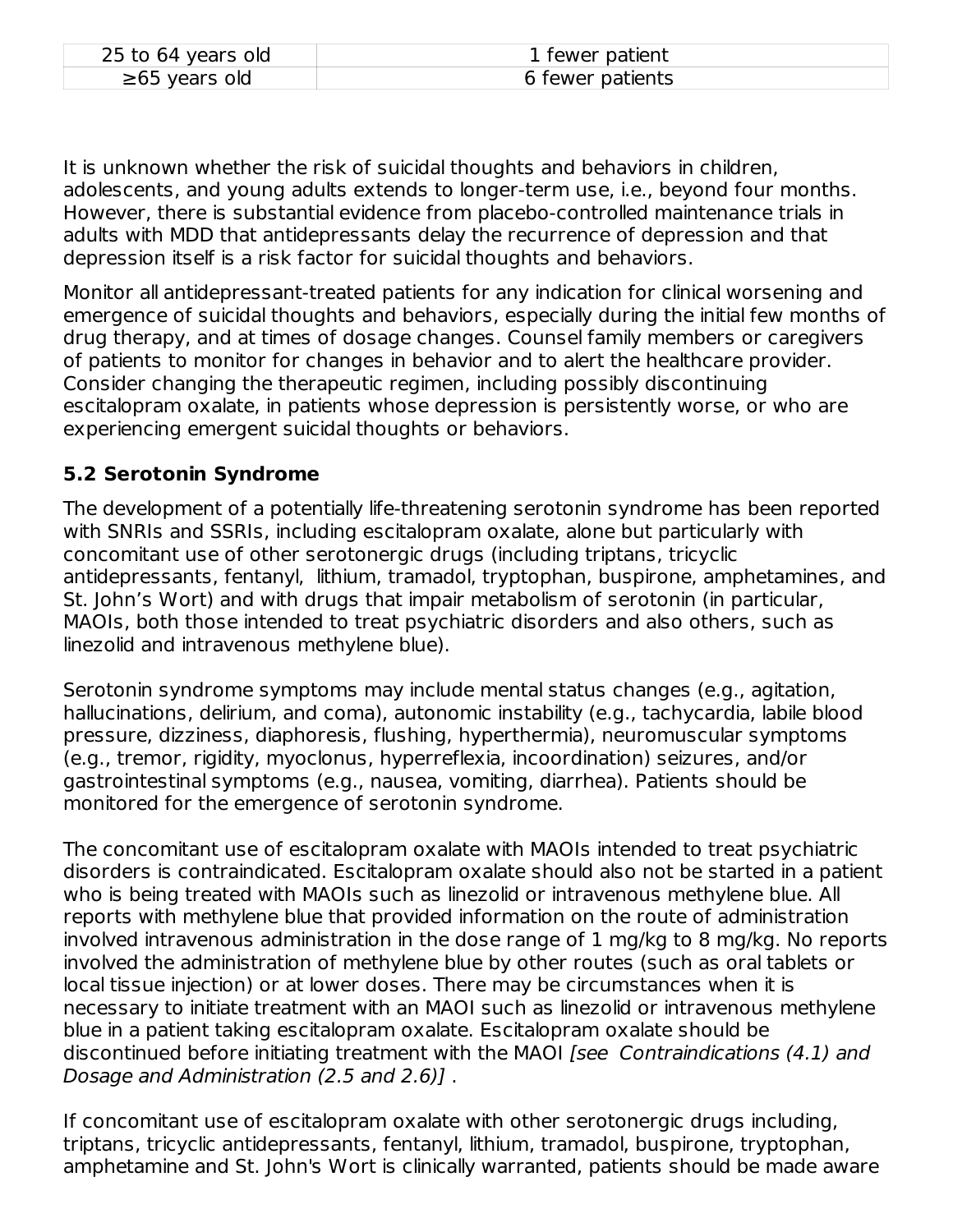of a potential increased risk for serotonin syndrome, particularly during treatment initiation and dose increases.

Treatment with escitalopram oxalate and any concomitant serotonergic agents, should be discontinued immediately if the above events occur and supportive symptomatic treatment should be initiated.

## **5.3 Discontinuation of Treatment with Escitalopram Oxalate**

During marketing of escitalopram oxalate and other SSRIs and SNRIs (serotonin and norepinephrine reuptake inhibitors), there have been spontaneous reports of adverse events occurring upon discontinuation of these drugs, particularly when abrupt, including the following: dysphoric mood, irritability, agitation, dizziness, sensory disturbances (e.g., paresthesias such as electric shock sensations), anxiety, confusion, headache, lethargy, emotional lability, insomnia, and hypomania. While these events are generally self-limiting, there have been reports of serious discontinuation symptoms.

Patients should be monitored for these symptoms when discontinuing treatment with escitalopram oxalate. A gradual reduction in the dose rather than abrupt cessation is recommended whenever possible. If intolerable symptoms occur following a decrease in the dose or upon discontinuation of treatment, then resuming the previously prescribed dose may be considered. Subsequently, the physician may continue decreasing the dose but at a more gradual rate [see Dosage and Administration (2.4)] .

# **5.4 Seizures**

Although anticonvulsant effects of racemic citalopram have been observed in animal studies, escitalopram oxalate has not been systematically evaluated in patients with a seizure disorder. These patients were excluded from clinical studies during the product's premarketing testing. In clinical trials of escitalopram oxalate, cases of convulsion have been reported in association with escitalopram oxalate treatment. Like other drugs effective in the treatment of major depressive disorder, escitalopram oxalate should be introduced with care in patients with a history of seizure disorder.

# **5.5 Activation of Mania or Hypomania**

In patients with bipolar disorder, treating a depressive episode with escitalopram oxalate or another antidepressant may precipitate a mixed/manic episode. In placebo-controlled trials of escitalopram oxalate in major depressive disorder, activation of mania/hypomania was reported in one (0.1%) of 715 patients treated with escitalopram oxalate and in none of the 592 patients treated with placebo. One additional case of hypomania has been reported in association with escitalopram oxalate treatment. Activation of mania/hypomania has also been reported in a small proportion of patients with major affective disorders treated with racemic citalopram and other marketed drugs effective in the treatment of major depressive disorder. Prior to initiating treatment with escitalopram oxalate, screen patients for any personal or family history of bipolar disorder, mania, or hypomania [see Dosage and Administration (2.3)].

# **5.6 Hyponatremia**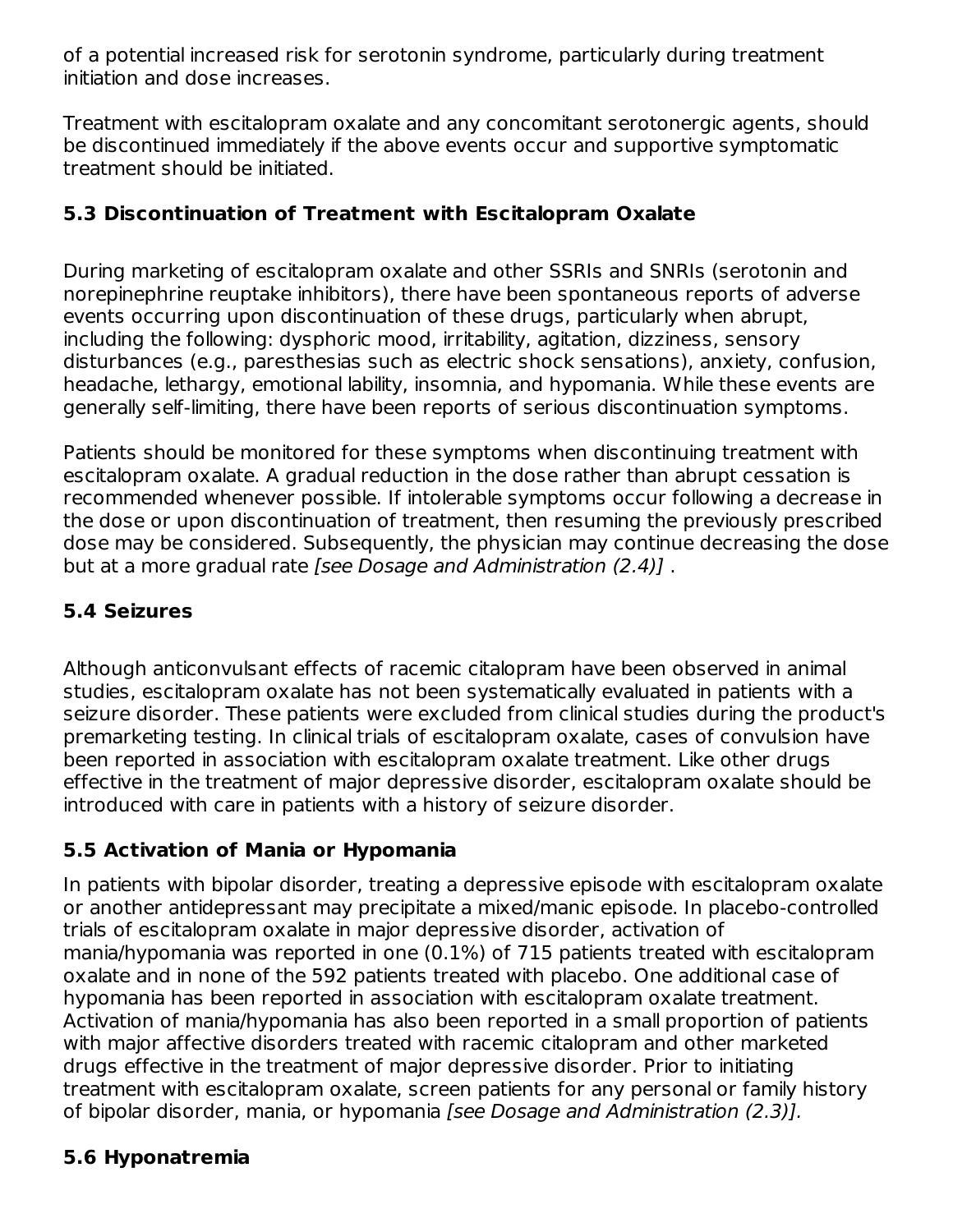Hyponatremia may occur as a result of treatment with SSRIs and SNRIs, including escitalopram oxalate. In many cases, this hyponatremia appears to be the result of the syndrome of inappropriate antidiuretic hormone secretion (SIADH), and was reversible when escitalopram oxalate was discontinued. Cases with serum sodium lower than 110 mmol/L have been reported. Elderly patients may be at greater risk of developing hyponatremia with SSRIs and SNRIs. Also, patients taking diuretics or who are otherwise volume depleted may be at greater risk [see Use in Specific Populations (8.5)] . Discontinuation of escitalopram oxalate should be considered in patients with symptomatic hyponatremia and appropriate medical intervention should be instituted.

Signs and symptoms of hyponatremia include headache, difficulty concentrating, memory impairment, confusion, weakness, and unsteadiness, which may lead to falls. Signs and symptoms associated with more severe and/or acute cases have included hallucination, syncope, seizure, coma, respiratory arrest, and death.

# **5.7 Abnormal Bleeding**

SSRIs and SNRIs, including escitalopram oxalate, may increase the risk of bleeding events. Concomitant use of aspirin, nonsteroidal antiinflammatory drugs, warfarin, and other anticoagulants may add to the risk. Case reports and epidemiological studies (case-control and cohort design) have demonstrated an association between use of drugs that interfere with serotonin reuptake and the occurrence of gastrointestinal bleeding. Bleeding events related to SSRIs and SNRIs use have ranged from ecchymoses, hematomas, epistaxis, and petechiae to life-threatening hemorrhages.

Patients should be cautioned about the risk of bleeding associated with the concomitant use of escitalopram oxalate and NSAIDs, aspirin, or other drugs that affect coagulation.

#### **5.8 Interference with Cognitive and Motor Performance**

In a study in normal volunteers, escitalopram oxalate 10 mg/day did not produce impairment of intellectual function or psychomotor performance. Because any psychoactive drug may impair judgment, thinking, or motor skills, however, patients should be cautioned about operating hazardous machinery, including automobiles, until they are reasonably certain that escitalopram oxalate therapy does not affect their ability to engage in such activities.

## **5.9 Angle Closure Glaucoma**

Angle Closure Glaucoma: The pupillary dilation that occurs following use of many antidepressant drugs including escitalopram oxalate may trigger an angle closure attack in a patient with anatomically narrow angles who does not have a patent iridectomy.

## **5.10 Use in Patients with Concomitant Illness**

Clinical experience with escitalopram oxalate in patients with certain concomitant systemic illnesses is limited. Caution is advisable in using escitalopram oxalate in patients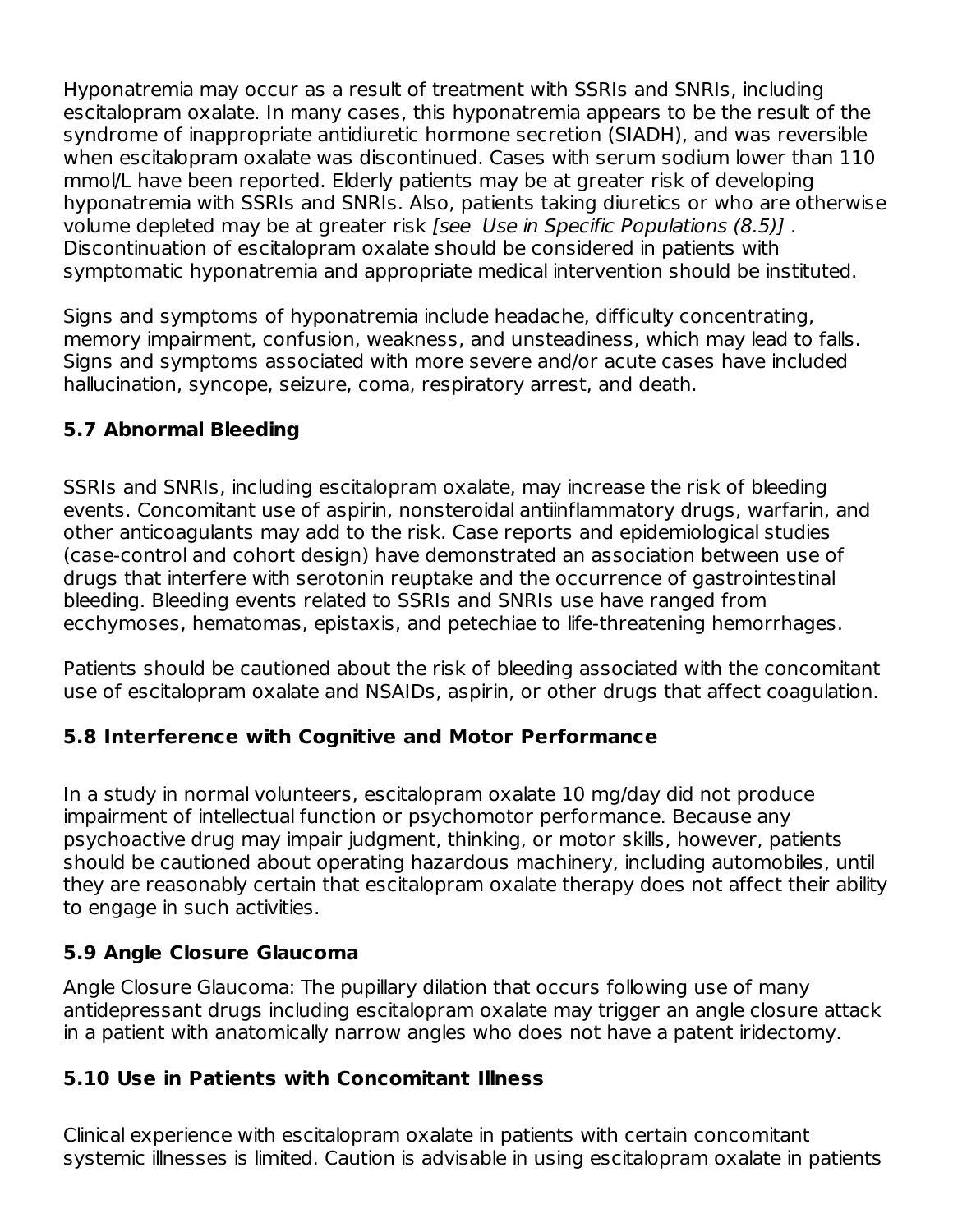with diseases or conditions that produce altered metabolism or hemodynamic responses.

Escitalopram oxalate has not been systematically evaluated in patients with a recent history of myocardial infarction or unstable heart disease. Patients with these diagnoses were generally excluded from clinical studies during the product's premarketing testing.

In subjects with hepatic impairment, clearance of racemic citalopram was decreased and plasma concentrations were increased. The recommended dose of escitalopram oxalate in hepatically impaired patients is 10 mg/day [see Dosage and Administration  $(2.3)$ ].

Because escitalopram is extensively metabolized, excretion of unchanged drug in urine is a minor route of elimination. Until adequate numbers of patients with severe renal impairment have been evaluated during chronic treatment with escitalopram oxalate, however, it should be used with caution in such patients [see Dosage and Administration  $(2.3)$ ].

# **5.11 Sexual Dysfunction**

Use of SSRIs, including escitalopram oxalate, may cause symptoms of sexual dysfunction [ see Adverse Reactions (6.1)]. In male patients, SSRI use may result in ejaculatory delay or failure, decreased libido, and erectile dysfunction. In female patients, SSRI use may result in decreased libido and delayed or absent orgasm.

It is important for prescribers to inquire about sexual function prior to initiation of escitalopram oxalate and to inquire specifically about changes in sexual function during treatment, because sexual function may not be spontaneously reported. When evaluating changes in sexual function, obtaining a detailed history (including timing of symptom onset) is important because sexual symptoms may have other causes, including the underlying psychiatric disorder. Discuss potential management strategies to support patients in making informed decisions about treatment.

# **6 ADVERSE REACTIONS**

## **6.1 Clinical Trials Experience**

Because clinical studies are conducted under widely varying conditions, adverse reaction rates observed in the clinical studies of a drug cannot be directly compared to rates in the clinical studies of another drug and may not reflect the rates observed in practice.

## **Clinical Trial Data Sources**

#### **Pediatrics (6 to 17 years)**

Adverse events were collected in 576 pediatric patients (286 escitalopram oxalate, 290 placebo) with major depressive disorder in double-blind placebo-controlled studies. Safety and effectiveness of escitalopram oxalate in pediatric patients less than 12 years of age has not been established.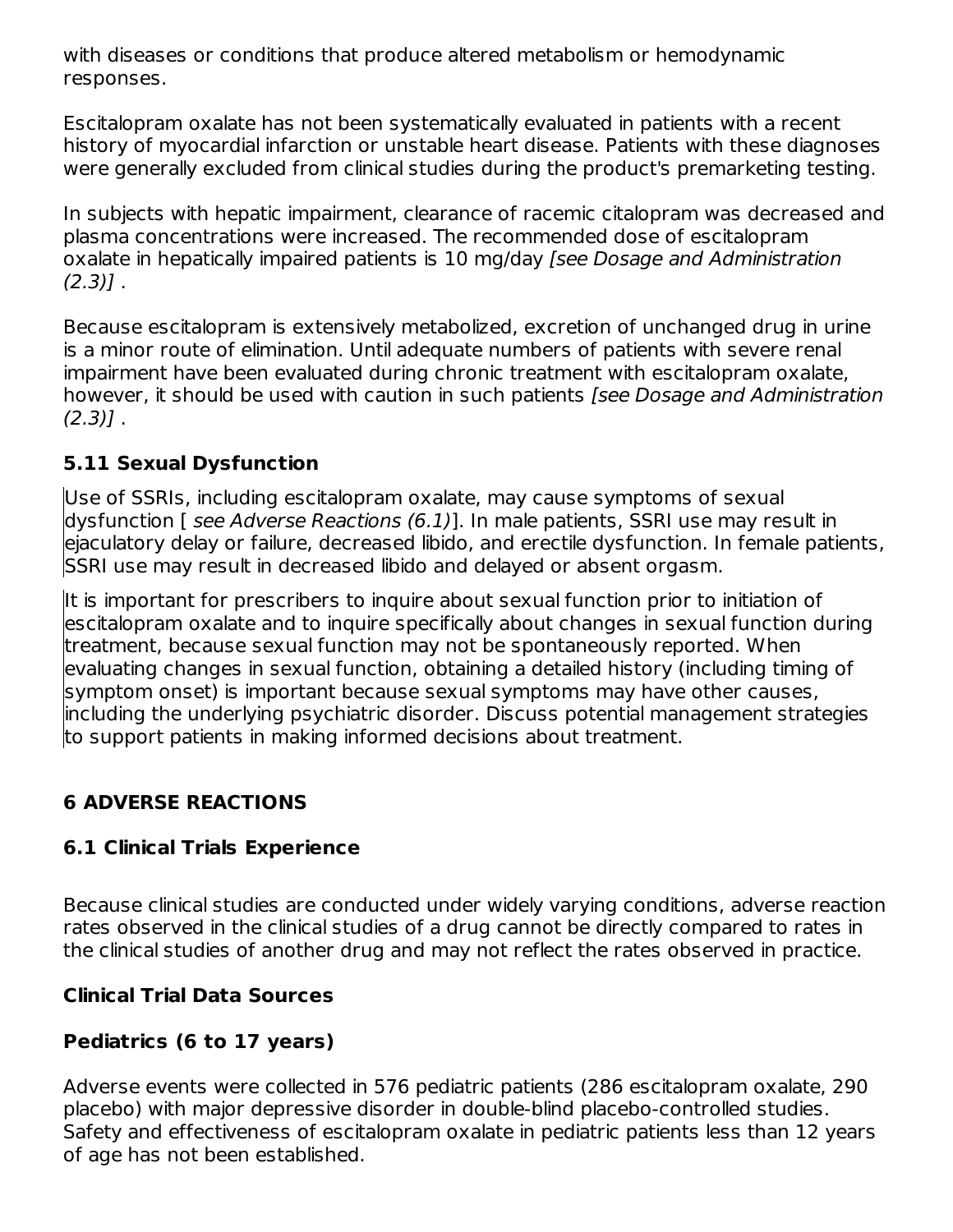## **Adults**

Adverse events information for escitalopram oxalate was collected from 715 patients with major depressive disorder who were exposed to escitalopram and from 592 patients who were exposed to placebo in double-blind, placebo-controlled trials. An additional 284 patients with major depressive disorder were newly exposed to escitalopram in open-label trials. The adverse event information for escitalopram oxalate in patients with GAD was collected from 429 patients exposed to escitalopram and from 427 patients exposed to placebo in double-blind, placebo-controlled trials.

Adverse events during exposure were obtained primarily by general inquiry and recorded by clinical investigators using terminology of their own choosing. Consequently, it is not possible to provide a meaningful estimate of the proportion of individuals experiencing adverse events without first grouping similar types of events into a smaller number of standardized event categories. In the tables and tabulations that follow, standard World Health Organization (WHO) terminology has been used to classify reported adverse events.

The stated frequencies of adverse reactions represent the proportion of individuals who experienced, at least once, a treatment emergent adverse event of the type listed. An event was considered treatment-emergent if it occurred for the first time or worsened while receiving therapy following baseline evaluation.

## **Adverse Events Associated with Discontinuation of Treatment**

## **Major Depressive Disorder**

## **Pediatrics (6 to 17 years)**

Adverse events were associated with discontinuation of 3.5% of 286 patients receiving escitalopram oxalate and 1% of 290 patients receiving placebo. The most common adverse event (incidence at least 1% for escitalopram oxalate and greater than placebo) associated with discontinuation was insomnia (1% escitalopram oxalate, 0% placebo).

#### **Adults**

Among the 715 depressed patients who received escitalopram oxalate in placebocontrolled trials, 6% discontinued treatment due to an adverse event, as compared to 2% of 592 patients receiving placebo. In two fixed-dose studies, the rate of discontinuation for adverse events in patients receiving 10 mg/day escitalopram oxalate was not significantly different from the rate of discontinuation for adverse events in patients receiving placebo. The rate of discontinuation for adverse events in patients assigned to a fixed dose of 20 mg/day escitalopram oxalate was 10%, which was significantly different from the rate of discontinuation for adverse events in patients receiving 10 mg/day escitalopram oxalate (4%) and placebo (3%). Adverse events that were associated with the discontinuation of at least 1% of patients treated with escitalopram oxalate, and for which the rate was at least twice that of placebo, were nausea (2%) and ejaculation disorder (2% of male patients).

#### **Generalized Anxiety Disorder**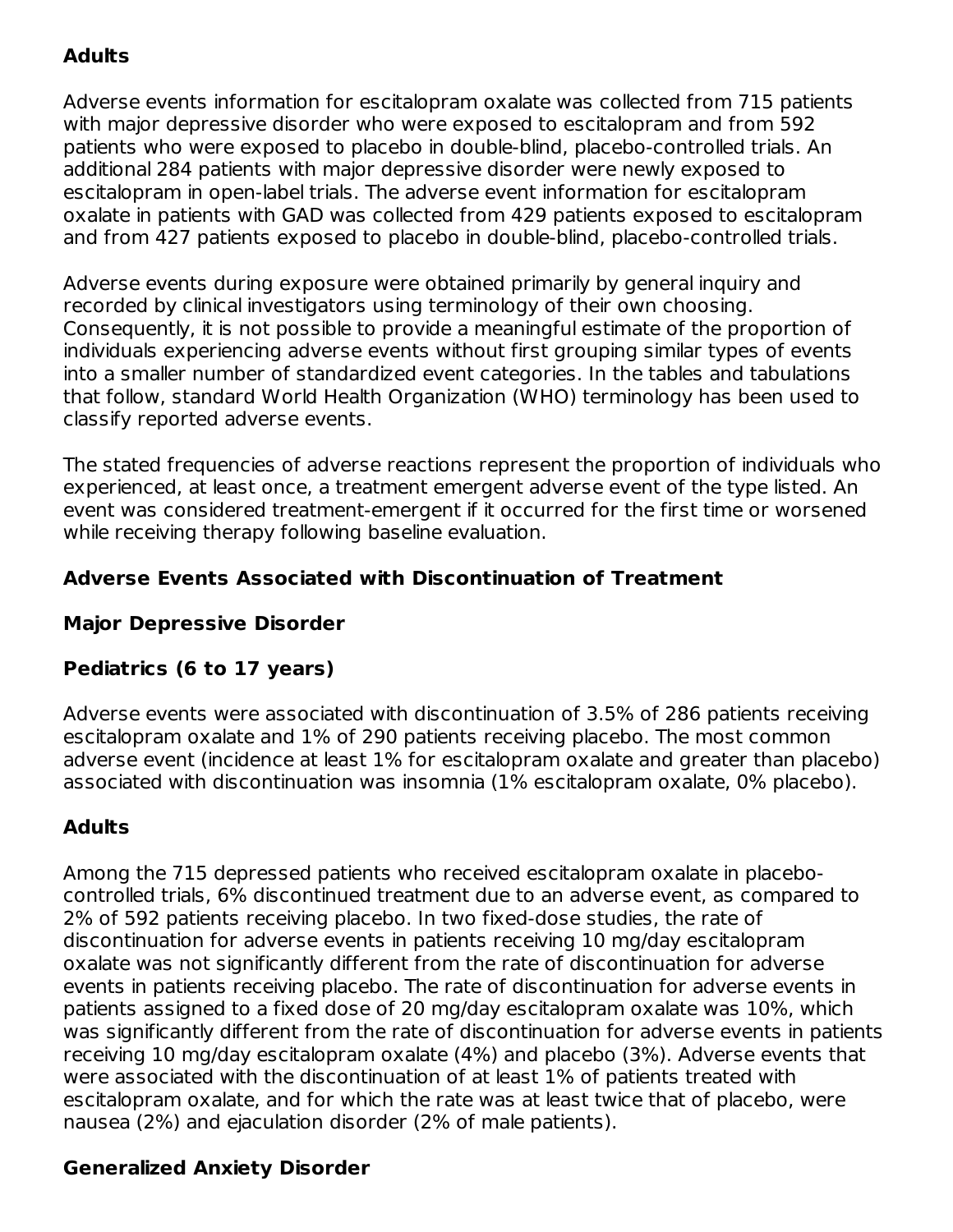# **Adults**

Among the 429 GAD patients who received escitalopram oxalate 10 to 20 mg/day in placebo-controlled trials, 8% discontinued treatment due to an adverse event, as compared to 4% of 427 patients receiving placebo. Adverse events that were associated with the discontinuation of at least 1% of patients treated with escitalopram oxalate, and for which the rate was at least twice the placebo rate, were nausea (2%), insomnia (1%), and fatigue (1%).

#### **Incidence of Adverse Reactions in Placebo-Controlled Clinical Trials**

#### **Major Depressive Disorder**

#### **Pediatrics (6 to 17 years)**

The overall profile of adverse reactions in pediatric patients was generally similar to that seen in adult studies, as shown in Table 2. However, the following adverse reactions (excluding those which appear in Table 2 and those for which the coded terms were uninformative or misleading) were reported at an incidence of at least 2% for escitalopram oxalate and greater than placebo: back pain, urinary tract infection, vomiting, and nasal congestion.

#### **Adults**

The most commonly observed adverse reactions in escitalopram oxalate patients (incidence of approximately 5% or greater and approximately twice the incidence in placebo patients) were insomnia, ejaculation disorder (primarily ejaculatory delay), nausea, sweating increased, fatigue, and somnolence.

Table 2 enumerates the incidence, rounded to the nearest percent, of treatmentemergent adverse events that occurred among 715 depressed patients who received escitalopram oxalate at doses ranging from 10 to 20 mg/day in placebo-controlled trials. Events included are those occurring in 2% or more of patients treated with escitalopram oxalate and for which the incidence in patients treated with escitalopram oxalate was greater than the incidence in placebo-treated patients.

#### **TABLE 2 Treatment-Emergent Adverse Reactions observed with a frequency of ≥ 2% and greater than placebo for Major Depressive Disorder**

| <b>Adverse Reaction</b>                                  | <b>Escitalopram</b><br>oxalate | <b>Placebo</b> |  |  |
|----------------------------------------------------------|--------------------------------|----------------|--|--|
|                                                          | $(N=715)$                      | $(N=592)$      |  |  |
|                                                          | $\%$                           | $\%$           |  |  |
| <b>Autonomic Nervous System Disorders _</b>              |                                |                |  |  |
| Dry Mouth _                                              | 6%                             | 5%             |  |  |
| Sweating Increased _                                     | 5%                             | $2\%$          |  |  |
| <b>Central &amp; Peripheral Nervous System Disorders</b> |                                |                |  |  |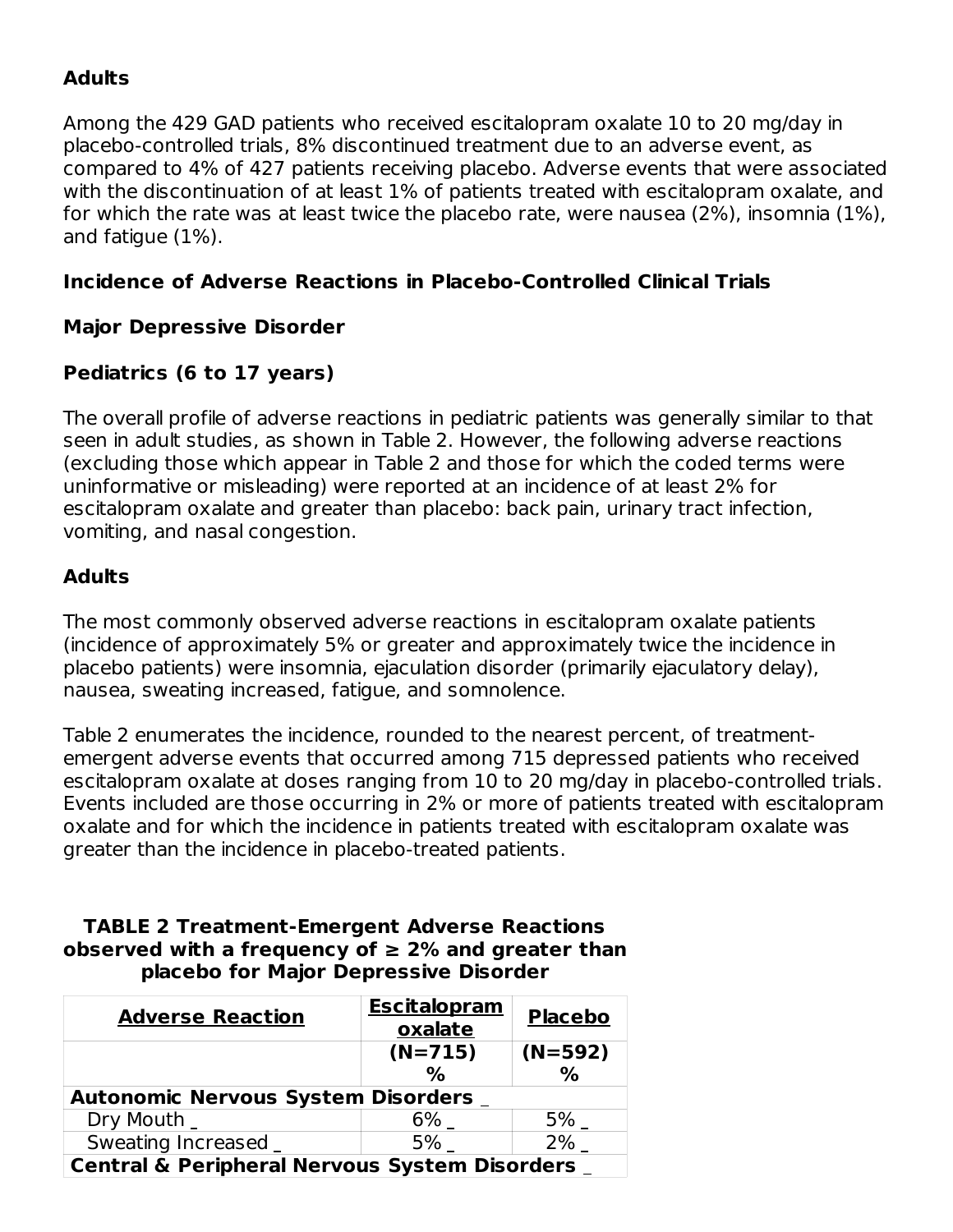| Dizziness                           | 5%  | 3%      |  |  |
|-------------------------------------|-----|---------|--|--|
| <b>Gastrointestinal Disorders</b>   |     |         |  |  |
| Nausea                              | 15% | 7%      |  |  |
| Diarrhea _                          | 8%  | 5%      |  |  |
| $\overline{\text{Construction}}$ _  | 3%  | 1%      |  |  |
| Indigestion _                       | 3%  | 1%      |  |  |
| Abdominal Pain _                    | 2%  | 1%      |  |  |
| General_                            |     |         |  |  |
| Influenza-like Symptoms _           | 5%  | 4%      |  |  |
| Fatigue _                           | 5%  | 2%      |  |  |
| <b>Psychiatric Disorders</b>        |     |         |  |  |
| Insomnia                            | 9%  | 4%      |  |  |
| Somnolence                          | 6%  | 2%      |  |  |
| <b>Appetite Decreased</b>           | 3%  | 1%      |  |  |
| Libido Decreased                    | 3%  | 1%      |  |  |
| <b>Respiratory System Disorders</b> |     |         |  |  |
| <b>Rhinitis</b>                     | 5%  | 4%      |  |  |
| <b>Sinusitis</b>                    | 3%  | 2%      |  |  |
| <b>Urogenital</b>                   |     |         |  |  |
| Ejaculation Disorder 1,2            | 9%  | $< 1\%$ |  |  |
| Impotence <sup>2</sup>              | 3%  | $< 1\%$ |  |  |
| Anorgasmia 3                        | 2%  | <1%     |  |  |

<sup>1</sup>Primarily ejaculatory delay.

 $2$ Denominator used was for males only (N=225

escitalopram oxalate; N=188 placebo).

 $3$ Denominator used was for females only (N=490

escitalopram oxalate; N=404 placebo).

## **Generalized Anxiety Disorder**

#### **Adults**

The most commonly observed adverse reactions in escitalopram oxalate patients (incidence of approximately 5% or greater and approximately twice the incidence in placebo patients) were nausea, ejaculation disorder (primarily ejaculatory delay), insomnia, fatigue, decreased libido, and anorgasmia.

**Table 3** enumerates the incidence, rounded to the nearest percent of treatmentemergent adverse events that occurred among 429 GAD patients who received escitalopram oxalate 10 to 20 mg/day in placebo-controlled trials. Events included are those occurring in 2% or more of patients treated with escitalopram oxalate and for which the incidence in patients treated with escitalopram oxalate was greater than the incidence in placebo-treated patients.

**TABLE 3 Treatment-Emergent Adverse Reactions observed with a frequency of ≥ 2% and greater than placebo for Generalized Anxiety Disorder**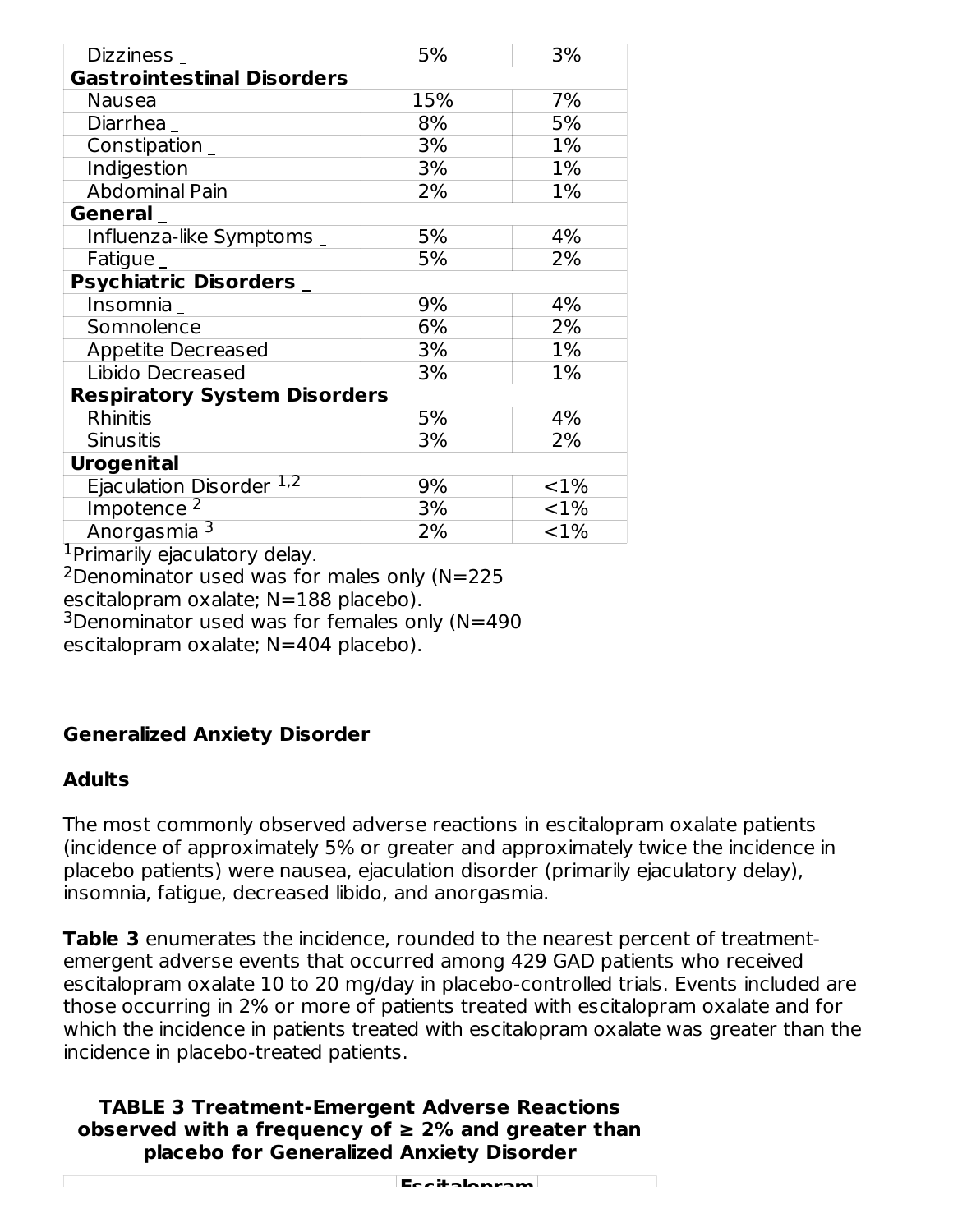| <b>Adverse Reactions</b>                                 | <u>ESCILAIU pram</u> | <b>Placebo</b> |  |  |
|----------------------------------------------------------|----------------------|----------------|--|--|
|                                                          | oxalate              |                |  |  |
|                                                          | $(N=429)$            | $(N=427)$      |  |  |
|                                                          | %                    | ℅              |  |  |
| <b>Autonomic Nervous System Disorders</b>                |                      |                |  |  |
| Dry Mouth                                                | 9%                   | 5%             |  |  |
| Sweating Increased                                       | 4%                   | 1%             |  |  |
| <b>Central &amp; Peripheral Nervous System Disorders</b> |                      |                |  |  |
| Headache                                                 | 24%                  | 17%            |  |  |
| Paresthesia                                              | 2%                   | 1%             |  |  |
| <b>Gastrointestinal Disorders</b>                        |                      |                |  |  |
| <b>Nausea</b>                                            | 18%                  | 8%             |  |  |
| Diarrhea                                                 | 8%                   | 6%             |  |  |
| Constipation                                             | 5%                   | 4%             |  |  |
| Indigestion                                              | 3%                   | 2%             |  |  |
| Vomiting                                                 | 3%                   | 1%             |  |  |
| <b>Abdominal Pain</b>                                    | 2%                   | 1%             |  |  |
| Flatulence                                               | 2%                   | 1%             |  |  |
| Toothache                                                | 2%                   | 0%             |  |  |
| <b>General</b>                                           |                      |                |  |  |
| Fatigue                                                  | 8%                   | 2%             |  |  |
| Influenza-like Symptoms                                  | 5%                   | 4%             |  |  |
| <b>Musculoskeletal System Disorder</b>                   |                      |                |  |  |
| Neck/Shoulder Pain                                       | 3%                   | 1%             |  |  |
| <b>Psychiatric Disorders</b>                             |                      |                |  |  |
| Somnolence                                               | 13%                  | 7%             |  |  |
| Insomnia                                                 | 12%                  | 6%             |  |  |
| Libido Decreased                                         | 7%                   | 2%             |  |  |
| <b>Dreaming Abnormal</b>                                 | $\overline{3\%}$     | 2%             |  |  |
| Appetite Decreased                                       | 3%                   | 1%             |  |  |
| Lethargy                                                 | 3%                   | 1%             |  |  |
| <b>Respiratory System Disorders</b>                      |                      |                |  |  |
| Yawning                                                  | 2%                   | 1%             |  |  |
| <b>Urogenital</b>                                        |                      |                |  |  |
| Ejaculation Disorder 1,2                                 | 14%                  | 2%             |  |  |
| Anorgasmia <sup>3</sup>                                  | 6%                   | ${<}1\%$       |  |  |
| Menstrual Disorder                                       | 2%                   | 1%             |  |  |

<sup>1</sup>Primarily ejaculatory delay.

 $2$ Denominator used was for males only (N=182 escitalopram oxalate; N=195 placebo).

 $3$ Denominator used was for females only (N=247 escitalopram oxalate; N=232 placebo).

#### **Dose Dependency of Adverse Reactions**

The potential dose dependency of common adverse reactions (defined as an incidence rate of ≥5% in either the 10 mg or 20 mg escitalopram oxalate groups) was examined on the basis of the combined incidence of adverse reactions in two fixed-dose trials. The overall incidence rates of adverse events in 10 mg escitalopram oxalate-treated patients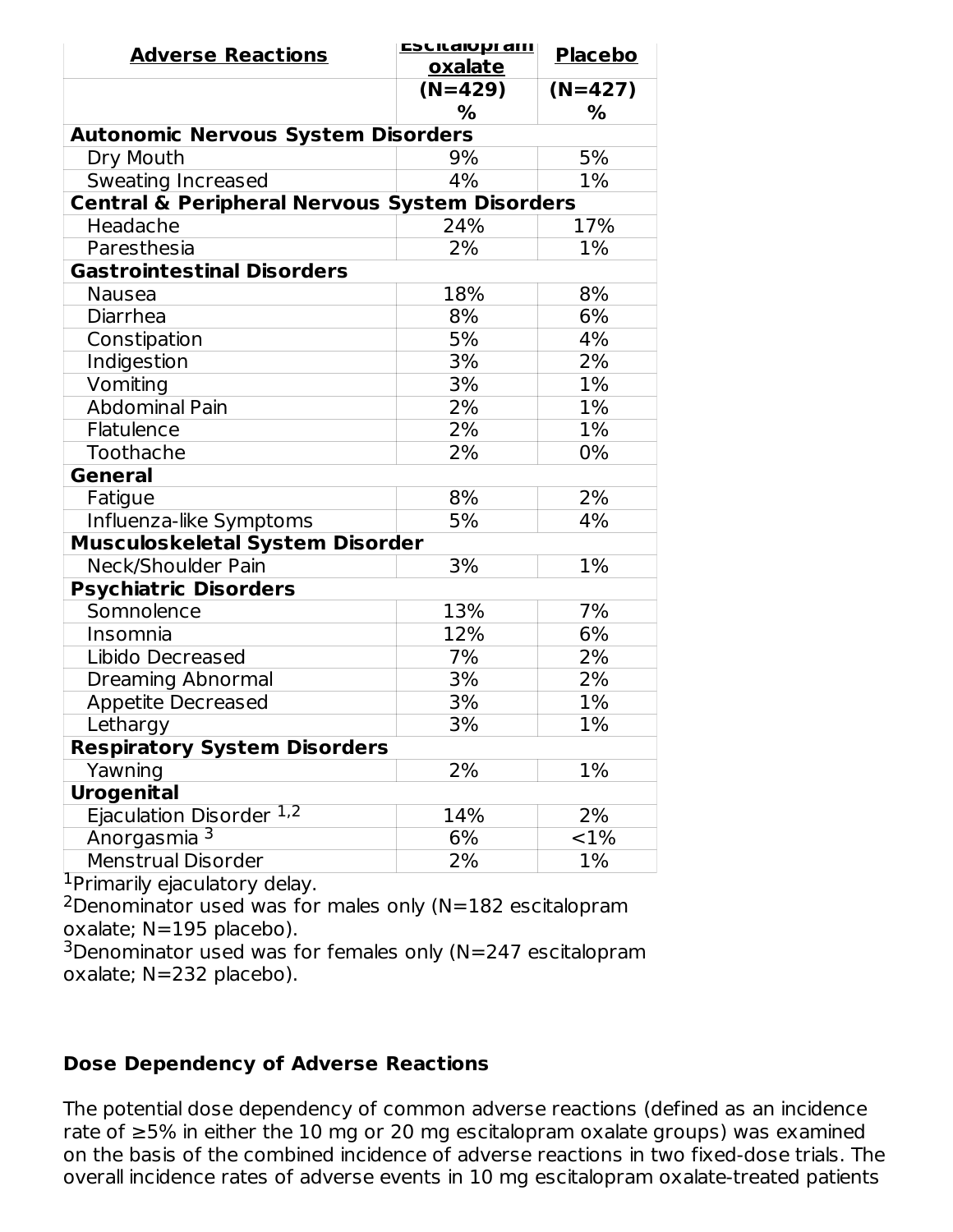(66%) was similar to that of the placebo-treated patients (61%), while the incidence rate in 20 mg/day escitalopram oxalate-treated patients was greater (86%). Table 4 shows common adverse reactions that occurred in the 20 mg/day escitalopram oxalate group with an incidence that was approximately twice that of the 10 mg/day escitalopram oxalate group and approximately twice that of the placebo group.

| <b>Adverse Reaction</b> | <b>Placebo</b> | 10 mg/day | 20 mg/day                       |
|-------------------------|----------------|-----------|---------------------------------|
|                         |                |           | <b>EscitalopramEscitalopram</b> |
|                         |                | oxalate   | oxalate                         |
|                         | $(N=311)$      | $(N=310)$ | $(N=125)$                       |
| <b>Insomnia</b>         | 4%             | 7%        | 14%                             |
| <b>Diarrhea</b>         | 5%             | 6%        | 14%                             |
| <b>Dry Mouth</b>        | 3%             | 4%        | 9%                              |
| <b>Somnolence</b>       | $1\%$          | 4%        | 9%                              |
| <b>Dizziness</b>        | 2%             | 4%        | 7%                              |
| <b>Sweating</b>         | ${<}1\%$       | 3%        | 8%                              |
| <b>Increased</b>        |                |           |                                 |
| <b>Constipation</b>     | 1%             | 3%        | 6%                              |
| <b>Fatigue</b>          | 2%             | 2%        | 6%                              |
| <b>Indigestion</b>      | 1%             | 2%        | 6%                              |

#### **TABLE 4 Incidence of Common Adverse Reactions in Patients with Major Depressive Disorder**

## **Male and Female Sexual Dysfunction with SSRIs**

Although changes in sexual desire, sexual performance, and sexual satisfaction often occur as manifestations of a psychiatric disorder, they may also be a consequence of pharmacologic treatment. In particular, some evidence suggests that SSRIs can cause such untoward sexual experiences.

Reliable estimates of the incidence and severity of untoward experiences involving sexual desire, performance, and satisfaction are difficult to obtain, however, in part because patients and physicians may be reluctant to discuss them. Accordingly, estimates of the incidence of untoward sexual experience and performance cited in product labeling are likely to underestimate their actual incidence.

#### **TABLE 5 Incidence of Sexual Side Effects in Placebo-Controlled Clinical Trials**

| <b>Adverse Event</b>               | <b>Escitalopram</b><br>oxalate | <b>Placebo</b> |
|------------------------------------|--------------------------------|----------------|
|                                    | In Males Only                  |                |
|                                    | $(N=407)$                      | $(N=383)$      |
| Ejaculation Disorder<br>(primarily |                                |                |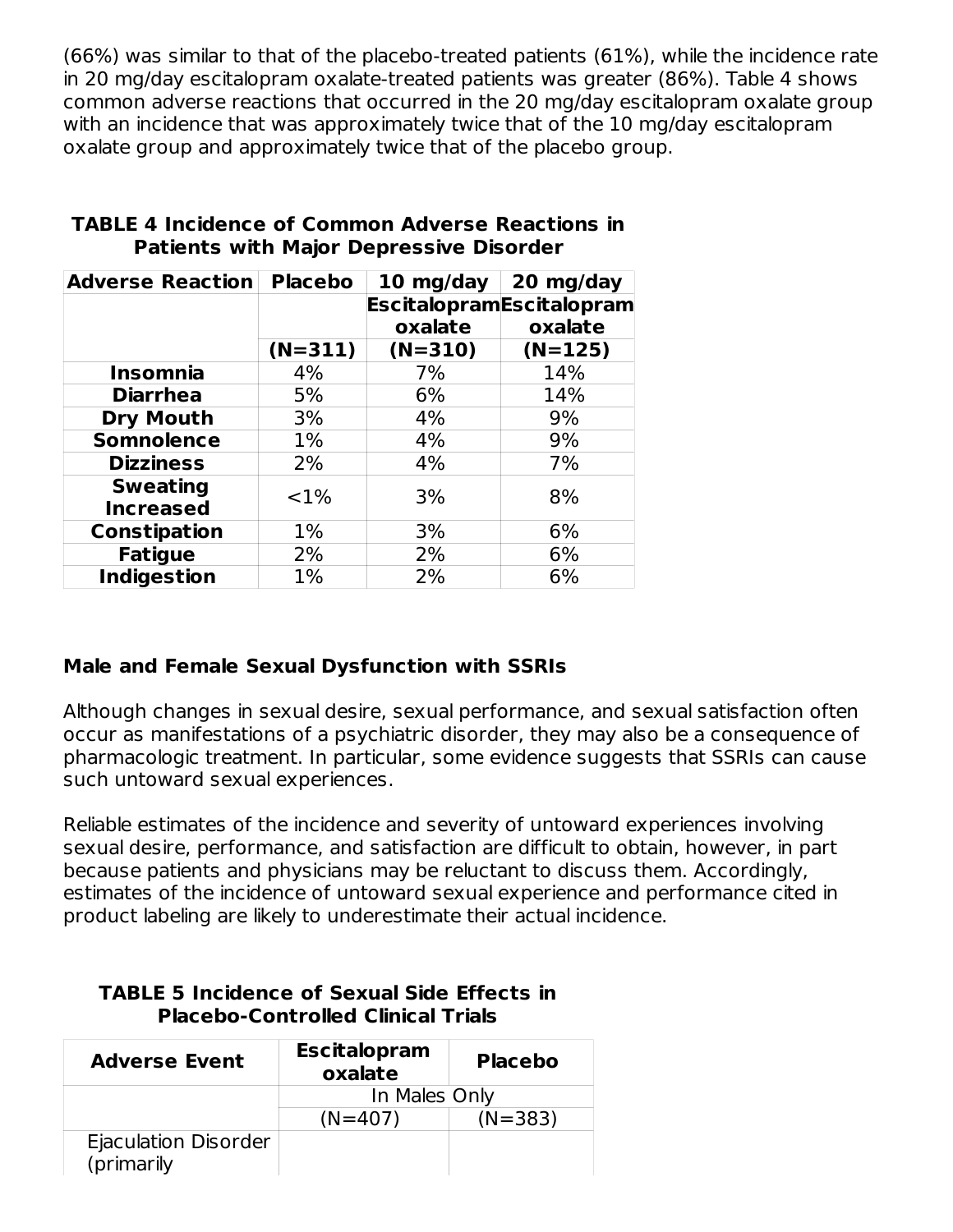| ejaculatory delay) | 12%             | 1%        |
|--------------------|-----------------|-----------|
| Libido Decreased   | 6%              | 2%        |
| Impotence          | 2%              | ${<}1\%$  |
|                    | In Females Only |           |
|                    | $(N=737)$       | $(N=636)$ |
| Libido Decreased   | 3%              | $1\%$     |
| Anorgasmia         | 3%              | ${<}1\%$  |

There are no adequately designed studies examining sexual dysfunction with escitalopram treatment.

Priapism has been reported with all SSRIs.

While it is difficult to know the precise risk of sexual dysfunction associated with the use of SSRIs, physicians should routinely inquire about such possible side effects.

# **Vital Sign Changes**

Escitalopram oxalate and placebo groups were compared with respect to (1) mean change from baseline in vital signs (pulse, systolic blood pressure, and diastolic blood pressure) and (2) the incidence of patients meeting criteria for potentially clinically significant changes from baseline in these variables. These analyses did not reveal any clinically important changes in vital signs associated with escitalopram oxalate treatment. In addition, a comparison of supine and standing vital sign measures in subjects receiving escitalopram oxalate indicated that escitalopram oxalate treatment is not associated with orthostatic changes.

## **Weight Changes**

Patients treated with escitalopram oxalate in controlled trials did not differ from placebotreated patients with regard to clinically important change in body weight.

## **Laboratory Changes**

Escitalopram oxalate and placebo groups were compared with respect to (1) mean change from baseline in various serum chemistry, hematology, and urinalysis variables, and (2) the incidence of patients meeting criteria for potentially clinically significant changes from baseline in these variables. These analyses revealed no clinically important changes in laboratory test parameters associated with escitalopram oxalate treatment.

## **ECG Changes**

Electrocardiograms from escitalopram oxalate ( $N=625$ ) and placebo ( $N=527$ ) groups were compared with respect to outliers defined as subjects with QTc changes over 60 msec from baseline or absolute values over 500 msec post-dose, and subjects with heart rate increases to over 100 bpm or decreases to less than 50 bpm with a 25% change from baseline (tachycardic or bradycardic outliers, respectively). None of the patients in the escitalopram oxalate group had a QTcF interval >500 msec or a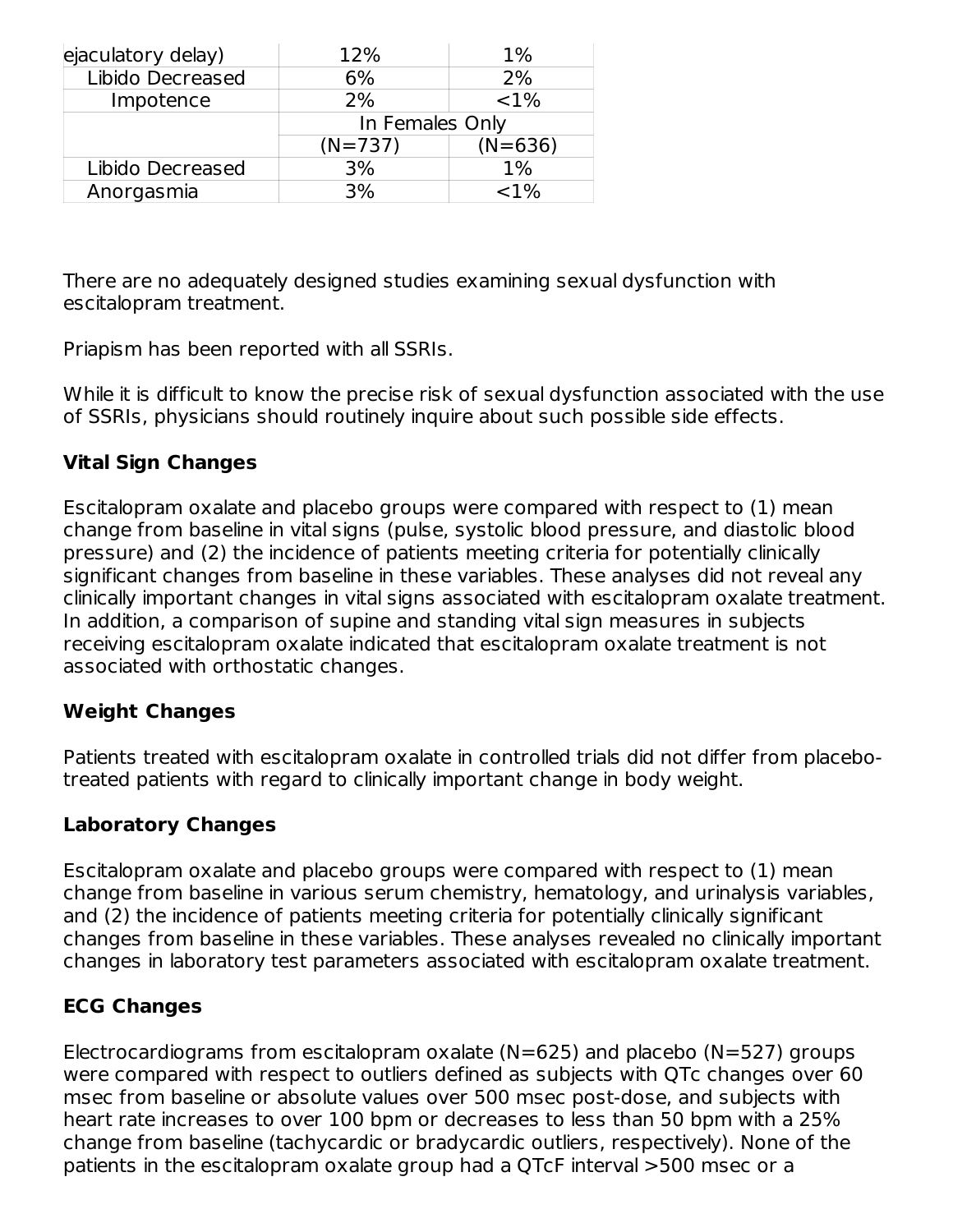prolongation >60 msec compared to 0.2% of patients in the placebo group. The incidence of tachycardic outliers was 0.2% in the escitalopram oxalate and the placebo group. The incidence of bradycardic outliers was 0.5% in the escitalopram oxalate group and 0.2% in the placebo group.

QTcF interval was evaluated in a randomized, placebo and active (moxifloxacin 400 mg) controlled cross-over, escalating multiple dose study in 113 healthy subjects. The maximum mean (95% upper confidence bound) difference from placebo arm were 4.5 (6.4) and 10.7 (12.7) msec for 10 mg and supratherapeutic 30 mg escitalopram given once daily, respectively. Based on the established exposure-response relationship, the predicted QTcF change from placebo arm (95% confidence interval) under the C <sub>max</sub> for the dose of 20 mg is 6.6 (7.9) msec. Escitalopram 30 mg given once daily resulted in mean C  $_{\text{max}}$  of 1.7-fold higher than the mean C  $_{\text{max}}$  for the maximum recommended therapeutic dose at steady state (20 mg). The exposure under supratherapeutic 30 mg dose is similar to the steady state concentrations expected in CYP2C19 poor metabolizers following a therapeutic dose of 20 mg.

#### **Other Reactions Observed During the Premarketing Evaluation of Escitalopram Oxalate**

Following is a list of treatment-emergent adverse events, as defined in the introduction to the **ADVERSE REACTIONS** section, reported by the 1428 patients treated with escitalopram oxalate for periods of up to one year in double-blind or open-label clinical trials during its premarketing evaluation. The listing does not include those events already listed in **Tables 2 & 3**, those events for which a drug cause was remote and at a rate less than 1% or lower than placebo, those events which were so general as to be uninformative, and those events reported only once which did not have a substantial probability of being acutely life threatening. Events are categorized by body system. Events of major clinical importance are described in the **Warnings and Precautions section (5)**.

Cardiovascular - hypertension, palpitation.

Central and Peripheral Nervous System Disorders - light-headed feeling, migraine.

Gastrointestinal Disorders - abdominal cramp, heartburn, gastroenteritis.

General - allergy, chest pain, fever, hot flushes, pain in limb.

Metabolic and Nutritional Disorders - increased weight.

Musculoskeletal System Disorders - arthralgia, myalgia, jaw stiffness.

Psychiatric Disorders - appetite increased, concentration impaired, irritability.

Reproductive Disorders/Female - menstrual cramps, menstrual disorder.

Respiratory System Disorders - bronchitis, coughing, nasal congestion, sinus congestion, sinus headache.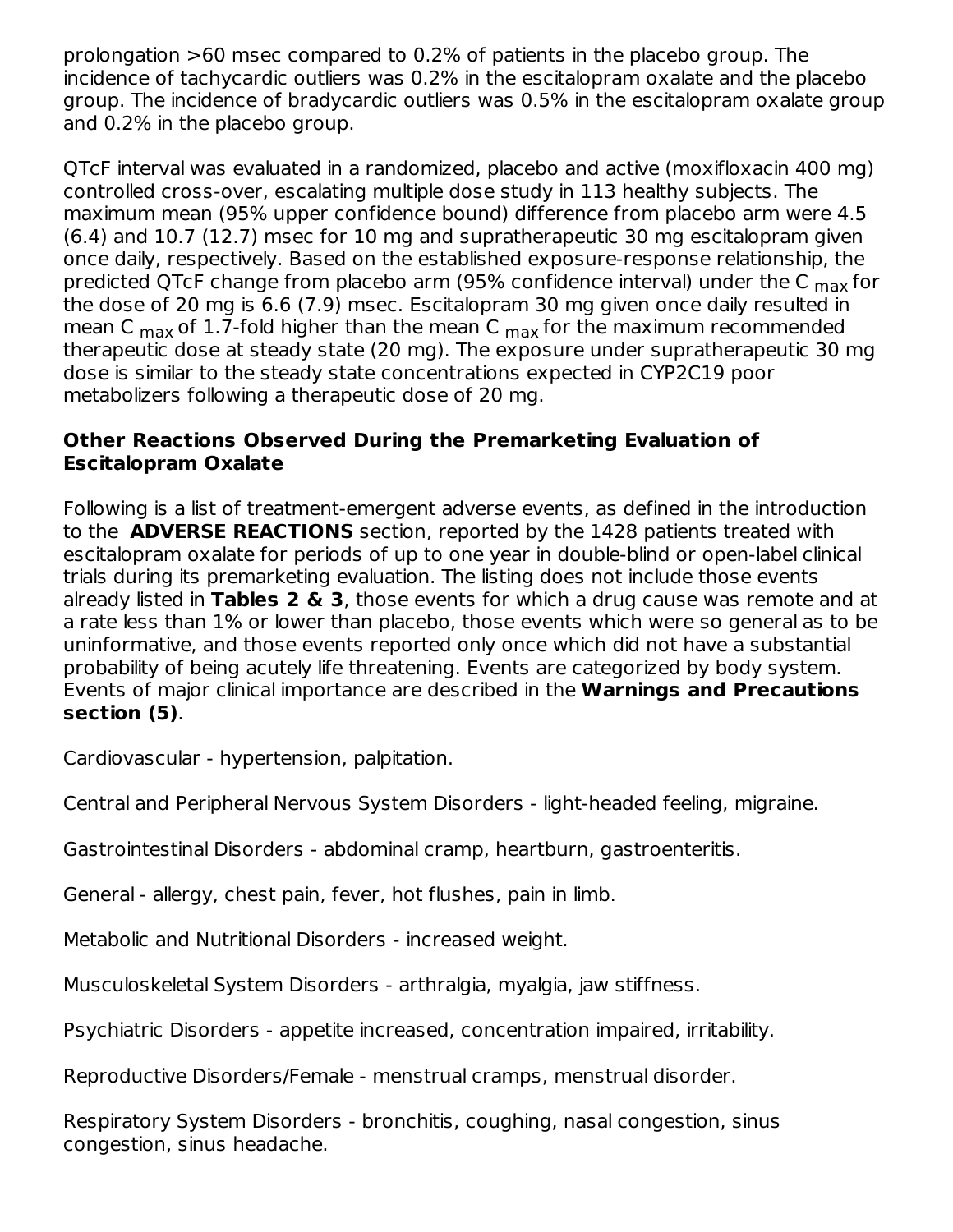Skin and Appendages Disorders - rash.

Special Senses - vision blurred, tinnitus.

Urinary System Disorders - urinary frequency, urinary tract infection.

## **6.2 Post-Marketing Experience**

# **Adverse Reactions Reported Subsequent to the Marketing of Escitalopram**

The following adverse reactions have been identified during post-approval use of escitalopram oxalate. Because these reactions are reported voluntarily from a population of uncertain size, it is not always possible to reliably estimate their frequency or establish a causal relationship to drug exposure.

Blood and Lymphatic System Disorders: anemia, agranulocytis, aplastic anemia, hemolytic anemia, idiopathic thrombocytopenia purpura, leukopenia, thrombocytopenia.

Cardiac Disorders: atrial fibrillation, bradycardia, cardiac failure, myocardial infarction, tachycardia, torsade de pointes, ventricular arrhythmia, ventricular tachycardia.

Ear and Labyrinth Disorders: vertigo.

Endocrine Disorders: diabetes mellitus, hyperprolactinemia, SIADH.

Eye Disorders: angle closure glaucoma, diplopia, mydriasis, visual disturbance.

Gastrointestinal Disorder: dysphagia, gastrointestinal hemorrhage, gastroesophageal reflux, pancreatitis, rectal hemorrhage.

General Disorders and Administration Site Conditions: abnormal gait, asthenia, edema, fall, feeling abnormal, malaise.

Hepatobiliary Disorders: fulminant hepatitis, hepatic failure, hepatic necrosis, hepatitis.

Immune System Disorders: allergic reaction, anaphylaxis.

Investigations: bilirubin increased, decreased weight, electrocardiogram QT prolongation, hepatic enzymes increased, hypercholesterolemia, INR increased, prothrombin decreased.

Metabolism and Nutrition Disorders: hyperglycemia, hypoglycemia, hypokalemia, hyponatremia.

Musculoskeletal and Connective Tissue Disorders: muscle cramp, muscle stiffness, muscle weakness, rhabdomyolysis.

Nervous System Disorders: akathisia, amnesia, ataxia, choreoathetosis, cerebrovascular accident, dysarthria, dyskinesia, dystonia, extrapyramidal disorders, grand mal seizures (or convulsions), hypoaesthesia, myoclonus, nystagmus, Parkinsonism, restless legs,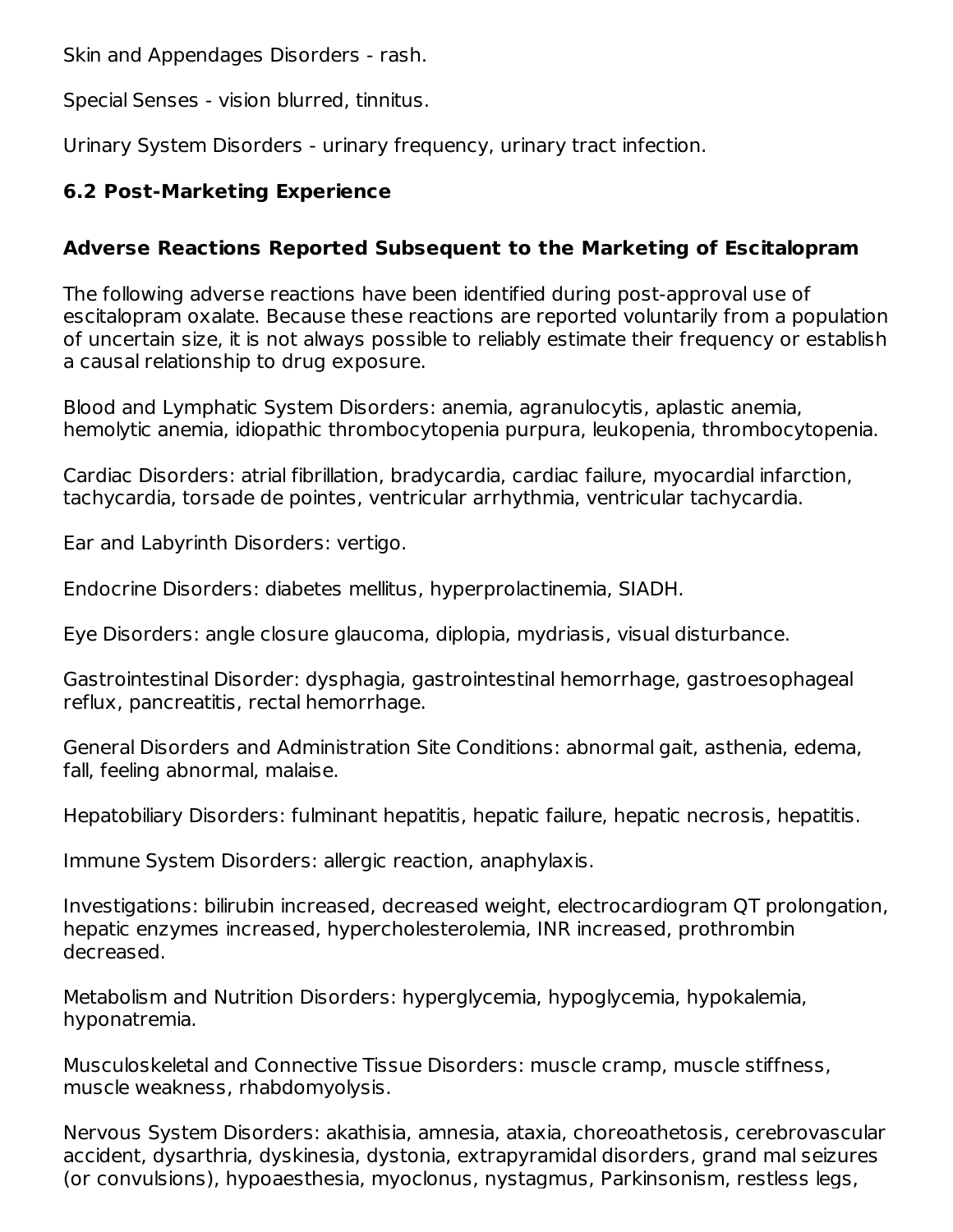(or convulsions), hypoaesthesia, myoclonus, nystagmus, Parkinsonism, restless legs, seizures, syncope, tardive dyskinesia, tremor.

Pregnancy, Puerperium and Perinatal Conditions: spontaneous abortion.

Psychiatric Disorders: acute psychosis, aggression, agitation, anger, anxiety, apathy, completed suicide, confusion, depersonalization, depression aggravated, delirium, delusion, disorientation, feeling unreal, hallucinations (visual and auditory), mood swings, nervousness, nightmare, panic reaction, paranoia, restlessness, self-harm or thoughts of self-harm, suicide attempt, suicidal ideation, suicidal tendency.

Renal and Urinary Disorders: acute renal failure, dysuria, urinary retention.

Reproductive System and Breast Disorders: menorrhagia, priapism.

Respiratory, Thoracic and Mediastinal Disorders: dyspnea, epistaxis, pulmonary embolism, pulmonary hypertension of the newborn.

Skin and Subcutaneous Tissue Disorders: alopecia, angioedema, dermatitis, ecchymosis, erythema multiforme, photosensitivity reaction, Stevens Johnson Syndrome, toxic epidermal necrolysis, urticaria.

Vascular Disorders: deep vein thrombosis, flushing, hypertensive crisis, hypotension, orthostatic hypotension, phlebitis, thrombosis.

# **7 DRUG INTERACTIONS**

# **7.1 Monoamine Oxidase Inhibitors (MAOIs)**

[See Dosage and Administration (2.5 and 2.6), Contraindications (4.1) and Warnings and Precautions (5.2)].

# **7.2 Serotonergic Drugs**

[See Dosage and Administration (2.5 and 2.6), Contraindications (4.1) and Warnings and Precautions (5.2)].

# **7.3 Triptans**

There have been rare postmarketing reports of serotonin syndrome with use of an SSRI and a triptan. If concomitant treatment of escitalopram oxalate with a triptan is clinically warranted, careful observation of the patient is advised, particularly during treatment initiation and dose increases [see Warnings and Precautions (5.2)] .

# **7.4 CNS Drugs**

Given the primary CNS effects of escitalopram, caution should be used when it is taken in combination with other centrally acting drugs.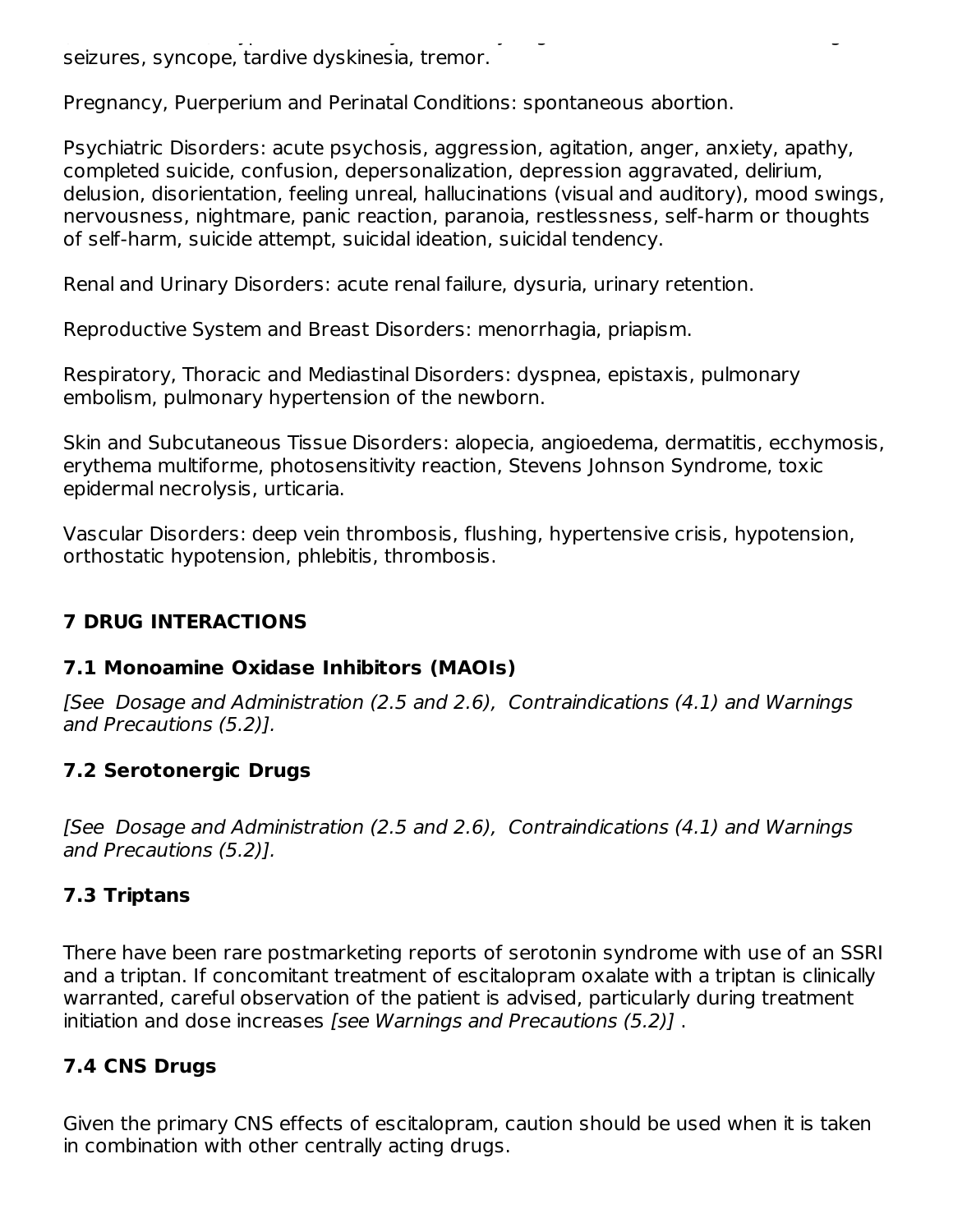# **7.5 Alcohol**

Although escitalopram oxalate did not potentiate the cognitive and motor effects of alcohol in a clinical trial, as with other psychotropic medications, the use of alcohol by patients taking escitalopram oxalate is not recommended.

## **7.6 Drugs That Interfere With Hemostasis (NSAIDs, Aspirin, Warfarin, etc.)**

Serotonin release by platelets plays an important role in hemostasis. Epidemiological studies of the case-control and cohort design that have demonstrated an association between use of psychotropic drugs that interfere with serotonin reuptake and the occurrence of upper gastrointestinal bleeding have also shown that concurrent use of an NSAID or aspirin may potentiate the risk of bleeding. Altered anticoagulant effects, including increased bleeding, have been reported when SSRIs and SNRIs are coadministered with warfarin. Patients receiving warfarin therapy should be carefully monitored when escitalopram oxalate is initiated or discontinued.

## **7.7 Cimetidine**

In subjects who had received 21 days of 40 mg/day racemic citalopram, combined administration of 400 mg twice a day cimetidine for 8 days resulted in an increase in citalopram AUC and C <sub>max</sub> of 43% and 39%, respectively. The clinical significance of these findings is unknown.

## **7.8 Digoxin**

In subjects who had received 21 days of 40 mg/day racemic citalopram, combined administration of citalopram and digoxin (single dose of 1 mg) did not significantly affect the pharmacokinetics of either citalopram or digoxin.

## **7.9 Lithium**

Coadministration of racemic citalopram (40 mg/day for 10 days) and lithium (30 mmol/day for 5 days) had no significant effect on the pharmacokinetics of citalopram or lithium. Nevertheless, plasma lithium levels should be monitored with appropriate adjustment to the lithium dose in accordance with standard clinical practice. Because lithium may enhance the serotonergic effects of escitalopram, caution should be exercised when escitalopram oxalate and lithium are coadministered.

## **7.10 Pimozide and Celexa**

In a controlled study, a single dose of pimozide 2 mg co-administered with racemic citalopram 40 mg given once daily for 11 days was associated with a mean increase in QTc values of approximately 10 msec compared to pimozide given alone. Racemic citalopram did not alter the mean AUC or C  $_{\sf max}$  of pimozide. The mechanism of this pharmacodynamic interaction is not known.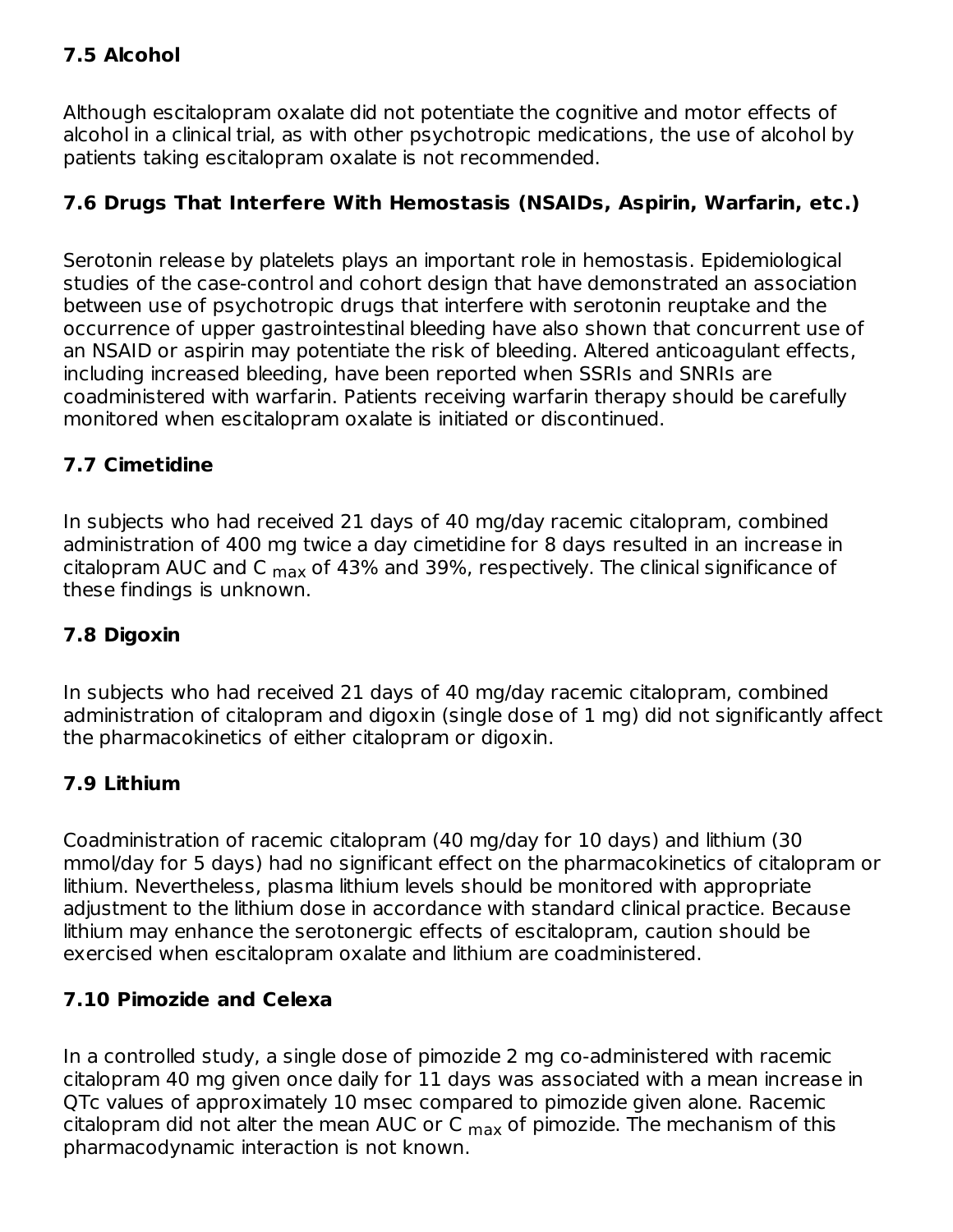# **7.11 Sumatriptan**

There have been rare postmarketing reports describing patients with weakness, hyperreflexia, and incoordination following the use of an SSRI and sumatriptan. If concomitant treatment with sumatriptan and an SSRI (e.g., fluoxetine, fluvoxamine, paroxetine, sertraline, citalopram, escitalopram) is clinically warranted, appropriate observation of the patient is advised.

## **7.12 Theophylline**

Combined administration of racemic citalopram (40 mg/day for 21 days) and the CYP1A2 substrate theophylline (single dose of 300 mg) did not affect the pharmacokinetics of theophylline. The effect of theophylline on the pharmacokinetics of citalopram was not evaluated.

## **7.13 Warfarin**

Administration of 40 mg/day racemic citalopram for 21 days did not affect the pharmacokinetics of warfarin, a CYP3A4 substrate.

Prothrombin time was increased by 5%, the clinical significance of which is unknown.

# **7.14 Carbamazepine**

Combined administration of racemic citalopram (40 mg/day for 14 days) and carbamazepine (titrated to 400 mg/day for 35 days) did not significantly affect the pharmacokinetics of carbamazepine, a CYP3A4 substrate. Although trough citalopram plasma levels were unaffected, given the enzyme-inducing properties of carbamazepine, the possibility that carbamazepine might increase the clearance of escitalopram should be considered if the two drugs are coadministered.

## **7.15 Triazolam**

Combined administration of racemic citalopram (titrated to 40 mg/day for 28 days) and the CYP3A4 substrate triazolam (single dose of 0.25 mg) did not significantly affect the pharmacokinetics of either citalopram or triazolam.

## **7.16 Ketoconazole**

Combined administration of racemic citalopram (40 mg) and ketoconazole (200 mg), a potent CYP3A4 inhibitor, decreased the C <sub>max</sub> and AUC of ketoconazole by 21% and 10%, respectively, and did not significantly affect the pharmacokinetics of citalopram.

#### **7.17 Ritonavir**

Combined administration of a single dose of ritonavir (600 mg), both a CYP3A4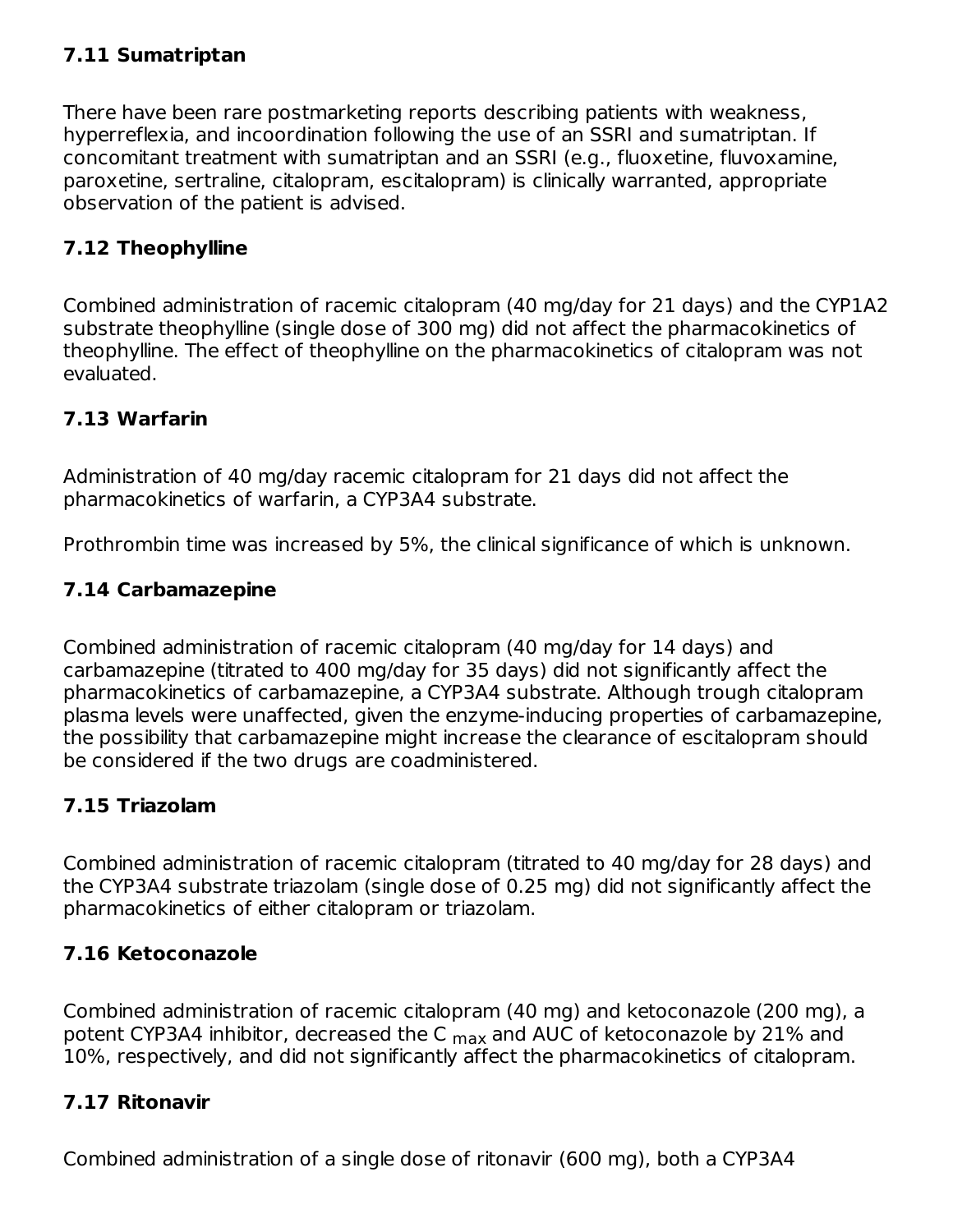substrate and a potent inhibitor of CYP3A4, and escitalopram (20 mg) did not affect the pharmacokinetics of either ritonavir or escitalopram.

# **7.18 CYP3A4 and -2C19 Inhibitors**

In vitro studies indicated that CYP3A4 and -2C19 are the primary enzymes involved in the metabolism of escitalopram. However, coadministration of escitalopram (20 mg) and ritonavir (600 mg), a potent inhibitor of CYP3A4, did not significantly affect the pharmacokinetics of escitalopram. Because escitalopram is metabolized by multiple enzyme systems, inhibition of a single enzyme may not appreciably decrease escitalopram clearance.

# **7.19 Drugs Metabolized by Cytochrome P4502D6**

In vitro studies did not reveal an inhibitory effect of escitalopram on CYP2D6. In addition, steady state levels of racemic citalopram were not significantly different in poor metabolizers and extensive CYP2D6 metabolizers after multiple-dose administration of citalopram, suggesting that coadministration, with escitalopram, of a drug that inhibits CYP2D6, is unlikely to have clinically significant effects on escitalopram metabolism. However, there are limited in vivo data suggesting a modest CYP2D6 inhibitory effect for escitalopram, i.e., coadministration of escitalopram (20 mg/day for 21 days) with the tricyclic antidepressant desipramine (single dose of 50 mg), a substrate for CYP2D6, resulted in a 40% increase in C  $_{\sf max}$  and a 100% increase in AUC of desipramine. The clinical significance of this finding is unknown. Nevertheless, caution is indicated in the coadministration of escitalopram and drugs metabolized by CYP2D6.

# **7.20 Metoprolol**

Administration of 20 mg/day escitalopram oxalate for 21 days in healthy volunteers resulted in a 50% increase in C <sub>max</sub> and 82% increase in AUC of the beta-adrenergic blocker metoprolol (given in a single dose of 100 mg). Increased metoprolol plasma levels have been associated with decreased cardioselectivity. Coadministration of escitalopram oxalate and metoprolol had no clinically significant effects on blood pressure or heart rate.

# **7.21 Electroconvulsive Therapy (ECT)**

There are no clinical studies of the combined use of ECT and escitalopram.

# **8 USE IN SPECIFIC POPULATIONS**

# **8.1 Pregnancy**

Pregnancy Exposure Registry

There is a pregnancy exposure registry that monitors pregnancy outcomes in women exposed to antidepressants during pregnancy. Healthcare providers are encouraged to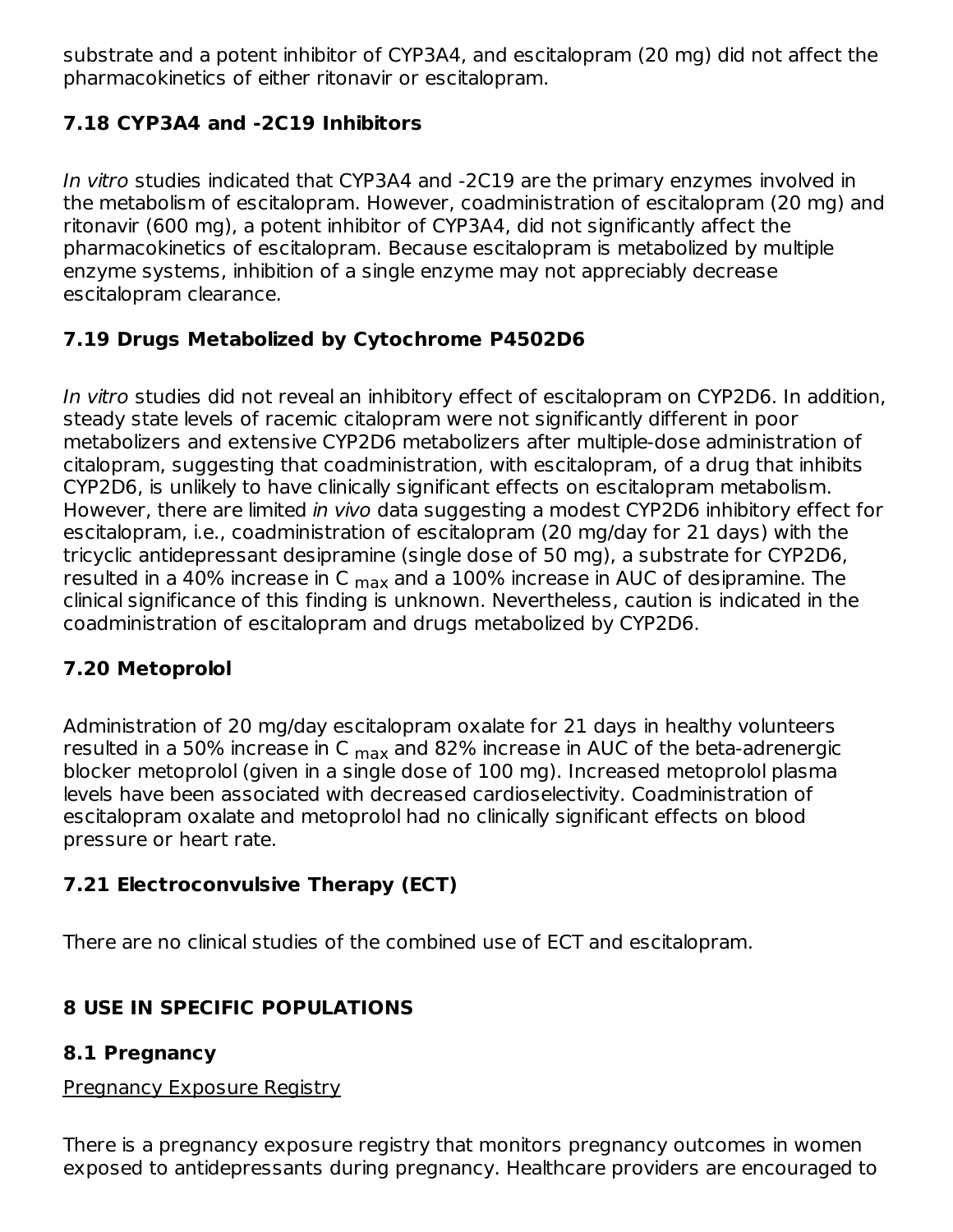register patients by calling the National Pregnancy Registry for Antidepressants at 1- 844-405-6185 or visiting online at https://womensmentalhealth.org/clinical-and-researchprograms/pregnancyregistry/antidepressants/

#### Risk Summary

Available data from published epidemiologic studies and postmarketing reports have not established an increased risk of major birth defects or miscarriage. There are risks of persistent pulmonary hypertension of the newborn (PPHN) (see Data) and poor neonatal adaptation (see Clinical Considerations) with exposure to selective serotonin reuptake inhibitors (SSRIs), including escitalopram oxalate, during pregnancy. There are risks associated with untreated depression in pregnancy (see Clinical Considerations).

In animal reproduction studies, both escitalopram and racemic citalopram have been shown to have adverse effects on embryo/fetal and postnatal development, including fetal structural abnormalities, when administered at doses greater than human therapeutic doses (see Data).

The estimated background risk of major birth defects and miscarriage for the indicated population is unknown. All pregnancies have a background risk of birth defect, loss, or other adverse outcomes. In the U.S. general population, the estimated background risk of major birth defects and miscarriage in the clinically recognized pregnancies is 2 to 4% and 15 to 20%, respectively.

#### Clinical Considerations

#### Disease-associated maternal risk and/or embryo/fetal risk

Women who discontinue antidepressants are more likely to experience a relapse of major depression than women who continue antidepressants. This finding is from a prospective longitudinal study of 201 pregnant women with a history of major depression, who were euthymic and taking antidepressants at the beginning of pregnancy. Consider the risk of untreated depression when discontinuing or changing treatment with antidepressant medication during pregnancy and postpartum.

#### Fetal/Neonatal adverse reactions

Neonates exposed to SSRIs or SNRIs, including escitalopram oxalate, late in third trimester have developed complications requiring prolonged hospitalization, respiratory support, and tube feeding. Such complications can arise immediately upon delivery. Reported clinical findings have included respiratory distress, cyanosis, apnea, seizures, temperature instability, feeding difficulty, vomiting, hypoglycemia, hypotonia, hypertonia, hyperreflexia, tremor, jitteriness, irritability, and constant crying. These features are consistent with either a direct toxic effect of SSRIs and SNRIs or, possibly, a drug discontinuation syndrome. It should be noted that, in some cases, the clinical picture is consistent with serotonin syndrome [see Warnings and Precautions (5.2)].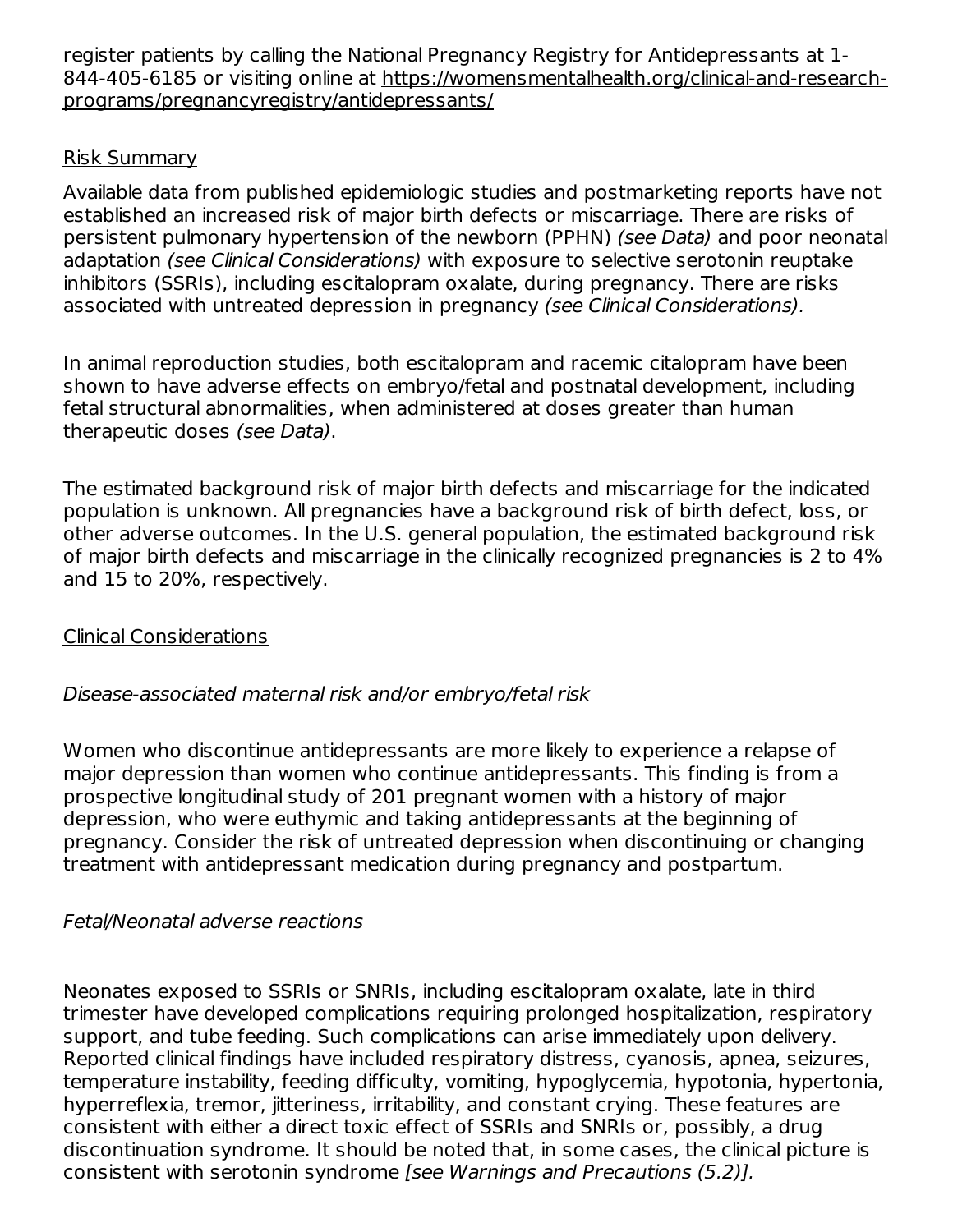#### Data

#### Human Data

Exposure to SSRIs, particularly later in pregnancy, may increase the risk for PPHN. PPHN occurs in 1 to 2 per 1000 live births in the general populations and is associated with substantial neonatal morbidity and mortality.

#### Animal Data

In a rat embryo/fetal development study, oral administration of escitalopram (56, 112, or 150 mg/kg/day) to pregnant animals during the period of organogenesis resulted in decreased fetal body weight and associated delays in ossification at the two higher doses [approximately  $\geq$  55 times the maximum recommended human dose (MRHD) of 20 mg/day on a mg/m <sup>2</sup> basis]. Maternal toxicity (clinical signs and decreased body weight gain and food consumption), mild at 56 mg/kg/day, was present at all dose levels. The developmental no-effect dose of 56 mg/kg/day is approximately 27 times the MRHD of 20 mg on a mg/m  $^2$  basis. No malformations were observed at any of the doses tested (as high as 73 times the MRHD on a mg/m  $^2$  basis).

When female rats were treated with escitalopram (6, 12, 24, or 48 mg/kg/day) during pregnancy and through weaning, slightly increased offspring mortality and growth retardation were noted at 48 mg/kg/day which is approximately 23 times the MRHD of 20 mg on a mg/m <sup>2</sup> basis. Slight maternal toxicity (clinical signs and decreased body weight gain and food consumption) was seen at this dose. Slightly increased offspring mortality was also seen at 24 mg/kg/day. The no-effect dose was 12 mg/kg/day which is approximately 6 times the MRHD of 20 mg on a mg/m  $^2$  basis.

In two rat embryo/fetal development studies, oral administration of racemic citalopram (32, 56, or 112 mg/kg/day) to pregnant animals during the period of organogenesis resulted in decreased embryo/fetal growth and survival and an increased incidence of fetal abnormalities (including cardiovascular and skeletal defects) at the high dose, which is approximately 18 times the MRHD of 60 mg/day on a mg/m  $^2$  basis. This dose was also associated with maternal toxicity (clinical signs, decreased body weight gain). The developmental no-effect dose was 56 mg/kg/day is approximately 9 times the MRHD on a mg/m <sup>2</sup> basis. In a rabbit study, no adverse effects on embryo/fetal development were observed at doses of racemic citalopram of up to 16 mg/kg/day, or approximately 5 times the MRHD on a mg/m  $^2$  basis. Thus, developmental effects of racemic citalopram were observed at a maternally toxic dose in the rat and were not observed in the rabbit.

When female rats were treated with racemic citalopram (4.8, 12.8, or 32 mg/kg/day) from late gestation through weaning, increased offspring mortality during the first 4 days after birth and persistent offspring growth retardation were observed at the highest dose, which is approximately 5 times the MRHD of 60 mg on a mg/m  $^2$  basis. The no-effect dose was 12.8 mg/kg/day is approximately 2 times the MRHD on a mg/m <sup>2</sup>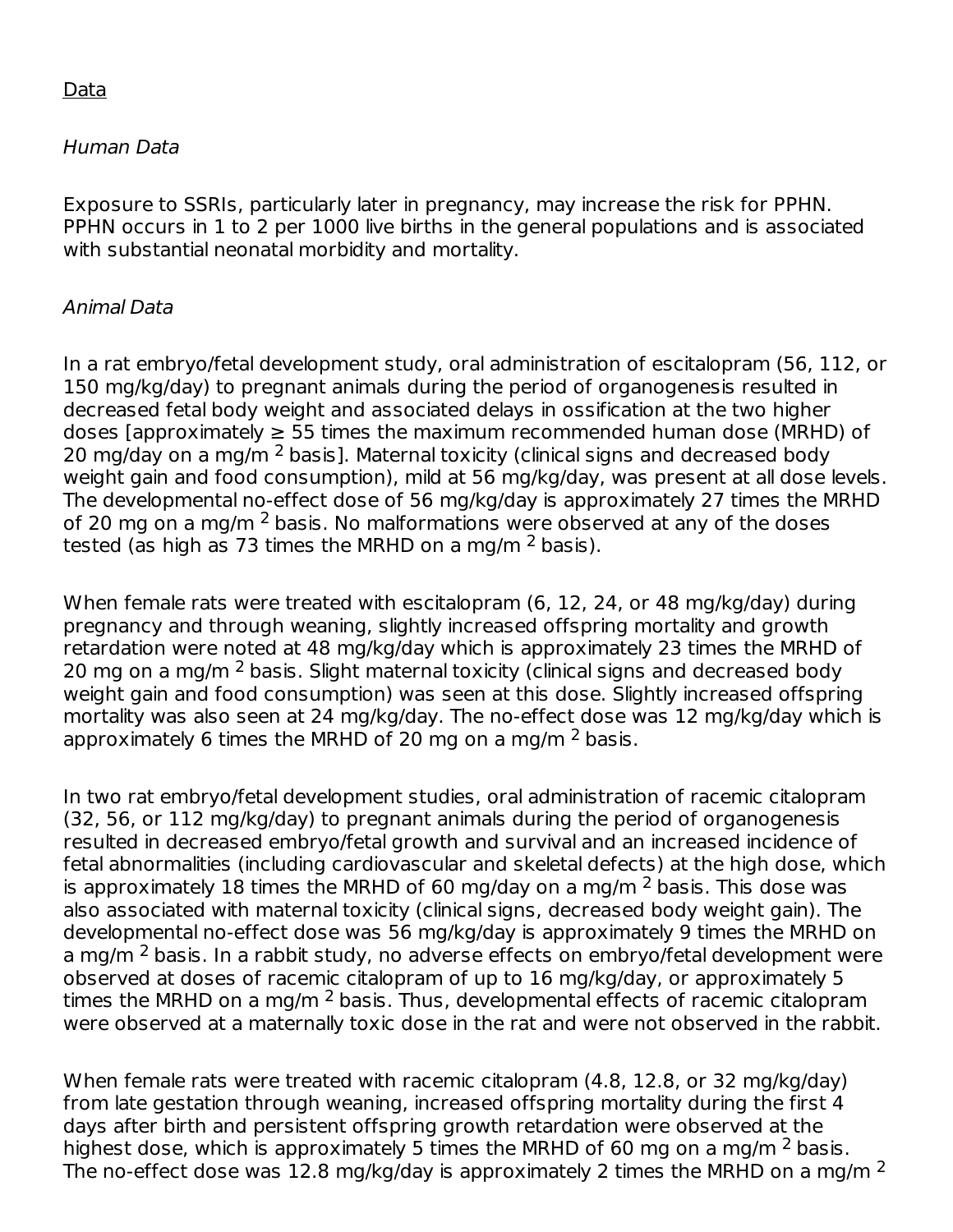basis. Similar effects on offspring mortality and growth were seen when dams were treated throughout gestation and early lactation at doses  $\geq 24$  mg/kg/day, approximately 4 times the MRHD on a mg/m  $^2$  basis. A no-effect dose was not determined in that study.

# **8.2 Lactation**

Risk Summary

Data from the published literature report the presence of escitalopram and desmethylescitalopram in human milk (see Data). There are reports of excessive sedation, restlessness, agitation, poor feeding and poor weight gain in infants exposed to escitalopram, through breast milk *(see Clinical Considerations)*. There are no data on the effects of escitalopram or its metabolites on milk production. The developmental and health benefits of breastfeeding should be considered along with the mother's clinical need for escitalopram oxalate and any potential adverse effects on the breastfed child from escitalopram oxalate or from the underlying maternal condition.

#### Clinical Considerations

Infants exposed to escitalopram oxalate should be monitored for excess sedation, restlessness, agitation, poor feeding and poor weight gain.

Data

A study of 8 nursing mothers on escitalopram with daily doses of 10 to 20 mg/day showed that exclusively breast-fed infants receive approximately 3.9% of the maternal weight-adjusted dose of escitalopram and 1.7% of the maternal weight-adjusted dose of desmethylcitalopram.

## **8.4 Pediatric Use**

The safety and effectiveness of escitalopram oxalate have been established in adolescents (12 to 17 years of age) for the treatment of major depressive disorder [see Clinical Studies (14.1)]. Although maintenance efficacy in adolescent patients with major depressive disorder has not been systematically evaluated, maintenance efficacy can be extrapolated from adult data along with comparisons of escitalopram pharmacokinetic parameters in adults and adolescent patients.

The safety and effectiveness of escitalopram oxalate have not been established in pediatric (younger than 12 years of age) patients with major depressive disorder. In a 24-week, open-label safety study in 118 children (aged 7 to 11 years) who had major depressive disorder, the safety findings were consistent with the known safety and tolerability profile for escitalopram oxalate.

Safety and effectiveness of escitalopram oxalate has not been established in pediatric patients less than 18 years of age with Generalized Anxiety Disorder.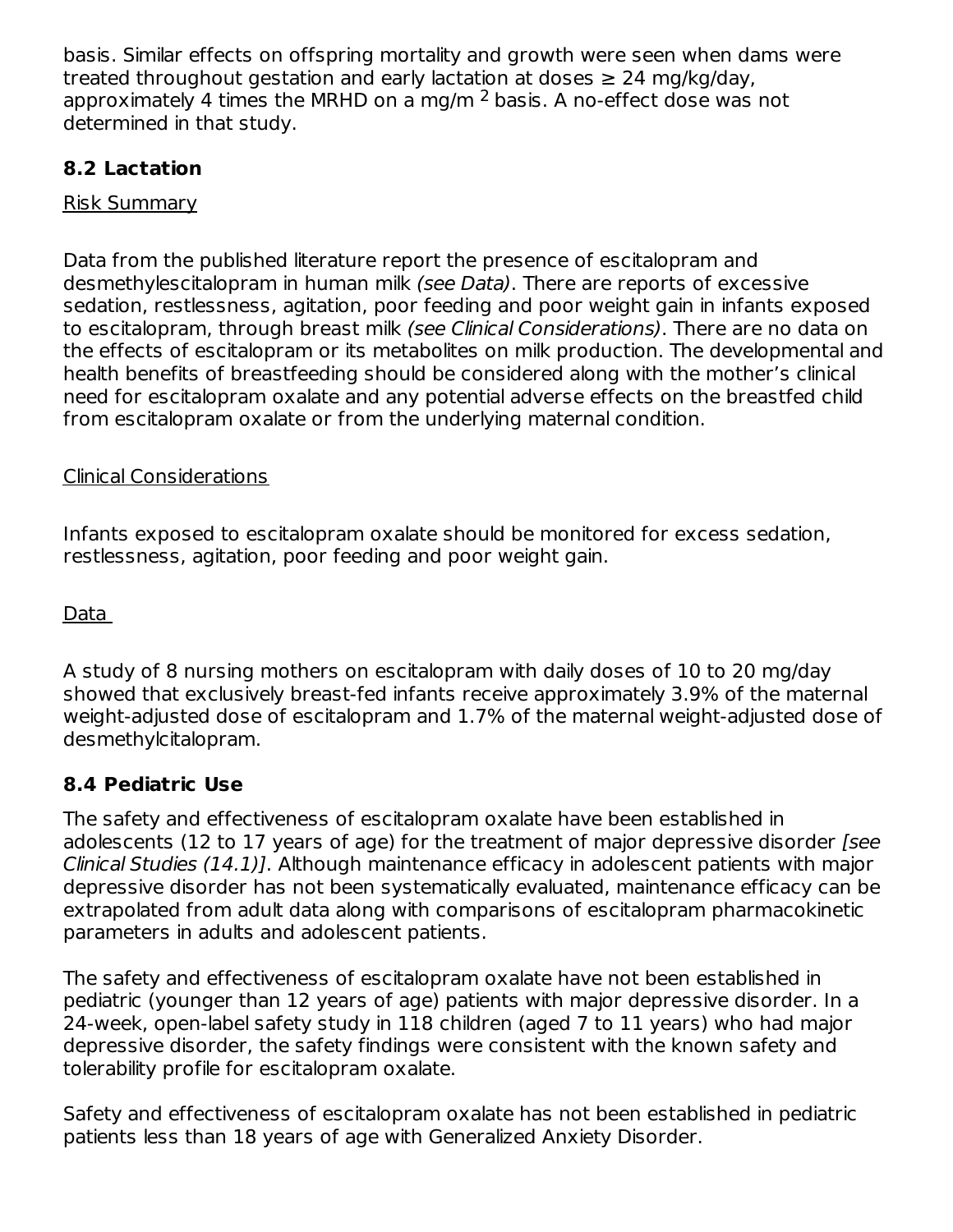Decreased appetite and weight loss have been observed in association with the use of SSRIs. Consequently, regular monitoring of weight and growth should be performed in children and adolescents treated with an SSRI such as escitalopram oxalate.

## **8.5 Geriatric Use**

Approximately 6% of the 1144 patients receiving escitalopram in controlled trials of escitalopram oxalate in major depressive disorder and GAD were 60 years of age or older; elderly patients in these trials received daily doses of escitalopram oxalate between 10 and 20 mg. The number of elderly patients in these trials was insufficient to adequately assess for possible differential efficacy and safety measures on the basis of age. Nevertheless, greater sensitivity of some elderly individuals to effects of escitalopram oxalate cannot be ruled out.

SSRIs and SNRIs, including escitalopram oxalate, have been associated with cases of clinically significant hyponatremia in elderly patients, who may be at greater risk for this adverse event [see Warnings and Precautions (5.6)].

In two pharmacokinetic studies, escitalopram half-life was increased by approximately 50% in elderly subjects as compared to young subjects and C  $_{\sf max}$  was unchanged [see Clinical Pharmacology (12.3)]. 10 mg/day is the recommended dose for elderly patients [see Dosage and Administration (2.3)].

Of 4422 patients in clinical studies of racemic citalopram, 1357 were 60 and over, 1034 were 65 and over, and 457 were 75 and over. No overall differences in safety or effectiveness were observed between these subjects and younger subjects, and other reported clinical experience has not identified differences in responses between the elderly and younger patients, but again, greater sensitivity of some elderly individuals cannot be ruled out.

# **9 DRUG ABUSE AND DEPENDENCE**

# **9.2 Abuse and Dependence**

Physical and Psychological Dependence

Animal studies suggest that the abuse liability of racemic citalopram is low. Escitalopram oxalate has not been systematically studied in humans for its potential for abuse, tolerance, or physical dependence. The premarketing clinical experience with escitalopram oxalate did not reveal any drug-seeking behavior. However, these observations were not systematic and it is not possible to predict on the basis of this limited experience the extent to which a CNS-active drug will be misused, diverted, and/or abused once marketed. Consequently, physicians should carefully evaluate escitalopram oxalate patients for history of drug abuse and follow such patients closely, observing them for signs of misuse or abuse (e.g., development of tolerance, incrementations of dose, drug-seeking behavior).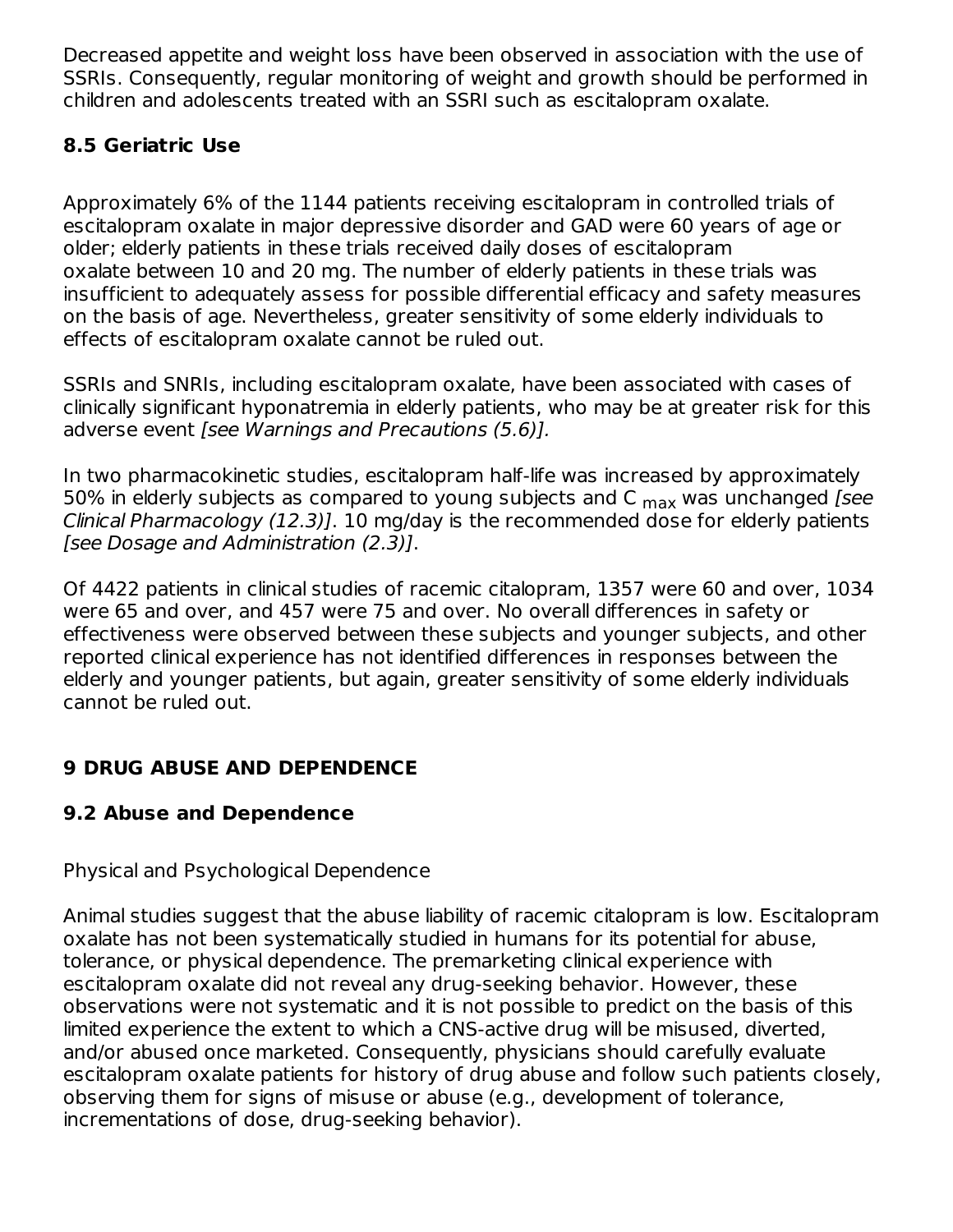# **10 OVERDOSAGE**

The following have been reported with escitalopram tablet overdosage:

- Seizures, which may be delayed, and altered mental status including coma.
- Cardiovascular toxicity, which may be delayed, including QRS and QTc interval prolongation, wide complex tachyarrhythmias, and torsade de pointes. Hypertension most commonly seen, but rarely can see hypotension alone or with co-ingestants including alcohol.
- Serotonin syndrome (patients with a multiple drug overdosage with other proserotonergic drugs may have a higher risk).

Prolonged cardiac monitoring is recommended in escitalopram oxalate overdosage ingestions due to the arrhythmia risk.

Gastrointestinal decontamination with activated charcoal should be considered in patients who present early after a escitalopram oxalate overdose.

Consider contacting a poison center (1-800-221-2222) or a medical toxicologist for overdosage management recommendations.

# **11 DESCRIPTION**

Escitalopram tablets contains escitalopram oxalate, an orally administered selective serotonin reuptake inhibitor (SSRI). Escitalopram is the pure S-enantiomer (single isomer) of the racemic bicyclic phthalane derivative citalopram. Escitalopram oxalate is designated S-(+)-1-[3(dimethyl-amino)propyl]-1-( p-fluorophenyl)-5-phthalancarbonitrile oxalate with the following structural formula:



The molecular formula is C  $_{20}$ H  $_{21}$ FN  $_{2}$ O  $\bullet$  C  $_{2}$ H  $_{2}$ O  $_{4}$  and the molecular weight is 414.40.

Escitalopram oxalate USP occurs as a white to almost white, crystalline powder and is freely soluble in methanol and dimethyl sulfoxide (DMSO), soluble in isotonic saline solution, sparingly soluble in water and ethanol, slightly soluble in ethyl acetate, and insoluble in heptane.

Escitalopram oxalate USP is available as tablets for oral administration.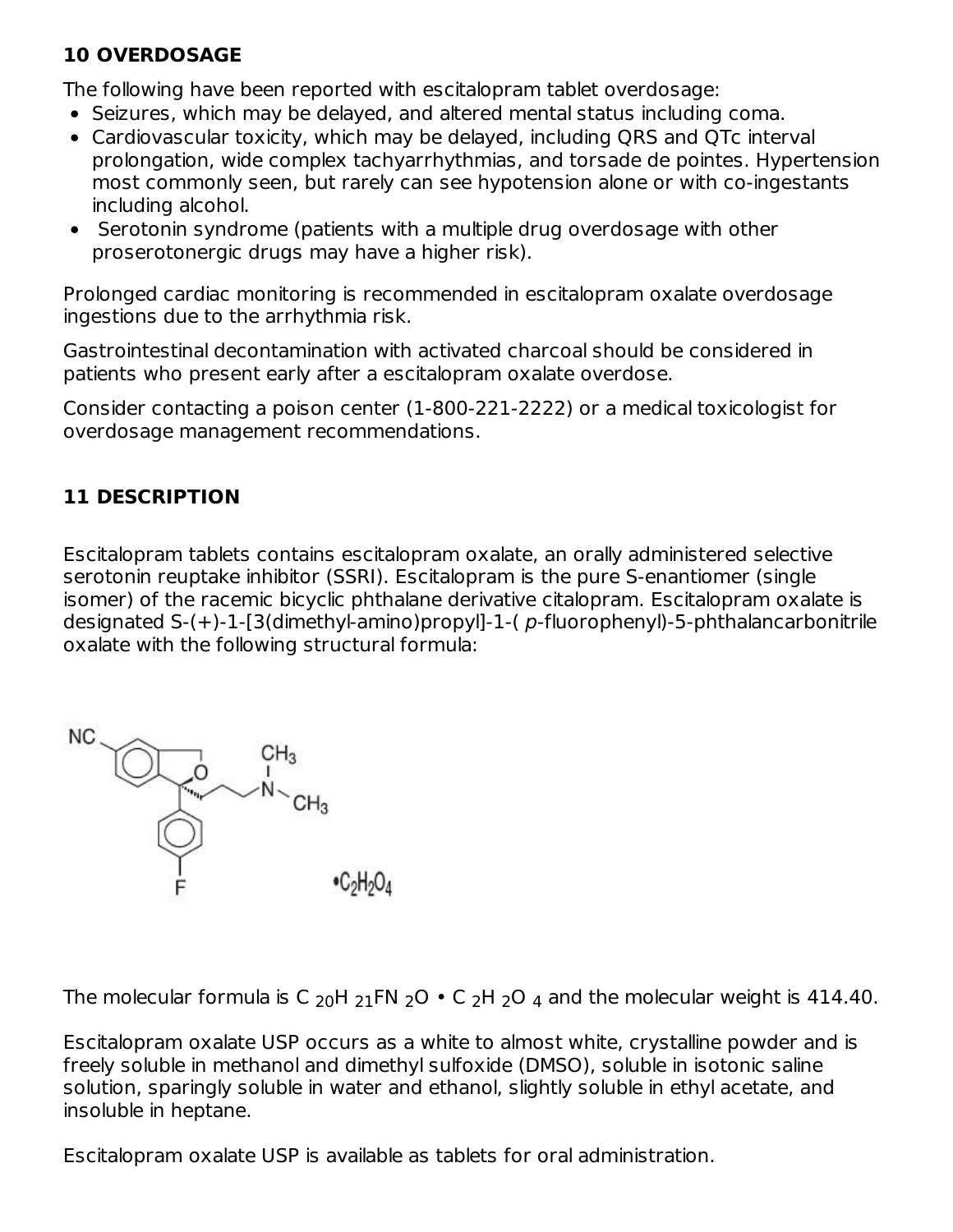Escitalopram tablets USP are film-coated, containing 6.38 mg, 12.77 mg, 25.54 mg escitalopram oxalate USP in strengths equivalent to 5 mg, 10 mg, and 20 mg, respectively, of escitalopram base. The 10 and 20 mg tablets are scored. The tablets also contain the following inactive ingredients: butylated hydroxyl anisole, butylated hydroxy toluene, colloidal silicon dioxide, croscarmellose sodium, magnesium stearate, microcrystalline cellulose, silicified microcrystalline cellulose, and talc. The film coating contains hypromellose, polyethylene glycol 400, and titanium dioxide.

# **12 CLINICAL PHARMACOLOGY**

# **12.1 Mechanism of Action**

The mechanism of antidepressant action of escitalopram, the S-enantiomer of racemic citalopram, is presumed to be linked to potentiation of serotonergic activity in the central nervous system (CNS) resulting from its inhibition of CNS neuronal reuptake of serotonin (5-HT).

# **12.2 Pharmacodynamics**

In vitro and in vivo studies in animals suggest that escitalopram is a highly selective serotonin reuptake inhibitor (SSRI) with minimal effects on norepinephrine and dopamine neuronal reuptake. Escitalopram is at least 100-fold more potent than the R-enantiomer with respect to inhibition of 5-HT reuptake and inhibition of 5-HT neuronal firing rate. Tolerance to a model of antidepressant effect in rats was not induced by long-term (up to 5 weeks) treatment with escitalopram. Escitalopram has no or very low affinity for serotonergic (5-HT  $_{\rm 1-7})$  or other receptors including alpha- and beta-adrenergic, dopamine (D  $_{\rm 1-5}$ ), histamine (H  $_{\rm 1-3}$ ), muscarinic (M  $_{\rm 1-5}$ ), and benzodiazepine receptors. Escitalopram also does not bind to, or has low affinity for, various ion channels including Na<sup>+</sup>, K<sup>+</sup>, Cl<sup>-</sup>, and Ca<sup>++</sup> channels. Antagonism of muscarinic, histaminergic, and adrenergic receptors has been hypothesized to be associated with various anticholinergic, sedative, and cardiovascular side effects of other psychotropic drugs.

## **12.3 Pharmacokinetics**

The single- and multiple-dose pharmacokinetics of escitalopram are linear and doseproportional in a dose range of 10 to 30 mg/day. Biotransformation of escitalopram is mainly hepatic, with a mean terminal half-life of about 27 to 32 hours. With once-daily dosing, steady state plasma concentrations are achieved within approximately one week. At steady state, the extent of accumulation of escitalopram in plasma in young healthy subjects was 2.2 to 2.5 times the plasma concentrations observed after a single dose. The tablet and the oral solution dosage forms of escitalopram oxalate are bioequivalent.

## Absorption and Distribution

Following a single oral dose (20 mg tablet or solution) of escitalopram, peak blood levels occur at about 5 hours. Absorption of escitalopram is not affected by food.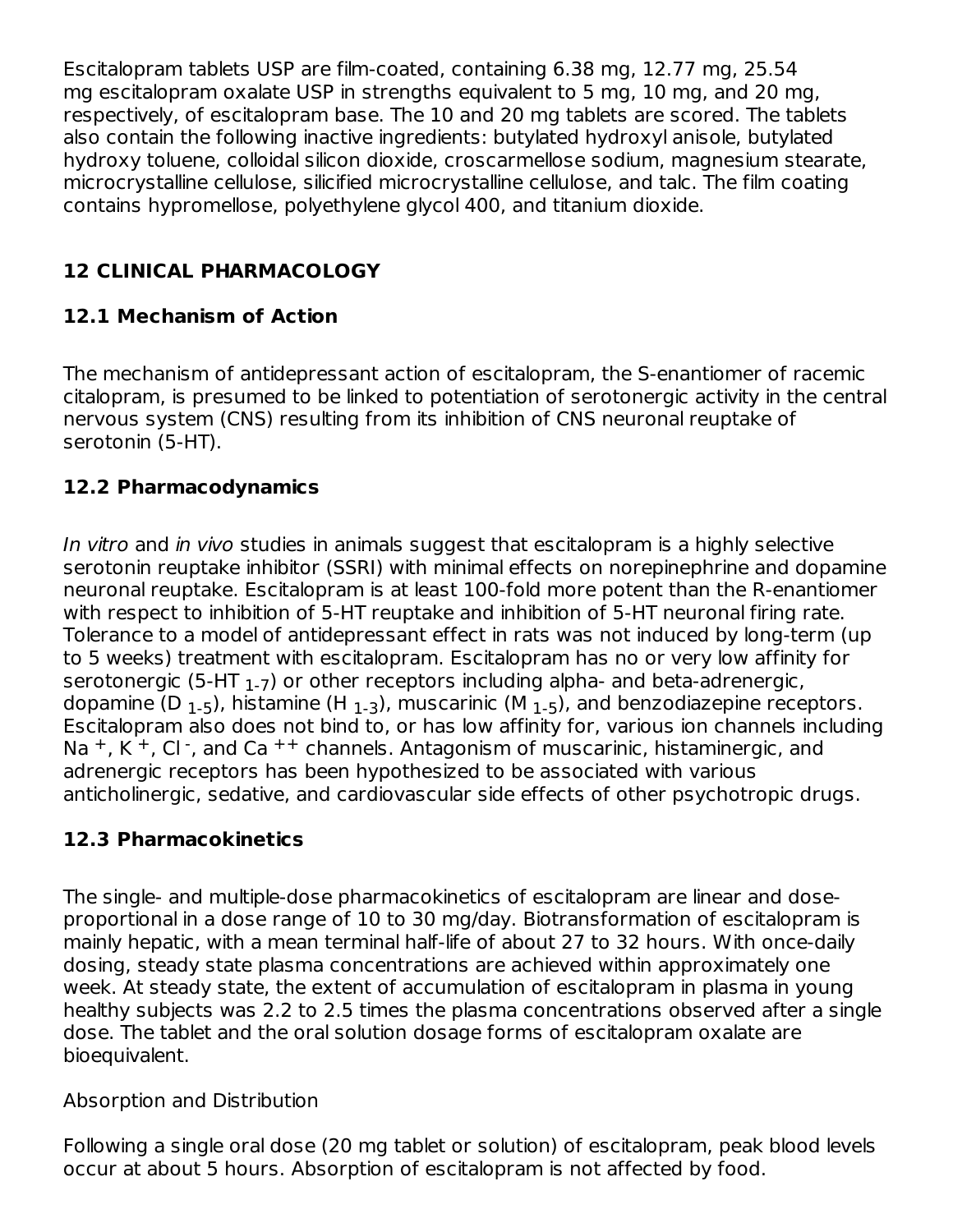The absolute bioavailability of citalopram is about 80% relative to an intravenous dose, and the volume of distribution of citalopram is about 12 L/kg. Data specific on escitalopram are unavailable.

The binding of escitalopram to human plasma proteins is approximately 56%.

Metabolism and Elimination

Following oral administrations of escitalopram, the fraction of drug recovered in the urine as escitalopram and S-demethylcitalopram (S-DCT) is about 8% and 10%, respectively. The oral clearance of escitalopram is 600 mL/min, with approximately 7% of that due to renal clearance.

Escitalopram is metabolized to S-DCT and S-didemethylcitalopram (S-DDCT). In humans, unchanged escitalopram is the predominant compound in plasma. At steady state, the concentration of the escitalopram metabolite S-DCT in plasma is approximately one-third that of escitalopram. The level of S-DDCT was not detectable in most subjects. In vitro studies show that escitalopram is at least 7 and 27 times more potent than S-DCT and S-DDCT, respectively, in the inhibition of serotonin reuptake, suggesting that the metabolites of escitalopram do not contribute significantly to the antidepressant actions of escitalopram. S-DCT and S-DDCT also have no or very low affinity for serotonergic (5- HT  $_{1}$ -7) or other receptors including alpha- and beta-adrenergic, dopamine (D  $_{1}$ -5), histamine (H  $_{\rm 1-3}$ ), muscarinic (M  $_{\rm 1-5}$ ), and benzodiazepine receptors. S-DCT and S-DDCT also do not bind to various ion channels including Na<sup>+</sup>, K<sup>+</sup>, Cl<sup>-</sup>, and Ca<sup>++</sup> channels.

In vitro studies using human liver microsomes indicated that CYP3A4 and CYP2C19 are the primary isozymes involved in the N-demethylation of escitalopram.

Population Subgroups

## Age

Adolescents - In a single dose study of 10 mg escitalopram, AUC of escitalopram decreased by 19%, and C <sub>max</sub> increased by 26% in healthy adolescent subjects (12 to 17 years of age) compared to adults. Following multiple dosing of 40 mg/day citalopram, escitalopram elimination half-life, steady-state C <sub>max</sub> and AUC were similar in patients with MDD (12 to 17 years of age) compared to adult patients. No adjustment of dosage is needed in adolescent patients.

Elderly - Escitalopram pharmacokinetics in subjects  $\geq$  65 years of age were compared to younger subjects in a single-dose and a multiple-dose study. Escitalopram AUC and halflife were increased by approximately 50% in elderly subjects, and C  $_{\sf max}$  was unchanged. 10 mg is the recommended dose for elderly patients [see Dosage and Administration  $(2.3)$ ].

Gender - Based on data from single- and multiple-dose studies measuring escitalopram in elderly, young adults, and adolescents, no dosage adjustment on the basis of gender is needed.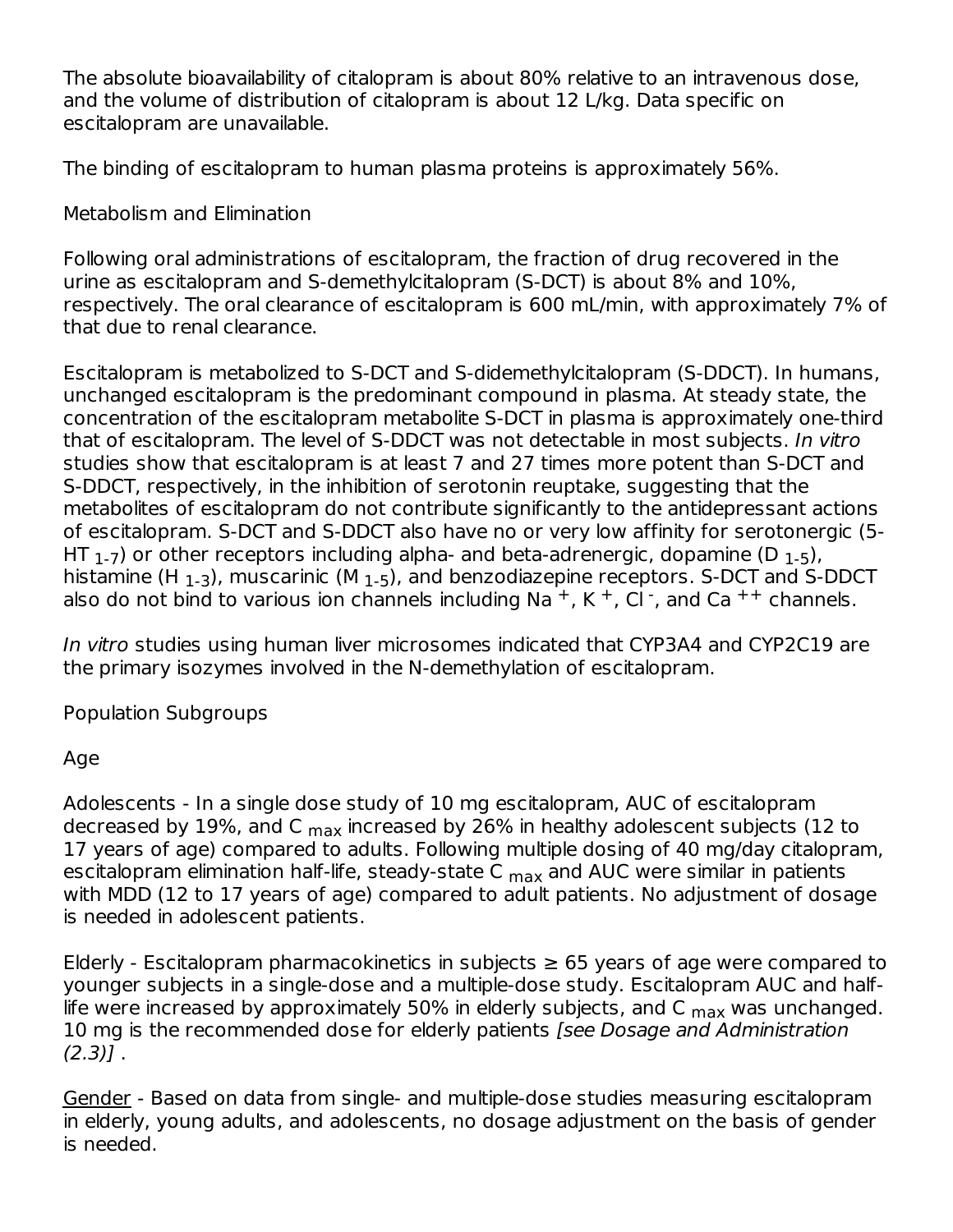Reduced hepatic function - Citalopram oral clearance was reduced by 37% and half-life was doubled in patients with reduced hepatic function compared to normal subjects. 10 mg is the recommended dose of escitalopram for most hepatically impaired patients [see Dosage and Administration (2.3)] .

Reduced renal function - In patients with mild to moderate renal function impairment, oral clearance of citalopram was reduced by 17% compared to normal subjects. No adjustment of dosage for such patients is recommended. No information is available about the pharmacokinetics of escitalopram in patients with severely reduced renal function (creatinine clearance < 20 mL/min).

#### Drug-Drug Interactions

In vitro enzyme inhibition data did not reveal an inhibitory effect of escitalopram on CYP3A4, -1A2, -2C9, -2C19, and -2E1. Based on in vitro data, escitalopram would be expected to have little inhibitory effect on in vivo metabolism mediated by these cytochromes. While in vivo data to address this question are limited, results from drug interaction studies suggest that escitalopram, at a dose of 20 mg, has no 3A4 inhibitory effect and a modest 2D6 inhibitory effect. See Drug Interactions (7.18) for more detailed information on available drug interaction data.

# **13 NONCLINICAL TOXICOLOGY**

# **13.1 Carcinogenesis, Mutagenesis, Impairment of Fertility**

## **Carcinogenesis**

Racemic citalopram was administered in the diet to NMRI/BOM strain mice and COBS WI strain rats for 18 and 24 months, respectively. There was no evidence for carcinogenicity of racemic citalopram in mice receiving up to 240 mg/kg/day. There was an increased incidence of small intestine carcinoma in rats receiving 8 or 24 mg/kg/day racemic citalopram. A no-effect dose for this finding was not established. The relevance of these findings to humans is unknown.

#### **Mutagenesis**

Racemic citalopram was mutagenic in the *in vitro* bacterial reverse mutation assay (Ames test) in 2 of 5 bacterial strains (Salmonella TA98 and TA1537) in the absence of metabolic activation. It was clastogenic in the *in vitro* Chinese hamster lung cell assay for chromosomal aberrations in the presence and absence of metabolic activation. Racemic citalopram was not mutagenic in the in vitro mammalian forward gene mutation assay (HPRT) in mouse lymphoma cells or in a coupled in vitro/in vivo unscheduled DNA synthesis (UDS) assay in rat liver. It was not clastogenic in the *in vitro* chromosomal aberration assay in human lymphocytes or in two *in vivo* mouse micronucleus assays.

#### Impairment of Fertility

When racemic citalopram was administered orally to 16 male and 24 female rats prior to and throughout mating and gestation at doses of 32, 48, and 72 mg/kg/day, mating was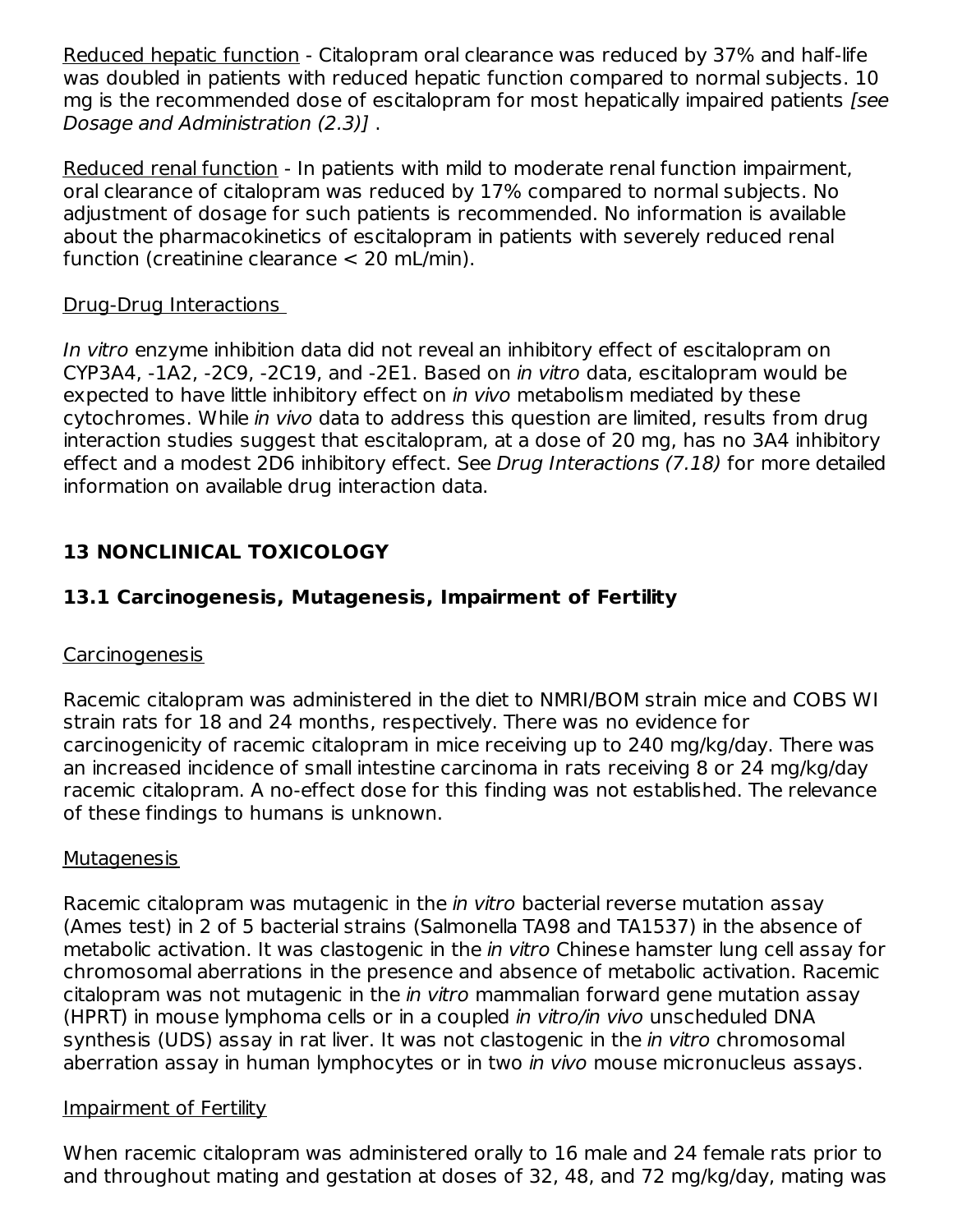decreased at all doses, and fertility was decreased at doses  $\geq$  32 mg/kg/day. Gestation duration was increased at 48 mg/kg/day.

# **13.2 Animal Toxicology and/or Pharmacology**

Retinal Changes in Rats

Pathologic changes (degeneration/atrophy) were observed in the retinas of albino rats in the 2-year carcinogenicity study with racemic citalopram. There was an increase in both incidence and severity of retinal pathology in both male and female rats receiving 80 mg/kg/day. Similar findings were not present in rats receiving 24 mg/kg/day of racemic citalopram for two years, in mice receiving up to 240 mg/kg/day of racemic citalopram for 18 months, or in dogs receiving up to 20 mg/kg/day of racemic citalopram for one year.

Additional studies to investigate the mechanism for this pathology have not been performed, and the potential significance of this effect in humans has not been established.

## Cardiovascular Changes in Dogs

In a one-year toxicology study, 5 of 10 beagle dogs receiving oral racemic citalopram doses of 8 mg/kg/day died suddenly between weeks 17 and 31 following initiation of treatment. Sudden deaths were not observed in rats at doses of racemic citalopram up to 120 mg/kg/day, which produced plasma levels of citalopram and its metabolites demethylcitalopram and didemethylcitalopram (DDCT) similar to those observed in dogs at 8 mg/kg/day. A subsequent intravenous dosing study demonstrated that in beagle dogs, racemic DDCT caused QT prolongation, a known risk factor for the observed outcome in dogs.

# **14 CLINICAL STUDIES**

# **14.1 Major Depressive Disorder**

# **Adolescents**

The efficacy of escitalopram oxalate as an acute treatment for major depressive disorder in adolescent patients was established in an 8-week, flexible-dose, placebocontrolled study that compared escitalopram oxalate 10 to 20 mg/day to placebo in outpatients 12 to 17 years of age inclusive who met DSM-IV criteria for major depressive disorder. The primary outcome was change from baseline to endpoint in the Children's Depression Rating Scale - Revised (CDRS-R). In this study, escitalopram oxalate showed statistically significant greater mean improvement compared to placebo on the CDRS-R.

The efficacy of escitalopram oxalate in the acute treatment of major depressive disorder in adolescents was established, in part, on the basis of extrapolation from the 8-week, flexible-dose, placebo-controlled study with racemic citalopram 20 to 40 mg/day. In this outpatient study in children and adolescents 7 to 17 years of age who met DSM-IV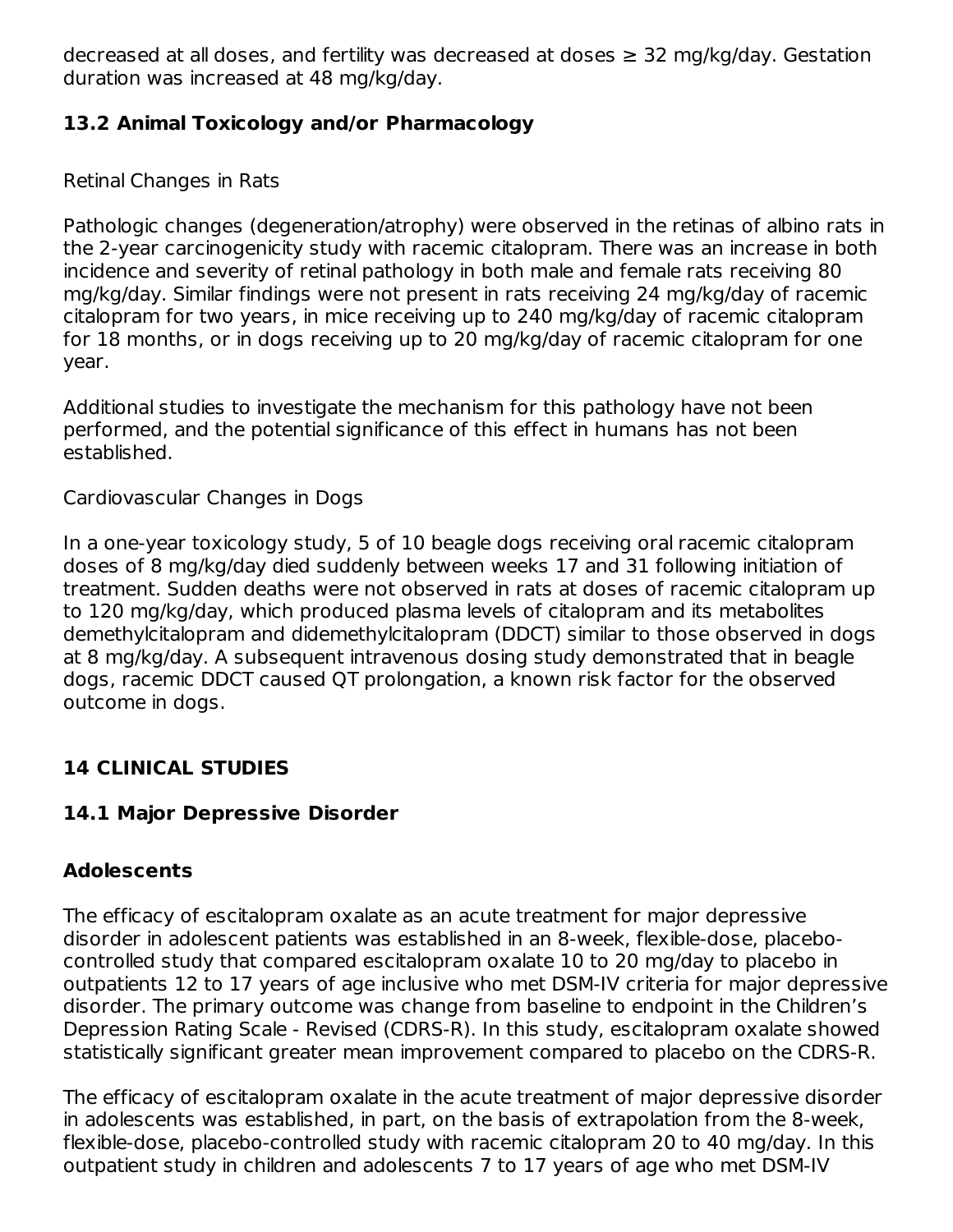criteria for major depressive disorder, citalopram treatment showed statistically significant greater mean improvement from baseline, compared to placebo, on the CDRS-R; the positive results for this trial largely came from the adolescent subgroup.

Two additional flexible-dose, placebo-controlled MDD studies (one escitalopram oxalate study in patients ages 7 to 17 and one citalopram study in adolescents) did not demonstrate efficacy.

Although maintenance efficacy in adolescent patients has not been systematically evaluated, maintenance efficacy can be extrapolated from adult data along with comparisons of escitalopram pharmacokinetic parameters in adults and adolescent patients.

## **Adults**

The efficacy of escitalopram oxalate as a treatment for major depressive disorder was established in three, 8-week, placebo-controlled studies conducted in outpatients between 18 and 65 years of age who met DSM-IV criteria for major depressive disorder. The primary outcome in all three studies was change from baseline to endpoint in the Montgomery Asberg Depression Rating Scale (MADRS).

A fixed-dose study compared 10 mg/day escitalopram oxalate and 20 mg/day escitalopram oxalate to placebo and 40 mg/day citalopram. The 10 mg/day and 20 mg/day escitalopram oxalate treatment groups showed statistically significant greater mean improvement compared to placebo on the MADRS. The 10 mg and 20 mg escitalopram oxalate groups were similar on this outcome measure.

In a second fixed-dose study of 10 mg/day escitalopram oxalate and placebo, the 10 mg/day escitalopram oxalate treatment group showed statistically significant greater mean improvement compared to placebo on the MADRS.

In a flexible-dose study, comparing escitalopram oxalate, titrated between 10 and 20 mg/day, to placebo and citalopram, titrated between 20 and 40 mg/day, the escitalopram oxalate treatment group showed statistically significant greater mean improvement compared to placebo on the MADRS.

Analyses of the relationship between treatment outcome and age, gender, and race did not suggest any differential responsiveness on the basis of these patient characteristics.

In a longer-term trial, 274 patients meeting (DSM-IV) criteria for major depressive disorder, who had responded during an initial 8 week, open-label treatment phase with escitalopram oxalate 10 or 20 mg/day, were randomized to continuation of escitalopram oxalate at their same dose, or to placebo, for up to 36 weeks of observation for relapse. Response during the open-label phase was defined by having a decrease of the MADRS total score to  $\leq 12$ . Relapse during the double-blind phase was defined as an increase of the MADRS total score to  $\geq 22$ , or discontinuation due to insufficient clinical response. Patients receiving continued escitalopram oxalate experienced a statistically significant longer time to relapse compared to those receiving placebo.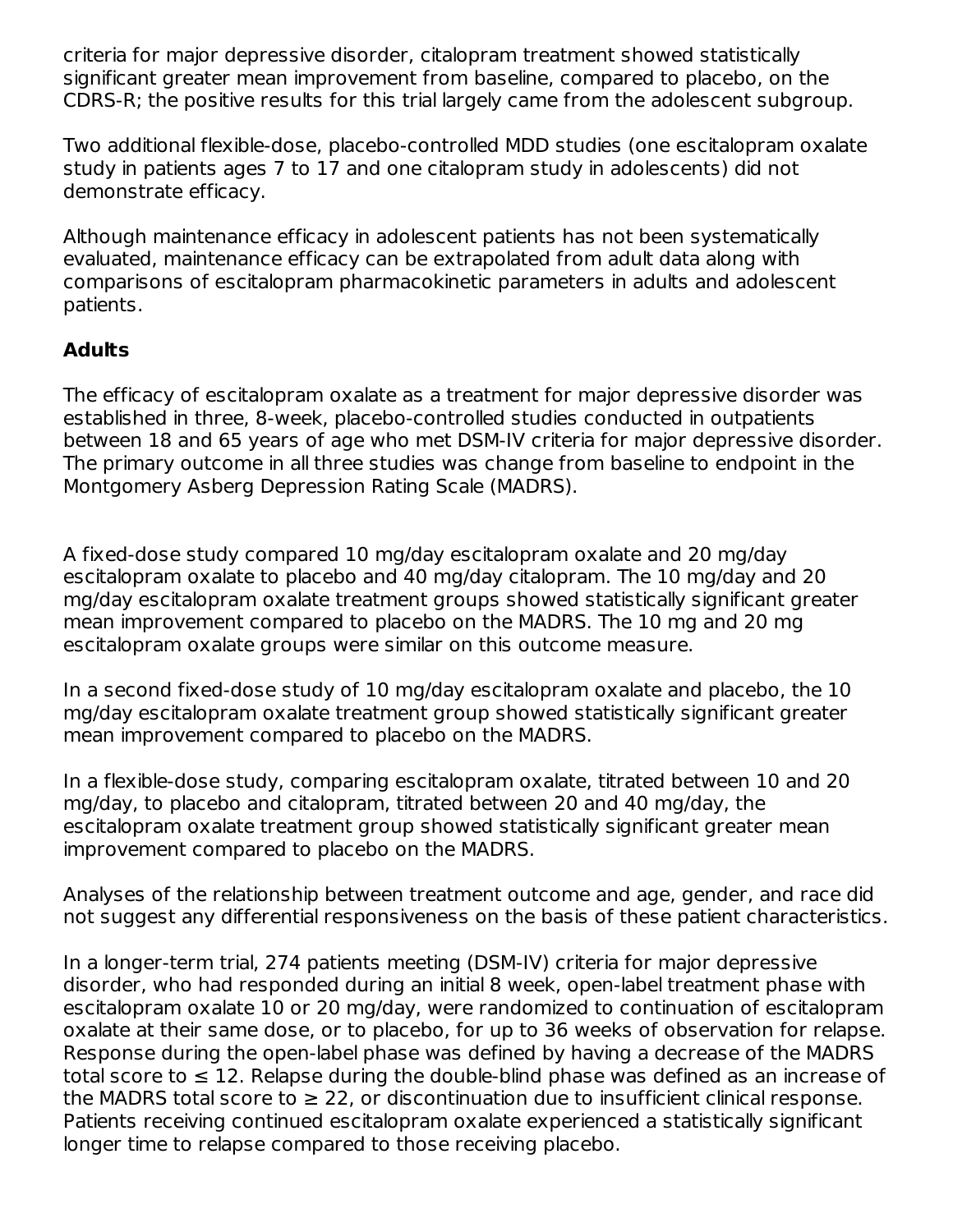#### **14.2 Generalized Anxiety Disorder**

The efficacy of escitalopram oxalate in the acute treatment of Generalized Anxiety Disorder (GAD) was demonstrated in three, 8-week, multicenter, flexible-dose, placebocontrolled studies that compared escitalopram oxalate 10 to 20 mg/day to placebo in adult outpatients between 18 and 80 years of age who met DSM-IV criteria for GAD. In all three studies, escitalopram oxalate showed statistically significant greater mean improvement compared to placebo on the Hamilton Anxiety Scale (HAM-A).

There were too few patients in differing ethnic and age groups to adequately assess whether or not escitalopram oxalate has differential effects in these groups. There was no difference in response to escitalopram oxalate between men and women.

#### **16 HOW SUPPLIED/STORAGE AND HANDLING**

**Escitalopram Tablets USP, 20 mg** are white to off-white, oval shaped, biconvex filmcoated tablets debossed with 'F' on one side and '56' on the other side with a deep scoreline between '5' and '6'.

NDC 68071-2597-3 BOTTLES OF 30

NDC 68071-2597-9 BOTTLES OF 90

Storage and Handling

**Store at** 20° to 25°C (68° to 77°F); excursions permitted to 15° to 30°C (59° to 86°F) [see USP Controlled Room Temperature].

## **17 PATIENT COUNSELING INFORMATION**

Advise the patient to read the FDA-approved patient labeling ( Medication Guide).

#### **Suicidal Thoughts and Behaviors**

Advise patients, their families and caregivers to look for the emergence of suicidal ideation and behavior, especially during treatment and when the dose is adjusted up or down, and instruct them to report such symptoms to their healthcare provider *[see*] Boxed Warning and Warnings and Precautions (5.1)].

#### **Serotonin Syndrome**

Patients should be cautioned about the risk of serotonin syndrome with the concomitant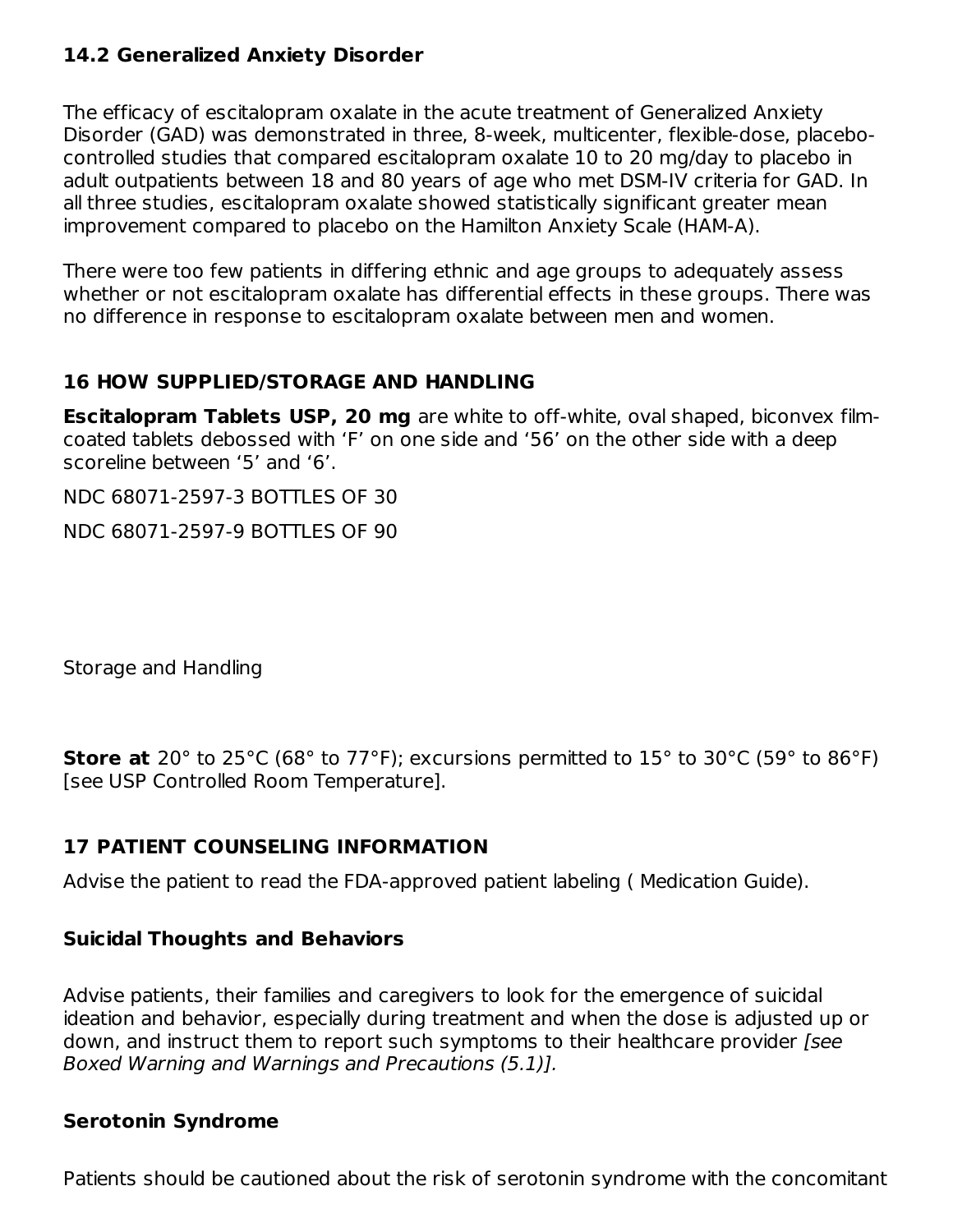Patients should be cautioned about the risk of serotonin syndrome with the concomitant use of escitalopram oxalate with other serotonergic drugs including triptans, tricyclic antidepressants, fentanyl, lithium, tramadol, tryptophan, buspirone, amphetamines and St. John's Wort, and with drugs that impair metabolism of serotonin (in particular, MAOIs, both those intended to treat psychiatric disorders and also others, such as linezolid) [see Warnings and Precautions (5.2)].

#### **Activation of Mania or Hypomania**

Advise patients and their caregivers to observe for signs of activation of mania/hypomania and instruct them to report such symptoms to the healthcare provider [see Warnings and Precautions (5.5)] .

#### **Abnormal Bleeding**

Patients should be cautioned about the concomitant use of escitalopram oxalate and NSAIDs, aspirin, warfarin, or other drugs that affect coagulation since combined use of psychotropic drugs that interfere with serotonin reuptake and these agents has been associated with an increased risk of bleeding [see Warnings and Precautions (5.7)].

## **Angle Closure Glaucoma**

Patients should be advised that taking escitalopram oxalate can cause mild pupillary dilation, which in susceptible individuals, can lead to an episode of angle closure glaucoma. Pre-existing glaucoma is almost always open-angle glaucoma because angle closure glaucoma, when diagnosed, can be treated definitively with iridectomy. Openangle glaucoma is not a risk factor for angle closure glaucoma. Patients may wish to be examined to determine whether they are susceptible to angle closure, and have a prophylactic procedure (e.g., iridectomy), if they are susceptible [see Warnings and Precautions (5.9)] .

#### **Sexual Dysfunction**

Advise patients that use of escitalopram oxalate may cause symptoms of sexual dysfunction in both male and female patients. Inform patients that they should discuss any changes in sexual function and potential management strategies with their healthcare provider [ see Warnings and Precautions (5.11)].

#### **Concomitant Medications**

Since escitalopram is the active isomer of racemic citalopram (Celexa), the two agents should not be coadministered. Patients should be advised to inform their physician if they are taking, or plan to take, any prescription or over-the-counter drugs, as there is a potential for interactions.

## **Continuing the Therapy Prescribed**

While patients may notice improvement with escitalopram oxalate therapy in 1 to 4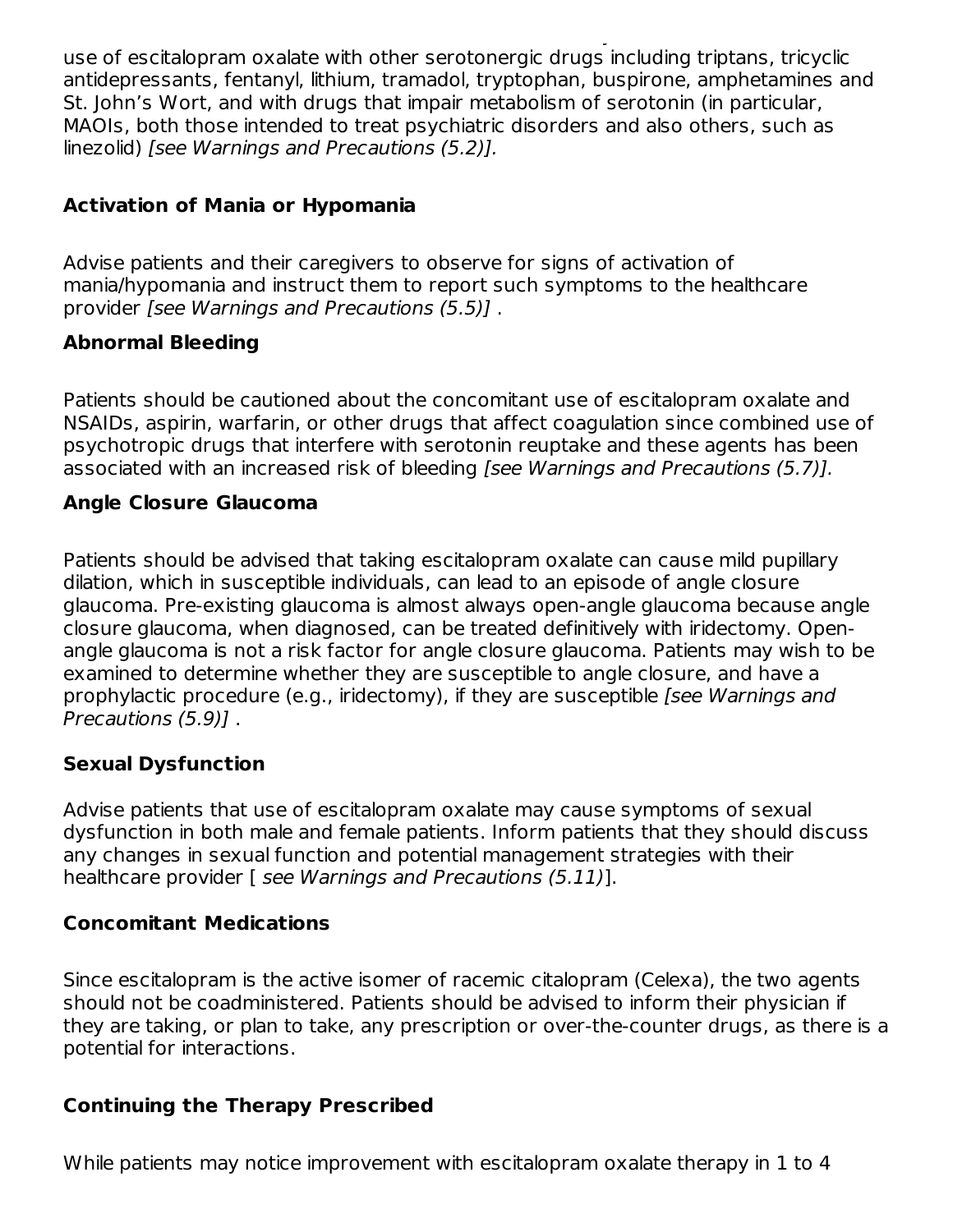weeks, they should be advised to continue therapy as directed.

# **Interference with Psychomotor Performance**

Because psychoactive drugs may impair judgment, thinking, or motor skills, patients should be cautioned about operating hazardous machinery, including automobiles, until they are reasonably certain that escitalopram oxalate therapy does not affect their ability to engage in such activities.

## **Alcohol**

Patients should be told that, although escitalopram oxalate has not been shown in experiments with normal subjects to increase the mental and motor skill impairments caused by alcohol, the concomitant use of escitalopram oxalate and alcohol in depressed patients is not advised.

## **Pregnancy**

Advise pregnant women to notify their healthcare providers if they become pregnant or intend to become pregnant during treatment with escitalopram oxalate.

Advise patients that escitalopram oxalate use later in pregnancy may lead to increased risk for neonatal complications requiring prolonged hospitalization, respiratory support, tube feeding, and/or persistent pulmonary hypertension (PPHN) of the newborn [see Use in Specific Populations (8.1)] .

Advise women that there is a pregnancy exposure registry that monitors pregnancy outcomes in women exposed to escitalopram oxalate during pregnancy [see Use in Specific Populations (8.1)].

#### **Lactation**

Advise breastfeeding women using escitalopram oxalate to monitor infants for excess sedation, restlessness, agitation, poor feeding and poor weight gain and to seek medical care if they notice these signs [see Use in Specific Populations (8.2)].

## **Need for Comprehensive Treatment Program**

Escitalopram oxalate is indicated as an integral part of a total treatment program for MDD that may include other measures (psychological, educational, social) for patients with this syndrome. Drug treatment may not be indicated for all adolescents with this syndrome. Safety and effectiveness of escitalopram oxalate in MDD has not been established in pediatric patients less than 12 years of age. Antidepressants are not intended for use in the adolescent who exhibits symptoms secondary to environmental factors and/or other primary psychiatric disorders. Appropriate educational placement is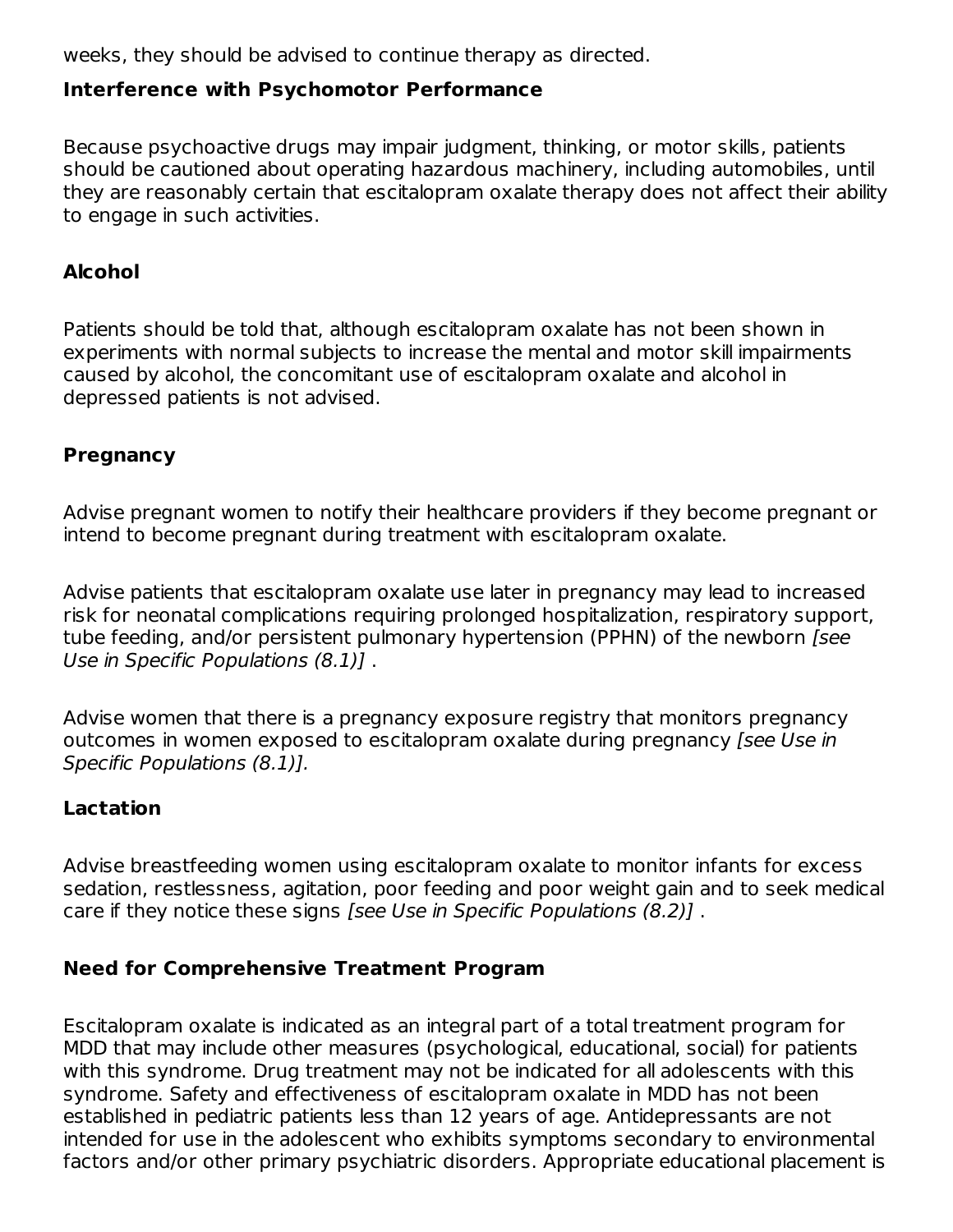essential and psychosocial intervention is often helpful. When remedial measures alone are insufficient, the decision to prescribe antidepressant medication will depend upon the physician's assessment of the chronicity and severity of the patient's symptoms.

Distributed by: **Aurobindo Pharma USA, Inc.** 279 Princeton-Hightstown Road East Windsor, NJ 08520

Manufactured by: **Aurobindo Pharma Limited** Hyderabad-500 032, India

Revised: 10/2021

#### **Dispense with Medication Guide available at: www.aurobindousa.com/medication-guides**

**Medication Guide**

## **Escitalopram Tablets USP**

#### **(es'' sye tal' oh pram)**

Read the Medication Guide that comes with escitalopram tablets before you start taking them and each time you get a refill. There may be new information. This Medication Guide does not take the place of talking to your healthcare provider about your medical condition or treatment. Talk with your healthcare provider if there is something you do not understand or want to learn more about.

#### **What is the most important information I should know about escitalopram tablets?**

Escitalopram tablets and other antidepressant medicines may cause serious side effects, including:

## **1. Suicidal thoughts or actions:**

- **Escitalopram tablets and other antidepressant medicines may increase suicidal thoughts or actions** in some children, teenagers, or young adults within the **first few months of treatment or when the dose is changed.**
- Depression or other serious mental illnesses are the most important causes of suicidal thoughts or actions.
- Watch for these changes and call your healthcare provider right away if you notice:
	- New or sudden changes in mood, behavior, actions, thoughts, or feelings, especially if severe.
	- Pay particular attention to such changes when escitalopram tablets are started or when the dose is changed.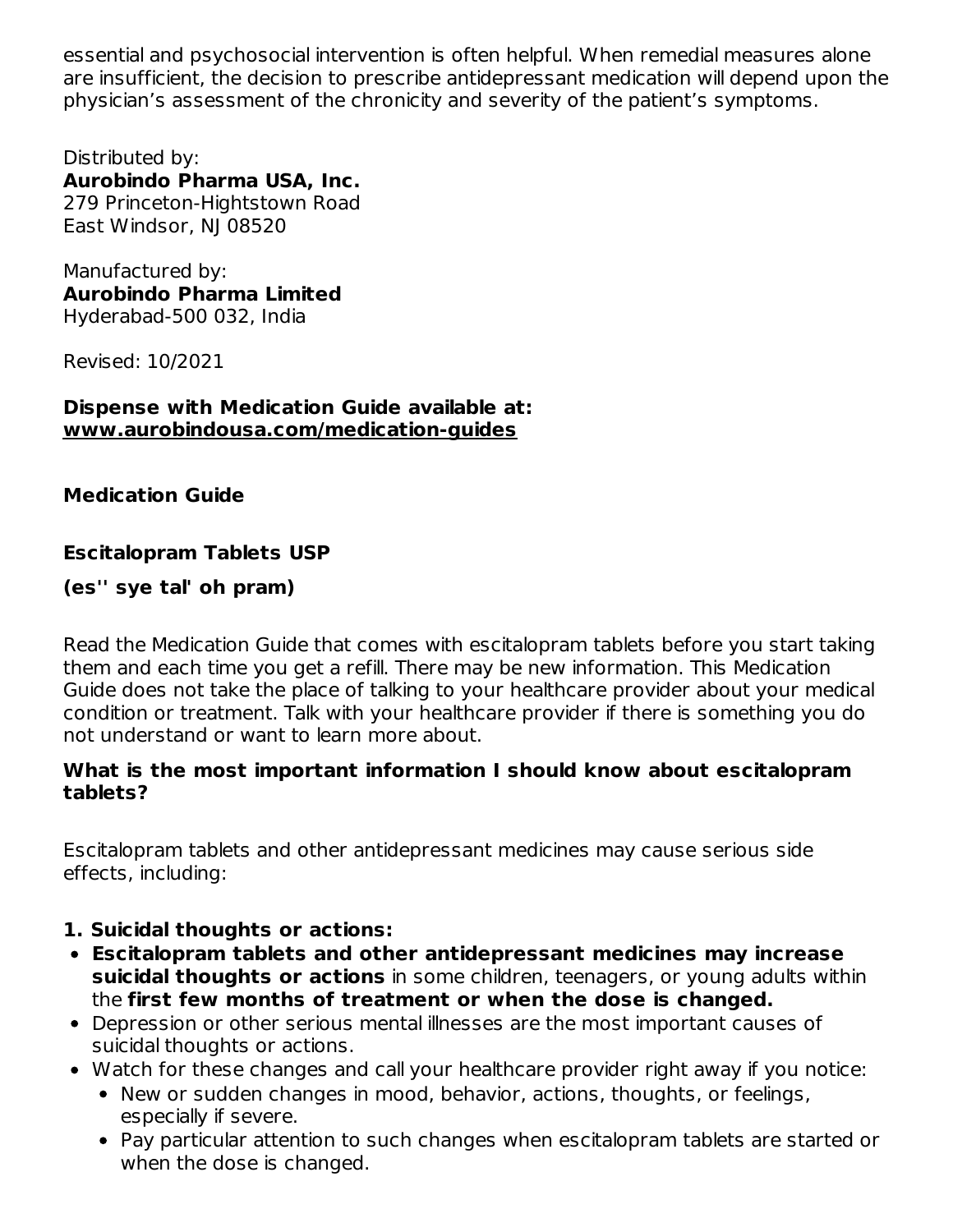Keep all follow-up visits with your healthcare provider and call between visits if you are worried about symptoms.

#### **Call your healthcare provider right away if you have any of the following symptoms, or call 911 if an emergency, especially if they are new, worse, or worry you:**

- attempts to commit suicide
- acting on dangerous impulses
- acting aggressive or violent
- thoughts about suicide or dying
- new or worse depression
- new or worse anxiety or panic attacks
- feeling agitated, restless, angry or irritable
- trouble sleeping
- an increase in activity or talking more than what is normal for you
- other unusual changes in behavior or mood

#### **Call your healthcare provider right away if you have any of the following symptoms, or call 911 if an emergency. Escitalopram tablets may be associated with these serious side effects:**

#### **2. Serotonin Syndrome. This condition can be life-threatening and may include:**

- agitation, hallucinations, coma or other changes in mental status
- coordination problems or muscle twitching (overactive reflexes)
- racing heartbeat, high or low blood pressure
- sweating or fever
- nausea, vomiting, or diarrhea
- muscle rigidity

# **3. Severe allergic reactions:**

- trouble breathing
- swelling of the face, tongue, eyes or mouth
- rash, itchy welts (hives) or blisters, alone or with fever or joint pain

**4. Abnormal bleeding:** Escitalopram tablets and other antidepressant medicines may increase your risk of bleeding or bruising, especially if you take the blood thinner warfarin (Coumadin  $^\circledR$ , Jantoven  $^\circledR$ ), a non-steroidal antiinflammatory drug (NSAIDs, like ibuprofen or naproxen), or aspirin.

# **5. Seizures or convulsions**

#### **6. Manic episodes:**

- greatly increased energy
- severe trouble sleeping
- racing thoughts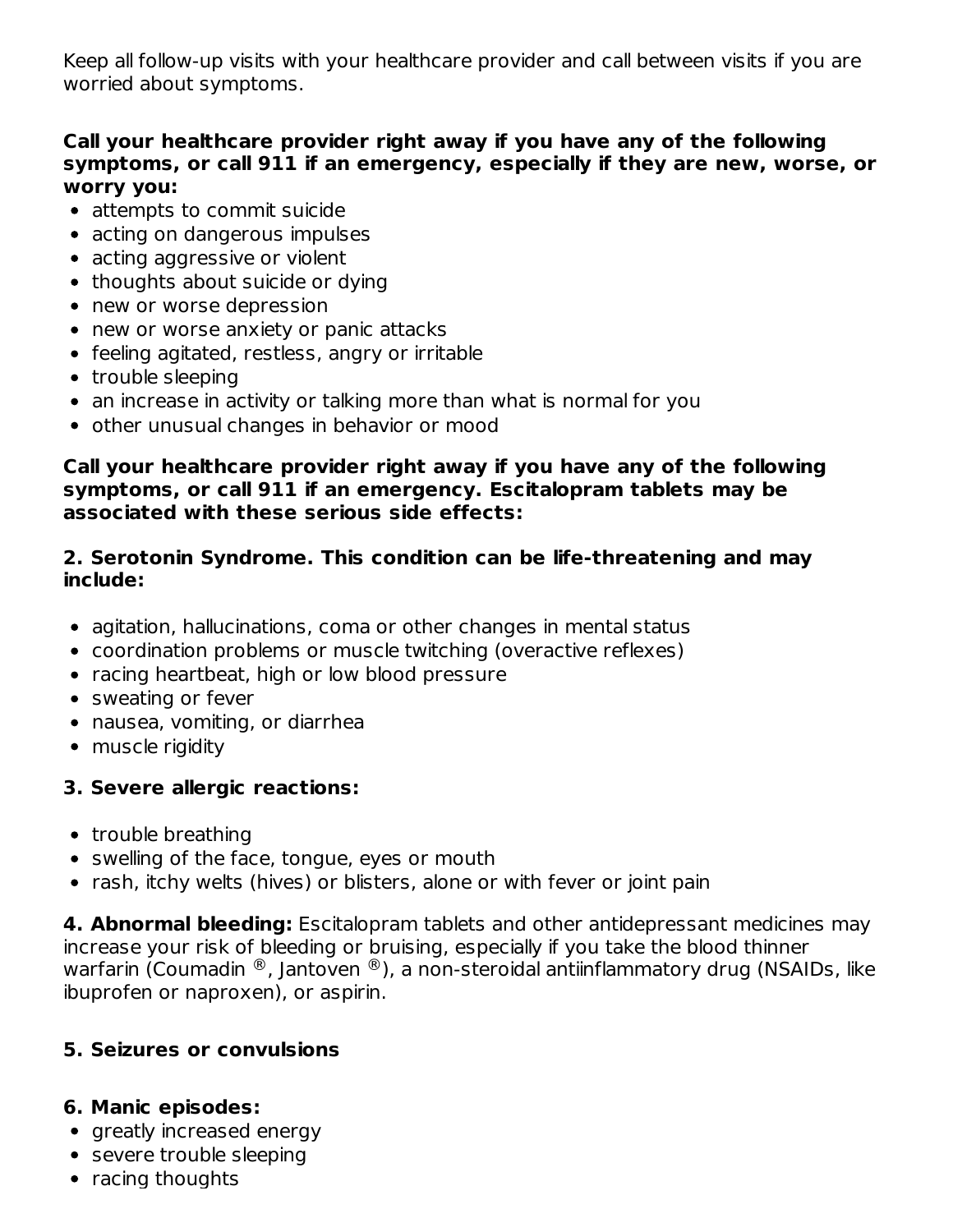- racing thoughts • reckless behavior
- unusually grand ideas
- excessive happiness or irritability
- talking more or faster than usual

**7. Changes in appetite or weight.** Children and adolescents should have height and weight monitored during treatment.

**8. Low salt (sodium) levels in the blood.** Elderly people may be at greater risk for this. Symptoms may include:

- headache
- weakness or feeling unsteady
- confusion, problems concentrating or thinking or memory problems

## **9. Visual problems**

- $\bullet$ eye pain
- changes in vision  $\bullet$
- swelling or redness in or around the eye

Only some people are at risk for these problems. You may want to undergo an eye examination to see if you are at risk and receive preventative treatment if you are.

**10. Sexual Dysfunction.** Taking selective serotonin reuptake inhibitors (SSRIs), including escitalopram tablets, may cause sexual problems.

Symptoms in males may include:

- Delayed ejaculation or inability to have an ejaculation
- Decreased sex drive
- Problems getting or keeping an erection

Symptoms in females may include:

- Decreased sex drive
- Delayed orgasm or inability to have an orgasm

Talk to your healthcare provider if you develop any changes in your sexual function or if you have any questions or concerns about sexual problems during treatment with escitalopram tablets . There may be treatments your healthcare provider can suggest.

## **Do not stop escitalopram tablets without first talking to your healthcare**

**provider.** Stopping escitalopram tablets too quickly may cause serious symptoms including:

- anxiety, irritability, high or low mood, feeling restless or changes in sleep habits
- headache, sweating, nausea, dizziness
- $\bullet$  electric shock-like sensations, shaking, confusion

## **What are escitalopram tablets?**

Escitalopram tablets are a prescription medicine used to treat depression. It is important to talk with your healthcare provider about the risks of treating depression and also the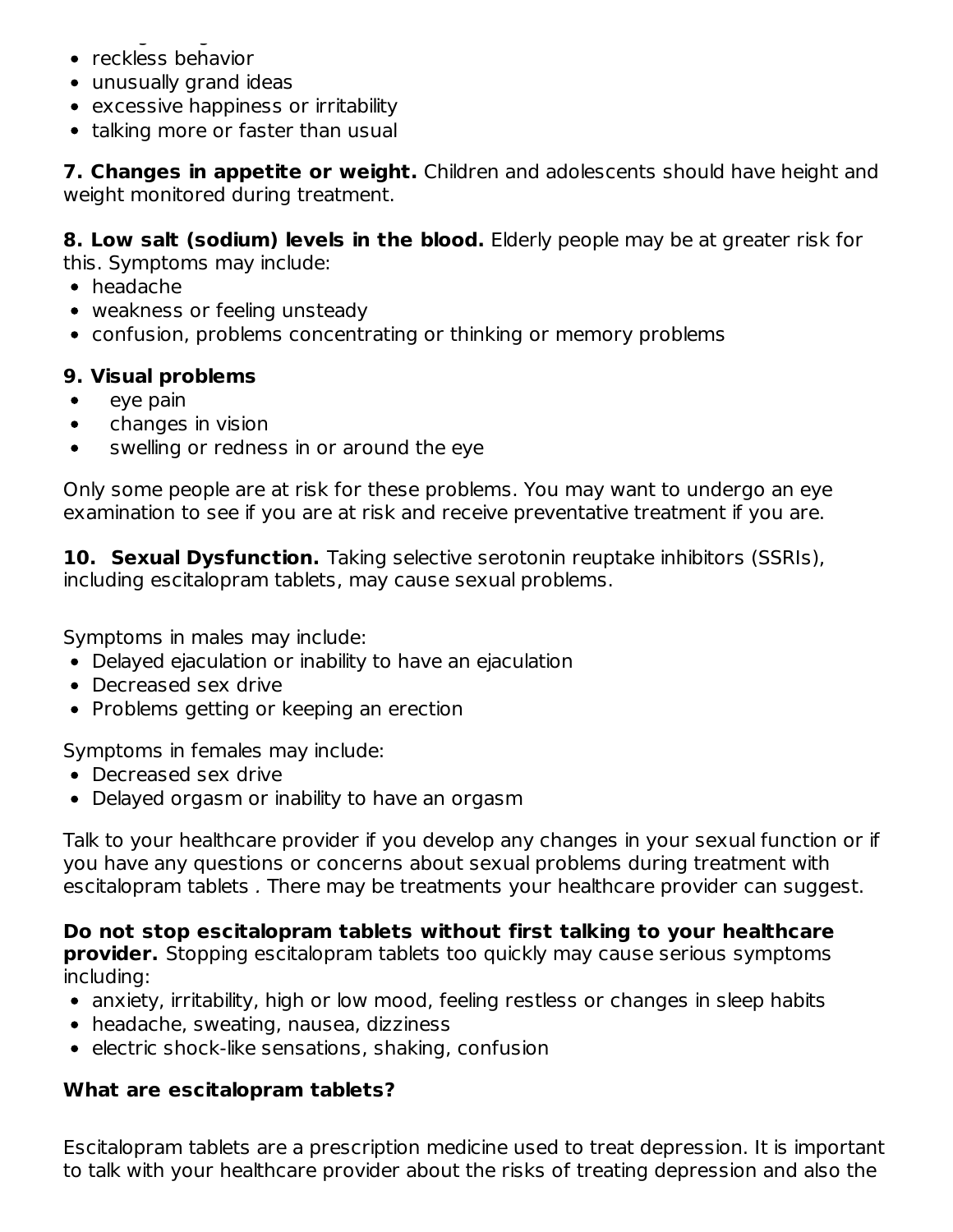risks of not treating it. You should discuss all treatment choices with your healthcare provider. Escitalopram tablets are also used to treat:

- Major Depressive Disorder (MDD)
- Generalized Anxiety Disorder (GAD)

Talk to your healthcare provider if you do not think that your condition is getting better with escitalopram tablets treatment.

## **Who should not take escitalopram tablets?**

Do not take escitalopram tablets if you:

- are allergic to escitalopram or citalopram or any of the ingredients in escitalopram tablets. See the end of this Medication Guide for a complete list of ingredients in escitalopram tablets.
- Take a monoamine oxidase inhibitor (MAOI). Ask your healthcare provider or a pharmacist if you are not sure if you take an MAOI, including linezolid.
- Do not take an MAOI within 2 weeks of stopping escitalopram tablets unless directed to do so by your physician.
- Do not start escitalopram tablets if you stopped taking an MAOI in the last 2 weeks unless directed to do so by your physician.

#### **People who take escitalopram tablets close in time to an MAOI may have serious or even life-threatening side effects. Get medical help right away if you have any of these symptoms:**

- high fever
- uncontrolled muscle spasms
- stiff muscles
- rapid changes in heart rate or blood pressure
- confusion
- loss of consciousness (pass out)
- Do not take escitalopram tablets with Orap  $^{\circledR}$  (pimozide) because taking these two drugs together can cause serious heart problems.

#### **What should I tell my healthcare provider before taking escitalopram tablets? Ask if you are not sure.**

Before starting escitalopram tablets, tell your healthcare provider if you:

- Are taking certain drugs such as:
	- Triptans used to treat migraine headache
	- Medicines used to treat mood, anxiety, psychotic or thought disorders, including tricyclics, lithium, SSRIs, SNRIs, amphetamines, or antipsychotics
	- Tramadol
	- Over-the-counter supplements such as tryptophan or St. John's Wort
- have liver problems
- have kidney problems
- have heart problems
- have or had seizures or convulsions
- have bipolar disorder or mania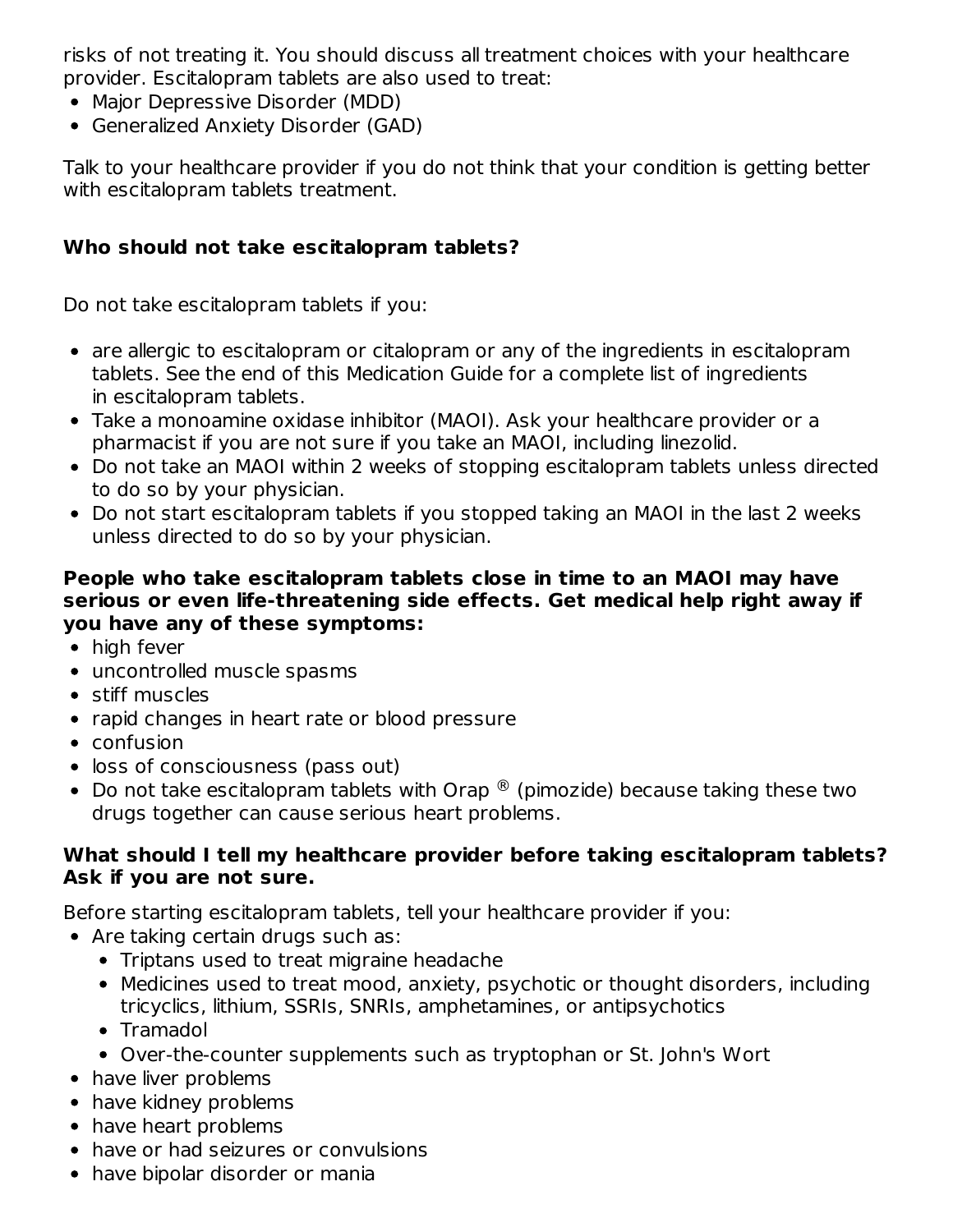- have low sodium levels in your blood
- have a history of a stroke
- have high blood pressure
- have or had bleeding problems
- are pregnant or plan to become pregnant. Taking escitalopram tablets late in pregnancy may lead to an increased risk of certain problems in your newborn. Talk to your healthcare provider about the benefits and risks of treating depression during pregnancy
	- If you become pregnant while taking escitalopram tablets, talk to your healthcare provider about registering with the National Pregnancy Registry for Antidepressants. You can register by calling 1-844-405-6185 or go to https://womensmentalhealth.org/clinical-and-researchprograms/pregnancyregistry/antidepressants/.
- are breast-feeding or plan to breast-feed. Escitalopram oxalate may pass into your breast milk. Talk to your healthcare provider about the best way to feed your baby if taking escitalopram tablets.

**Tell your healthcare provider about all the medicines that you take,** including prescription and non-prescription medicines, vitamins, and herbal supplements. Escitalopram tablets and some medicines may interact with each other, may not work as well, or may cause serious side effects.

Your healthcare provider or pharmacist can tell you if it is safe to take escitalopram tablets with your other medicines. Do not start or stop any medicine while taking escitalopram tablets without talking to your healthcare provider first.

If you take escitalopram tablets, you should not take any other medicines that contain escitalopram or citalopram including: Celexa.

## **How should I take escitalopram tablets?**

- Take escitalopram tablets exactly as prescribed. Your healthcare provider may need to change the dose of escitalopram tablets until it is the right dose for you.
- Escitalopram tablets may be taken with or without food.
- If you miss a dose of escitalopram tablets, take the missed dose as soon as you remember. If it is almost time for the next dose, skip the missed dose and take your next dose at the regular time. Do not take two doses of escitalopram tablets at the same time.
- If you take too much escitalopram oxalate, call your healthcare provider or poison control center right away, or get emergency treatment.

## **What should I avoid while taking escitalopram tablets?**

Escitalopram tablets can cause sleepiness or may affect your ability to make decisions, think clearly, or react quickly. You should not drive, operate heavy machinery, or do other dangerous activities until you know how escitalopram tablets affect you. Do not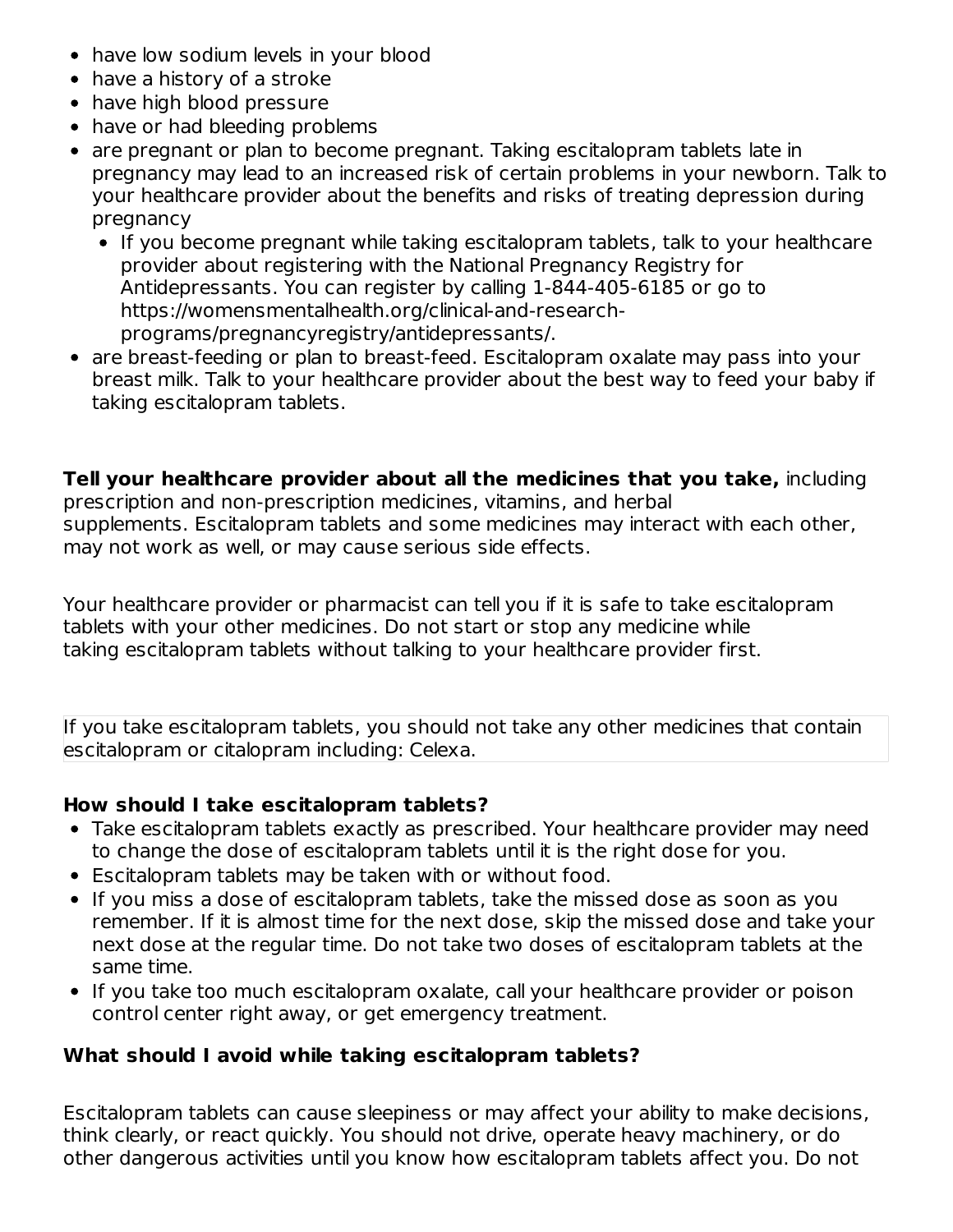drink alcohol while using escitalopram tablets.

## **What are the possible side effects of escitalopram tablets?**

**Escitalopram tablets may cause serious side effects, including all** of those described in the section entitled "What is the most important information I should know about escitalopram tablets?"

Common possible side effects in people who take escitalopram tablets include:

- Nausea
- Sleepiness
- Weakness
- Dizziness
- Feeling anxious
- Trouble sleeping
- Sexual problems
- Sweating
- Shaking
- Not feeling hungry
- Dry mouth
- Constipation
- Infection
- Yawning

Other side effects in children and adolescents include:

- increased thirst
- abnormal increase in muscle movement or agitation
- nose bleed
- difficult urination
- heavy menstrual periods
- possible slowed growth rate and weight change. Your child's height and weight should be monitored during treatment with escitalopram tablets.

Tell your healthcare provider if you have any side effect that bothers you or that does not go away. These are not all the possible side effects of escitalopram tablets. For more information, ask your healthcare provider or pharmacist.

## **CALL YOUR DOCTOR FOR MEDICAL ADVICE ABOUT SIDE EFFECTS. YOU MAY REPORT SIDE EFFECTS TO THE FDA AT 1-800-FDA-1088.**

# **How should I store escitalopram tablets?**

- Store escitalopram tablets at 20° to 25°C (68° to 77°F); excursions permitted to 15° to 30°C (59° to 86°F).
- Keep escitalopram tablets bottle closed tightly.

## **Keep escitalopram tablets and all medicines out of the reach of children.**

**General information about escitalopram tablets**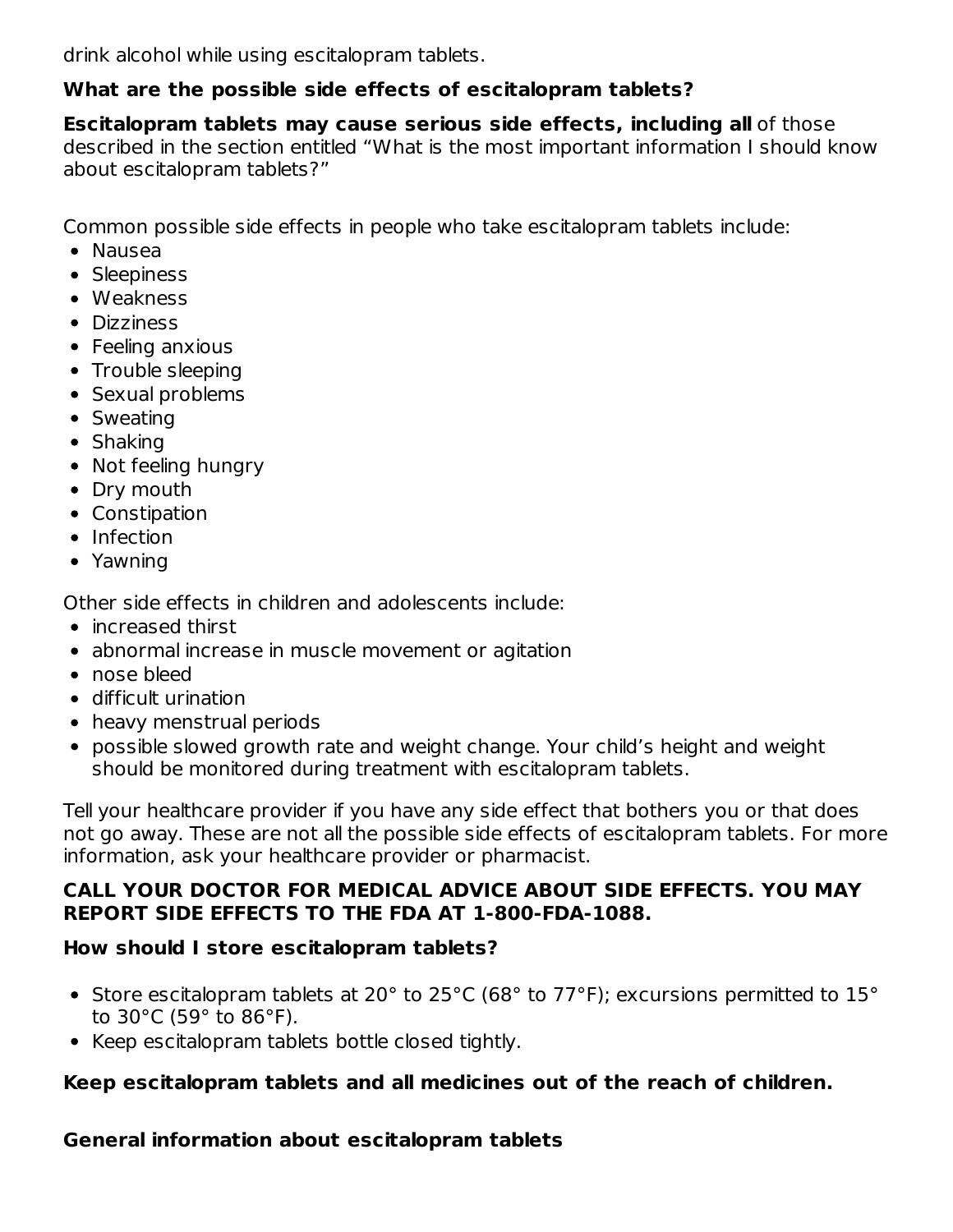Medicines are sometimes prescribed for purposes other than those listed in a Medication Guide. Do not use escitalopram tablets for a condition for which it was not prescribed. Do not give escitalopram tablets to other people, even if they have the same condition. It may harm them.

This Medication Guide summarizes the most important information about escitalopram tablets. If you would like more information, talk with your healthcare provider. You may ask your healthcare provider or pharmacist for information about escitalopram tablets that is written for healthcare professionals.

For more information about escitalopram tablets call 1-866-850-2876.

## **What are the ingredients in escitalopram tablets?**

Active ingredient: escitalopram oxalate

Inactive ingredients: butylated hydroxyl anisole, butylated hydroxy toluene, colloidal silicon dioxide, croscarmellose sodium, magnesium stearate, microcrystalline cellulose, silicified microcrystalline cellulose, and talc. The film coating contains hypromellose, polyethylene glycol 400, and titanium dioxide.

Coumadin  $\mathcal{R}$  is a registered trademark of Bristol Myers Squibb.

Jantoven  ${}^{\circledR}$  is a registered trademark of Upsher-Smith Laboratories Inc.

Orap  $^{\circledR}$  is a registered trademark of Teva Pharmaceuticals USA.

This Medication Guide has been approved by the U.S. Food and Drug Administration.

#### **Dispense with Medication Guide available at: www.aurobindousa.com/medication-guides**

Distributed by: **Aurobindo Pharma USA, Inc.** 279 Princeton-Hightstown Road East Windsor, NJ 08520

Manufactured by: **Aurobindo Pharma Limited** Hyderabad-500 032, India

Revised: 10/2021

# **PACKAGE LABEL-PRINCIPAL DISPLAY PANEL**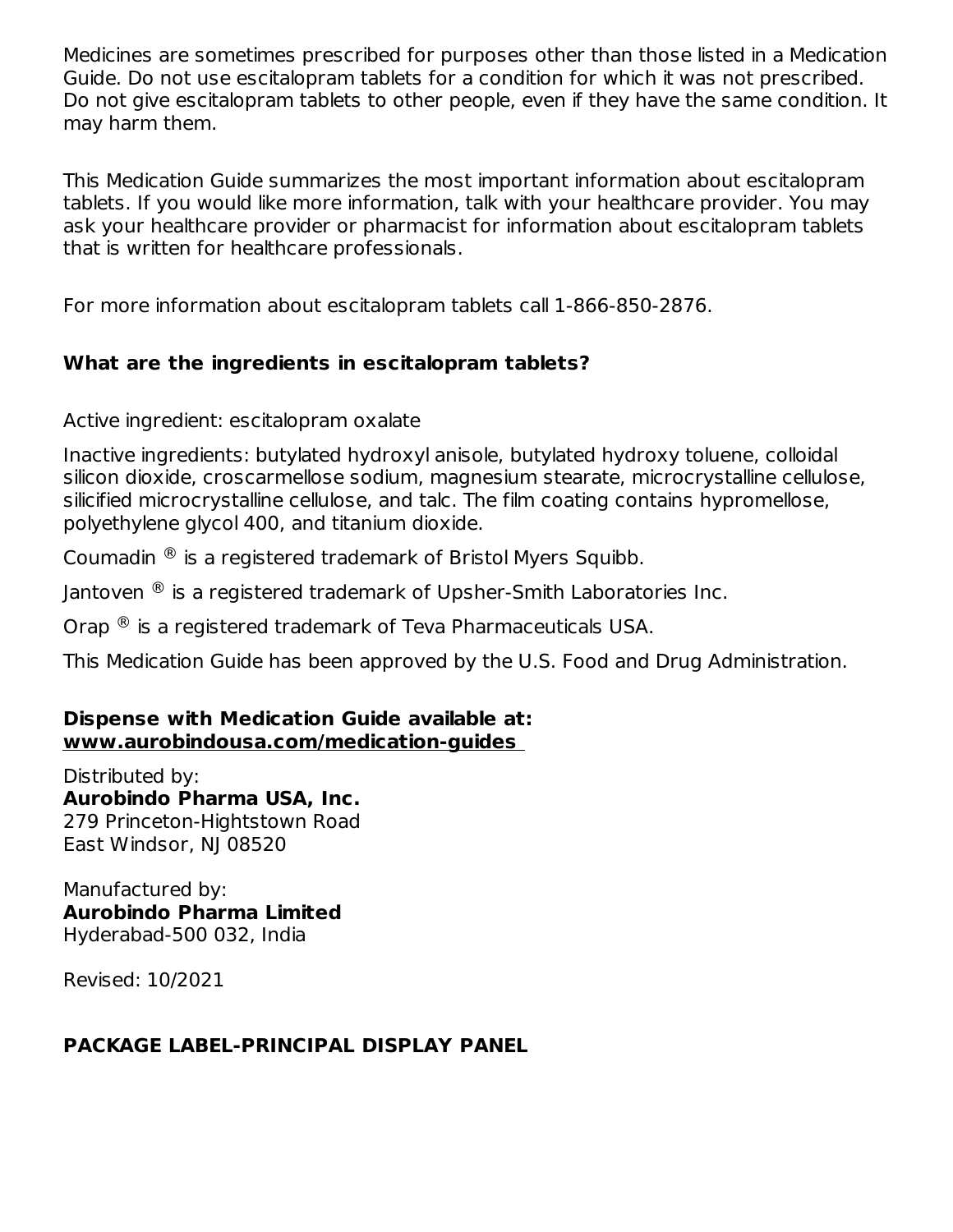

| <b>ESCITALOPRAM</b>                                                                |                                          |                              |              |                                    |          |                 |
|------------------------------------------------------------------------------------|------------------------------------------|------------------------------|--------------|------------------------------------|----------|-----------------|
| escitalopram oxalate tablet, film coated                                           |                                          |                              |              |                                    |          |                 |
|                                                                                    |                                          |                              |              |                                    |          |                 |
| <b>Product Information</b>                                                         |                                          |                              |              |                                    |          |                 |
| <b>Product Type</b>                                                                | <b>HUMAN PRESCRIPTION</b><br><b>DRUG</b> | <b>Item Code</b><br>(Source) |              | NDC:68071-2597(NDC:65862-<br>375)  |          |                 |
| <b>Route of Administration</b>                                                     | ORAL                                     |                              |              |                                    |          |                 |
|                                                                                    |                                          |                              |              |                                    |          |                 |
|                                                                                    |                                          |                              |              |                                    |          |                 |
| <b>Active Ingredient/Active Moiety</b>                                             |                                          |                              |              |                                    |          |                 |
|                                                                                    | <b>Ingredient Name</b>                   |                              |              | <b>Basis of</b><br><b>Strength</b> |          | <b>Strength</b> |
| <b>ESCITALOPRAM OXALATE (UNII: 5U85DBW7LO) (ESCITALOPRAM -</b><br>UNII:404S742ANY) |                                          |                              |              | <b>ESCITALOPRAM</b>                |          | 20 mg           |
|                                                                                    |                                          |                              |              |                                    |          |                 |
| <b>Inactive Ingredients</b>                                                        |                                          |                              |              |                                    |          |                 |
|                                                                                    | <b>Ingredient Name</b>                   |                              |              |                                    |          | <b>Strength</b> |
| <b>BUTYLATED HYDROXYANISOLE (UNII: REK4960K2U)</b>                                 |                                          |                              |              |                                    |          |                 |
| <b>BUTYLATED HYDROXYTOLUENE (UNII: 1P9D0Z171K)</b>                                 |                                          |                              |              |                                    |          |                 |
| <b>SILICON DIOXIDE (UNII: ETJ7Z6XBU4)</b>                                          |                                          |                              |              |                                    |          |                 |
| <b>CROSCARMELLOSE SODIUM (UNII: M280L1HH48)</b>                                    |                                          |                              |              |                                    |          |                 |
| MAGNESIUM STEARATE (UNII: 70097M6I30)                                              |                                          |                              |              |                                    |          |                 |
| MICROCRYSTALLINE CELLULOSE (UNII: OP1R32D61U)                                      |                                          |                              |              |                                    |          |                 |
| TALC (UNII: 7SEV7J4R1U)                                                            |                                          |                              |              |                                    |          |                 |
| <b>HYPROMELLOSE 2910 (5 MPA.S) (UNII: R75537T0T4)</b>                              |                                          |                              |              |                                    |          |                 |
| POLYETHYLENE GLYCOL 400 (UNII: B697894SGQ)                                         |                                          |                              |              |                                    |          |                 |
| TITANIUM DIOXIDE (UNII: 15FIX9V2JP)                                                |                                          |                              |              |                                    |          |                 |
|                                                                                    |                                          |                              |              |                                    |          |                 |
| <b>Product Characteristics</b>                                                     |                                          |                              |              |                                    |          |                 |
| Color                                                                              | white (White to off-white)               |                              | <b>Score</b> |                                    | 2 pieces |                 |